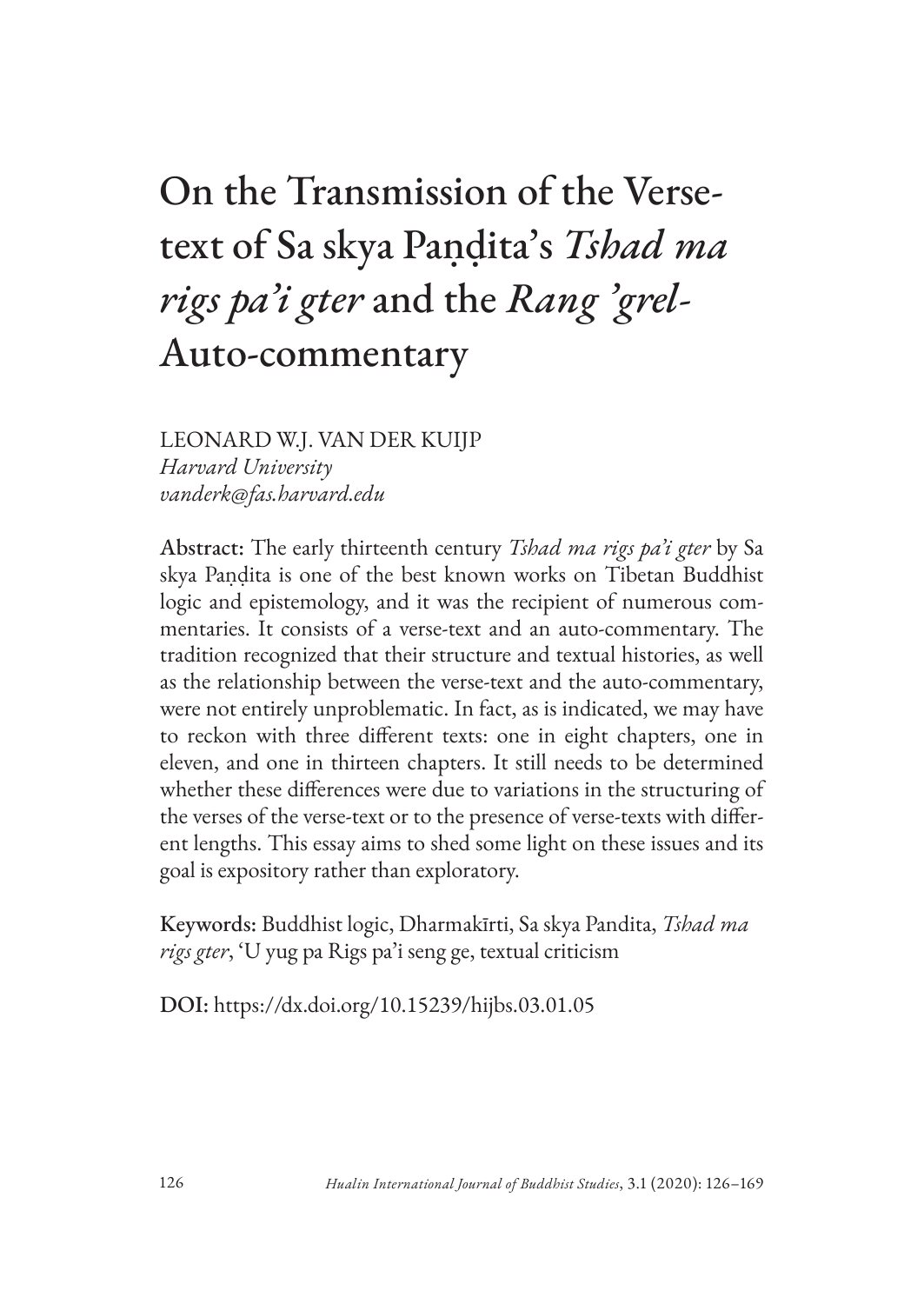It is a truism that few indigenous Tibetan treatises were the recipient of the kind of sustained attention that the tradition has given  $\mathsf{T}$ t is a truism that few indigenous Tibetan treatises were the recipito Sa skya Paṇḍita Kun dga' rgyal mtshan's (1182–1251) justly famous *Tshad ma rigs pa'i gter* [hereafter *Rigs gter*].1 To be sure, this may come as a bit of a surprise and may indeed even appear counterintuitive to the uninitiated when we consider for a moment the subject-matter of the *Rigs gter*. After all, it is a rather abstruse work on epistemology and logic (*pramāṇa*, *tshad ma*), a subject that, beginning with the writings of Dignāga (sixth century) and Dharmakīrti (seventh century), enjoyed up to the era of Sa skya Paṇḍita a long and involved history in the Indian subcontinent and the Tibetan region. That notwithstanding, the *Rigs gter*'s popularity, if this be the right word, or, perhaps more accurate, its conceptual difficulty is amply borne out by the numerous commentaries that were written on the verse-text or on the auto-commentary. These began to be composed shortly after its appearance and in-depth studies continue to be written up to the present time.

The *Rigs gter* is undated and it shares this feature with most of Sa skya Paṇḍita's writings. Later writers of the Sa skya pa school surmised that it may have been composed around the year 1219.<sup>2</sup> They appear to have arrived at this conclusion on the basis of their inquiry into the relative chronology of his by and large undated

<sup>1</sup> What I will henceforth call the *Rigs gter* comprises both the basic verse-text (*rtsa ba*) and what is ostensibly the auto-commentary (*rang gi 'grel pa*). For the *Rigs gter* commentarial literature, see Jackson, 'Commentaries on the Writings of Sa-skya Paṇḍita', 8–12, and, adding more titles to Jackson's already impressive dossier, Mkhan po Bsod nams rgya mtsho, *Rigs gter na tshod*, 45–48. The undoubtedly very recent but undated *Rigs gter na tshod* is possibly the last of these. Commentaries on the verse-text are much more plentiful than studies of the auto-commentary of which there are very few indeed.

<sup>2</sup> Jackson, *The Entrance Gate for the Wise (Section III)*, 64, 66–67. So far, the earliest one to have done so of whom I am aware is A mes zhabs Ngag dbang kun dga' bsod nams (1597–1659), the twenty-sixth abbot of Sa skya monastery, who suggested this in his 1638 study of the Cakrasamvara precepts; see A mes zhabs, '*Dpal sa skya pa'i yab chos kyi*', 170.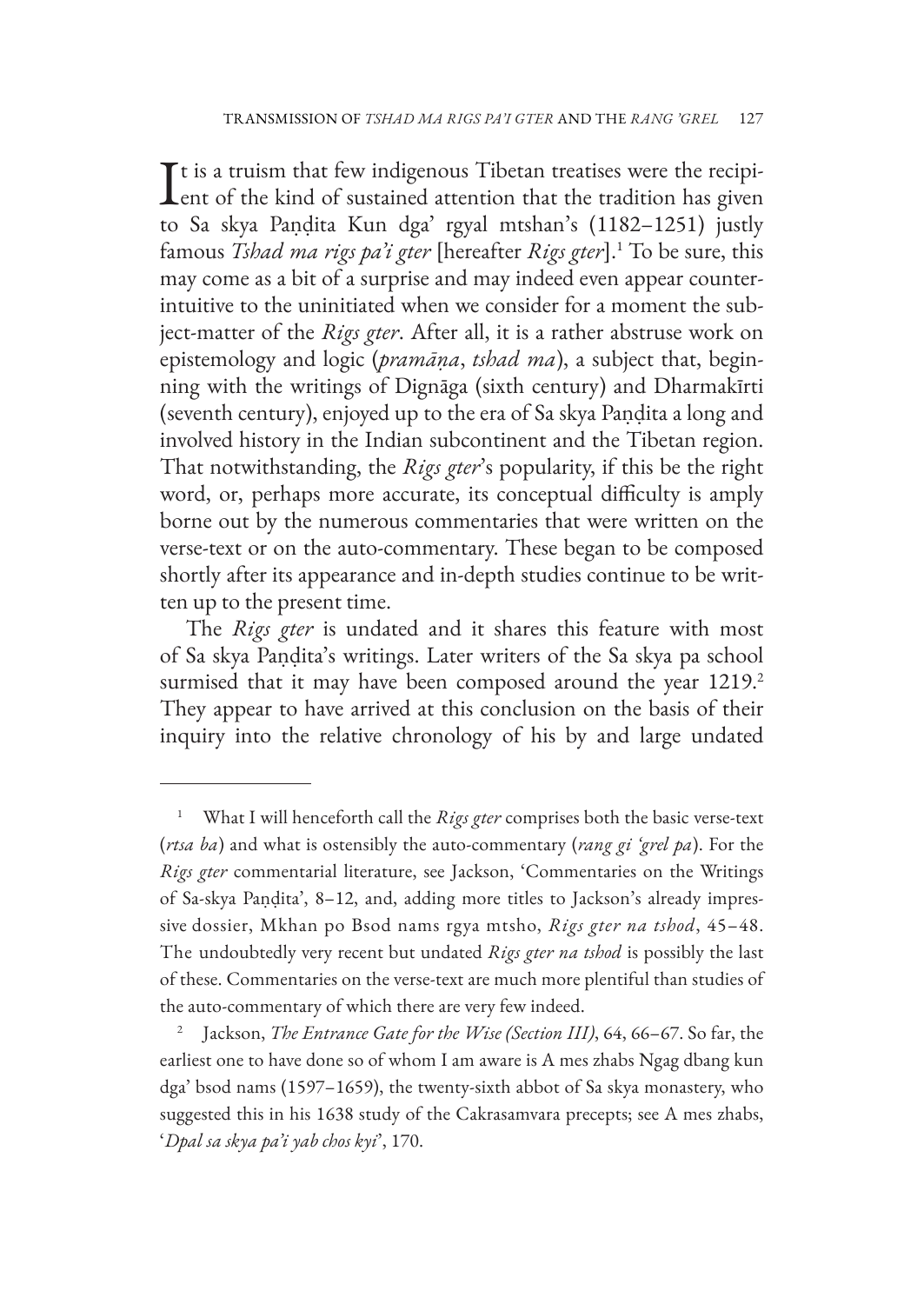oeuvre. What must have been of help is that in some of his works Sa skya Paṇḍita directs readers to his other writings for further information. The obvious problem with the surmise of these writers is three-fold. Firstly, most of these later scholars simply write *Rigs gter* and thus make no explicit distinction between the verse-text and the auto-commentary. Secondly, they do not allow for the possibility that Sa skya Paṇḍita may have revisited either work at a later date to make revisions. Thirdly, we do not know when he wrote the *Rigs gter* auto-commentary. Was it at the same time that he conceptualized and articulated the verses, or did he write it much later?

We have no direct insight into these aspects of his workshop. However, we do know that the method Sa skya Paṇḍita employed in writing his auto-commentary was to preface his specific comments in prose with the pertinent verses from what appears to be the entire *Rigs gter* verse-text, and that, with some exceptions, his verses in turn were prefaced by a topic-statement. $3$  What is more, it appears that in later times some of his lines of verse were forced, as it were, into the prose text of the auto-commentary (see below notes 71–76).

Sa skya Paṇḍita cited what he called the *Rigs gter* in the following four works that without a doubt issued from his pen:

- 1. *Thub pa'i dgongs pa rab tu gsal ba*<sup>4</sup>
- 2. *Mkhas pa rnams la 'jug pa'i sgo*<sup>5</sup>
- 3. *Nga brgyad ma'i 'grel pa*<sup>6</sup>
- 4. *Bka' gdams do kor ba'i zhus lan*<sup>7</sup>

There is nothing in these to suggest that, with his laconic *Rigs pa'i gter*, Sa skya Paṇḍita intended either the verse-text or auto-commentary!

- <sup>5</sup> Sa skya Paṇḍita, '*Mkhas pa rnams 'jug pa'i sgo*', 28–29, 96, 99, 128.
- <sup>6</sup> Sa skya Paṇḍita, '*Nga brgyad ma'i 'grel pa*', 300.

<sup>3</sup> A user-friendly topical outline (*sa bcad*) of the *Rigs gter rang 'grel* [Sde dge] is given in Horváth, 'Structure and Content of the *Chad-ma rigs-pa'i gter'*.

<sup>4</sup> Sa skya Paṇḍita, '*Thub pa'i dgongs pa rab tu gsal ba*', 92.

<sup>7</sup> Sa skya Paṇḍita, '*Bka' gdams do kor ba'i zhus lan*', 460. Sa skya Paṇḍita mentions his *Sdom gsum rab tu dbye ba* on page 463.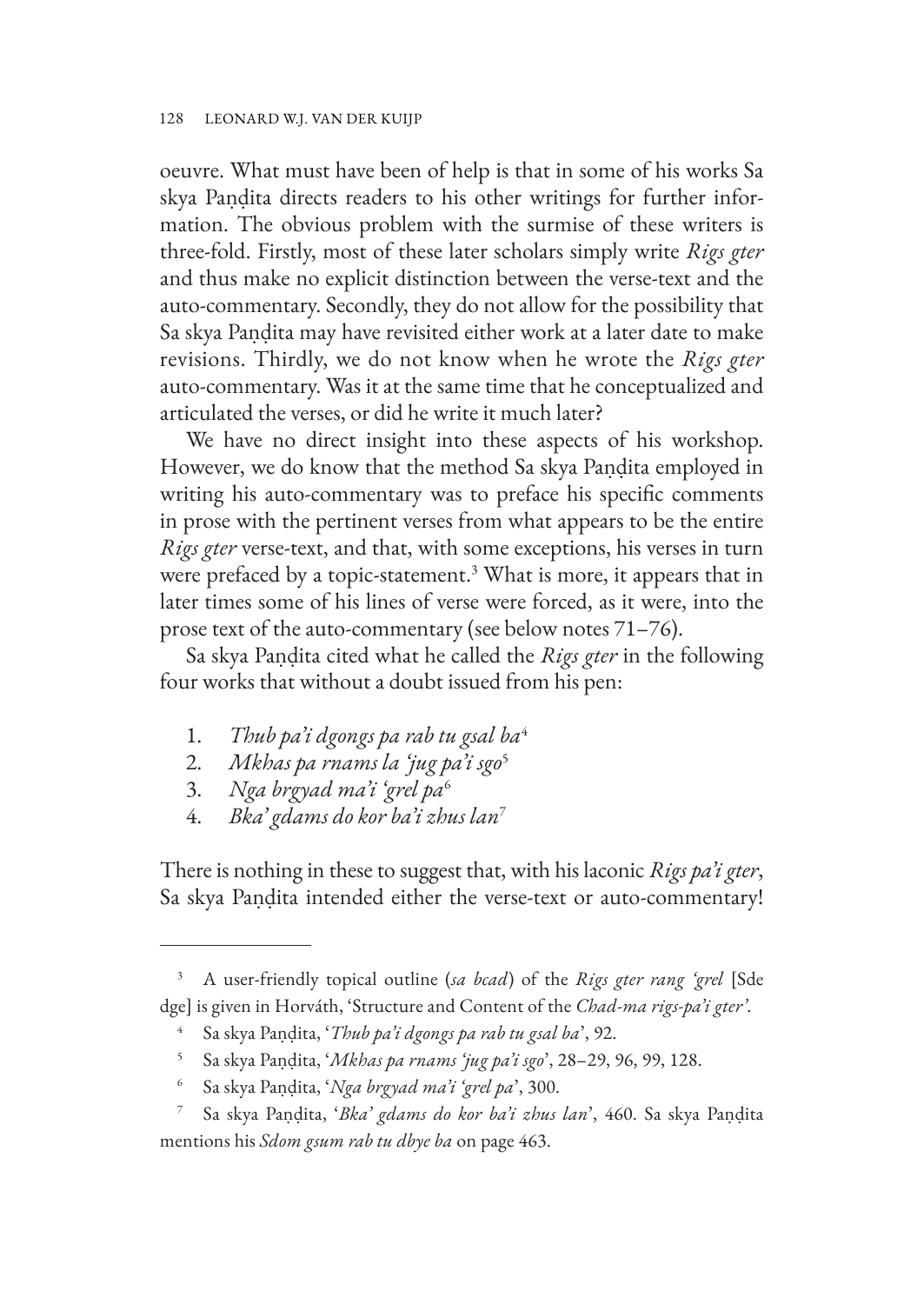The majority of references to the *Rigs gter* occur in the *Gzhung lugs legs par bshad pa* which, while attributed to Sa skya Paṇḍita in later circles and was thus included in the 1736 Sde dge xylograph edition of his collected writings, both Jackson and I independently concluded that it was not written by him.<sup>8</sup> However, what distinguishes these references from the ones in the above four works is that while the author of the *Gzhung lugs legs par bshad pa* does not cite the auto-commentary, he does actually quote the *Rigs gter* verse text!9 The first involves six lines from the ninth chapter of its received text:

*sems las gzhan la ltos med kyi* // *rtags kyi sngon mtha' thug med 'grub* //10

*rgyu tshogs tshang zhing gegs med pa'i* // *rtags kyi phyi mtha' thug med 'grub* //

*skye mched 'di las skye mched gzhan* // *de yi bzang ngan las kyis byed* //

In 1271, while residing in Shing kun, a place that is located in Gansu Province, 'Phags pa Blo gros rgyal mtshan (1235–1280), Sa skya Paṇḍita's nephew and close disciple, completed a versified tract for his patron Qubilai Qaγan (r. 1260–1294) that he titled, *Rgyal* 

<sup>8</sup> Jackson, 'Two *Grub mtha'* Treatises of Sa-skya Paṇḍita', and van der Kuijp, 'On the Authorship of the *Gzhung lugs legs par bshad pa*'. This is of course not to say that this is an uninteresting work. Indeed, it is, and it is certainly worthy of further attention.

<sup>9</sup> Sa skya Paṇḍita, '*Gzhung lugs legs par bshad pa*', 252–53, 262, 265–66, 278.

<sup>10</sup> This is the sole quotation that is characterized as deriving 'from the *Rigs pa'i gter* that was written by me' (*kho bos byas pa'i rigs pa'i gter las*). The second line is misquoted—it has *phyi mtha'* for *sngon mtha'*—in Stag tshang Lo tsā ba Shes rab rin chen's (1405–1477) 1467 polemical treatise on the Kālacakra literature; see Stag tshang Lo tsā ba, '*Gzhan dus kyi 'khor lo'i spyi don bstan pa'i rgya mtsho*', 482.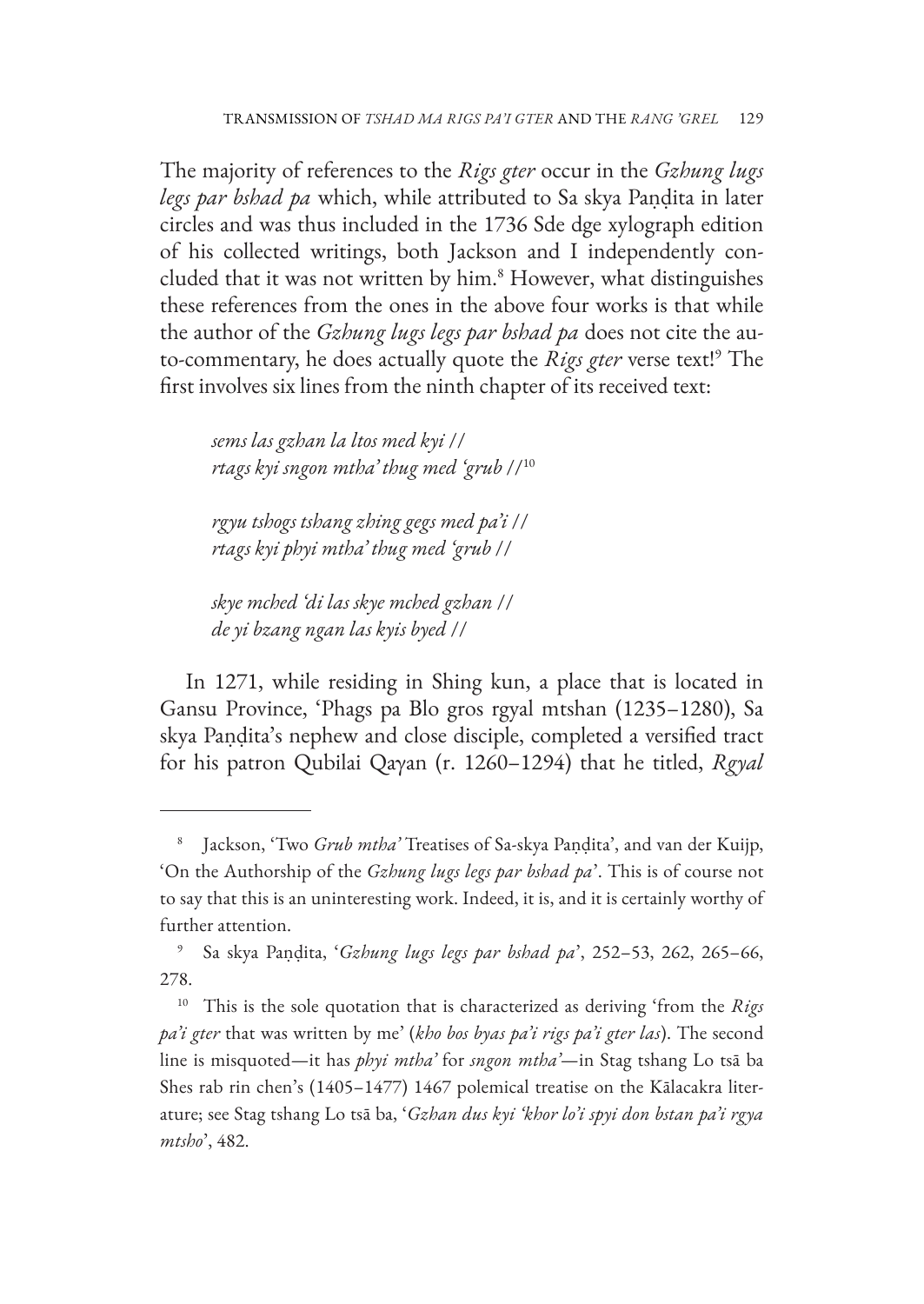#### 130 LEONARD W.J. VAN DER KUIJP

*po la gdams pa'i rab tu byed pa* (Tract that Instructs the Emperor). His aim with this little work was, so it would seem, to provide and familiarize Qubilai with the basics of Buddhist religion and philosophy. Writing in the East Tibetan monastery of Tsom mdo gnas sar, his student Shes rab gzhon nu composed a commentary on this work, which he completed towards the end of 1275. Shes rab gzhon nu followed the topical structure that 'Phags pa wrote for his work and cites an impressive array of canonical literature as he explains 'Phags pa's treatise. He also states that his comments were consistent with his master's own statements and that he verified this by repeatedly consulting with him. We know from the colophons of 'Phags pa's writings that he was indeed in the area during this time, and this adds a measure of confidence to the veracity of Shes rab gzhon nu's remarks. As a matter of fact, 'Phags pa left Shing kun in 1274 and was en route to his home monastery of Sa skya, which he reached in 1276. Shes rab gzhon nu's work is among the few thirteenth century treatises with which I am familiar that in fact cite the *Rigs gter* verse-text, albeit not entirely unproblematically. In his work, he states that the following quatrain stems from [the ninth chapter of] the *Rigs gter*: 11

*thabs dang shes rab legs sbyangs pas* // *phan tshun rgyu dang rkyen gyur pas* // *ji lta ba dang ji snyed pa'i* // *ye shes gzigs pa 'grub par 'gyur* //

This quotation is unproblematic. He also cites two lines from what he explicitly states were taken from the *Tshad ma rigs pa'i gter*, but these are *not* found in any of the sources used for this essay. The two lines in question read:

*phyi ltar don rig du ma yang* // *nang ltar rang rig nyid du gcig* //

<sup>11</sup> Shes rab gzhon nu, '*Rgyal po la gdams pa'i rab tu byed pa*', 333, 373. Shes rab gzhon nu cites Sa skya Paṇḍita's *Sdom gsum rab tu dbye ba* on page 338.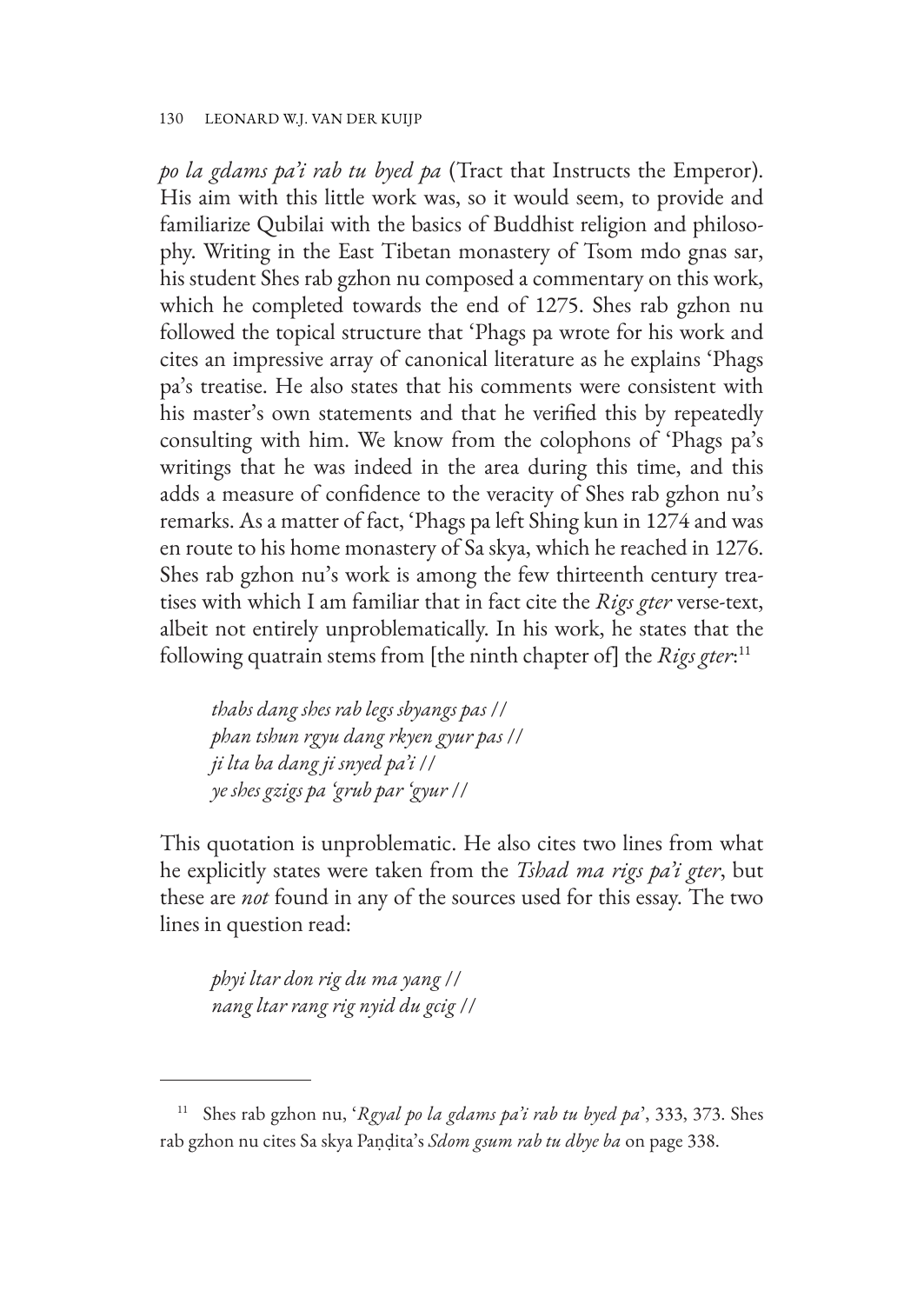Finally, Btsun pa Ston gzhon, another student of 'Phags pa, mentions the *Rigs gter* four times in his 1297 study of Dharmakīrti's *Pramāṇavārttika*. 12 These will be discussed on another occasion.

Not least owing to the genius of Sa skya Paṇḍita, the obvious recognition of the *Rigs gter* as a first-rate work and its ensuing reputation came at a cost. Due to its growing popularity and the many places where it was taught<sup>13</sup>—there can be no doubt that this was in part a sociological and economic consequence of Sa skya monastery's close connections with the Mongol imperial family—the unchecked proliferation of manuscript copies of both the verse-text and the alleged auto-commentary resulted in a measure of textual contamination that in some quarters even led certain individuals to question whether the textual discrepancies between the verse-text and the verses cited in the auto-commentary might be indicative that these were written by two different authors. In what follows, I briefly deal with the problem of the auto-commentary's authorship and I will point to some of the philological problems one encounters in the study of the *Rigs gter* corpus.

The first complete set of printing blocks carved for the auto-commentary was accomplished in Dadu, China, is dated December 16, 1284, and is usually referred to as the 'Mongol xylograph' (*hor par ma*).<sup>14</sup> The preparation of these blocks began with the financial sup-

<sup>12</sup> For this work, see van der Kuijp, 'Studies in Btsun pa Ston gzhon's *Pramāṇavārttika* Commentary of ?1297, Part One', and 'Studies in Btsun pa Ston gzhon's *Pramāṇavārttika* Commentary of 1297, Part Two'.

<sup>13</sup> For some of the institutions where the *Rigs gter* had a place in their curricula, see van der Kuijp, 'Studies in Btsun pa Ston gzhon's *Pramāṇavārttika* Commentary of ?1297', 130ff.

<sup>&</sup>lt;sup>14</sup> For details and the texts of the colophons of the 1284 and 1339 xylographs, see van der Kuijp, 'Two Mongol Xylographs (*Hor Par Ma*) of the Tibetan Text', 281, 283. In 1298, Dpal mo 'Bol gan, that is, the Empress Bulugan [= Boluhan], the wife of the Chengzong Emperor [= Ölǰeitü Qan] (r. 1294–1307), had two hundred copies printed from the 1284 printing blocks; see Ska ba Shes rab bzang po, 'Zangwen "Yuan ban" kao', 42–43 [= Kawa Sherab Sangpo, 'Analysis of Tibetan Language Prints Produced During the Yuan Period (*hor par ma*)', 202–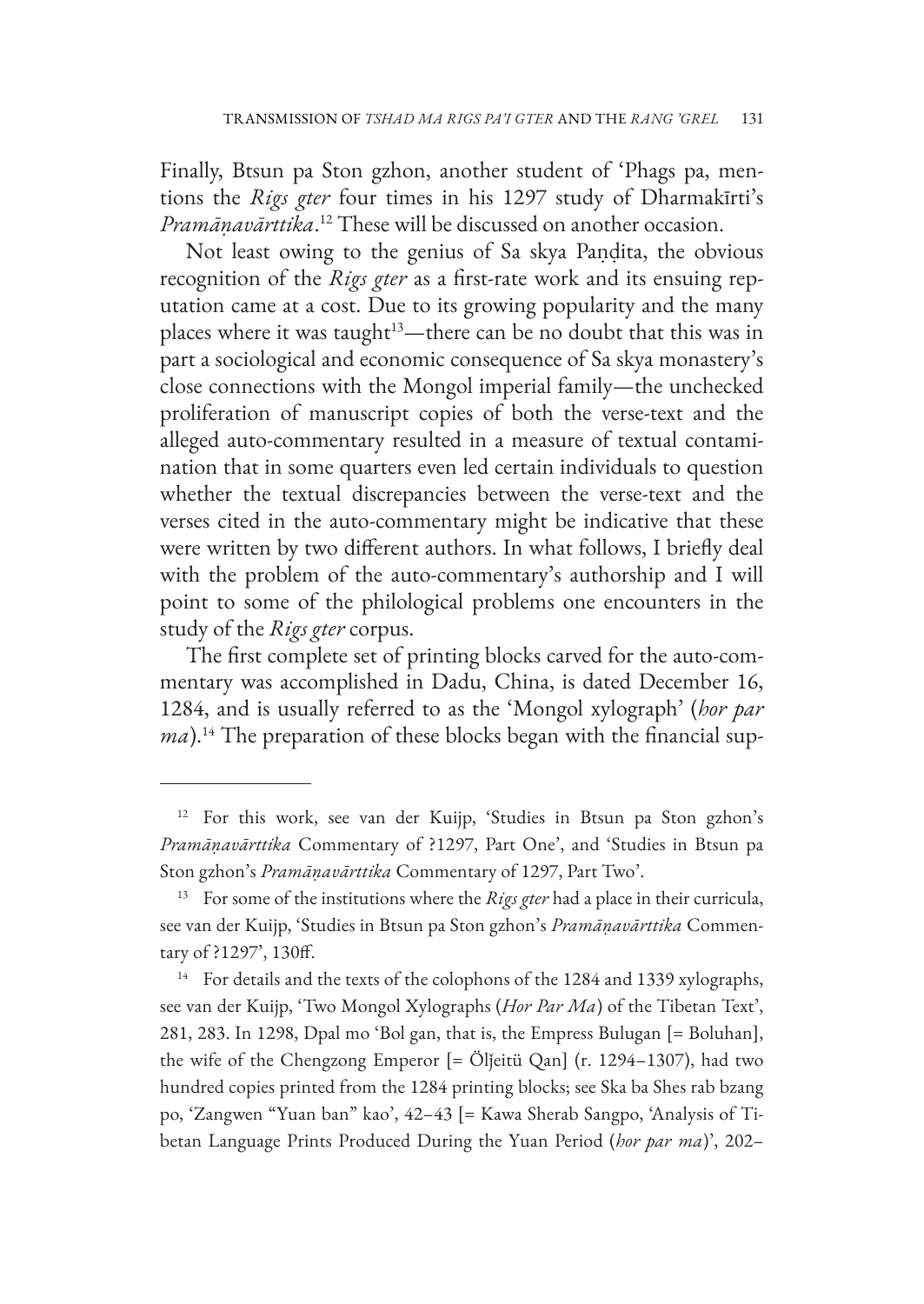#### 132 LEONARD W.J. VAN DER KUIJP

port of Čabi (?–1284), Qubilai's senior wife, and the printing project was completed by her daughter-in-law, Kököčin, after Čabi passed on. Located in what is now Beijing, Dadu was the winter capital of the Yuan Dynasty. Another series of xylographs from these very same printing blocks, ostensibly therefore the second printing, dates from 1339.15 It is safe to say that the xylographs from these blocks indicate that the manuscript[?s] on which basis the printing blocks were carved had eleven chapters, from which we might in turn conclude that it was based on a *Rigs gter* verse-text that had eleven chapters as well. These chapters are identified as follows:

| 1.  | yul brtag pa                     | Investigating the object                          | [2a]   |
|-----|----------------------------------|---------------------------------------------------|--------|
| 2.  | blo brtag pa                     | Investigating the knowing awareness               | [9b]   |
| 3.  | spyi dang bye brag brtag pa      | Investigating the universal and the<br>particular | [17a]  |
| 4.  | snang ba dang gzhan sel          | - Appearance and exclusion                        | [22b]  |
| 5.  | brjod bya dang rjod byed         | Investigating the linguistic referent<br>and      |        |
|     | brtag pa                         | the linguistic utterance                          | [37b]  |
| 6.  | ʻbrel pa brtag pa                | Investigating relations                           | [44a]  |
| 7.  | ʻgal ba brtag pa                 | Investigating incompatibilities                   | [66a]  |
| 8.  | mtshan nyid brtag pa             | Investigating the definition                      | [72a]  |
| 9.  | mngon sum brtag pa               | Investigating perception                          | [103b] |
| 10. | rang don rjes dpag bstan pa      | Showing inference for oneself                     | [125a] |
|     | 11. gzhan don rjes dpag brtag pa | Investigating inference for others                | [165b] |

205] and Xiong, 'Yuandai huangshi chengyuan shikande zangwen fojing', 91, 94–95.

<sup>15</sup> See *Rigs gter rang 'grel* [Dadu]. In the colophon of the 'reprint', read *sa mo yos bu*, 'earth-female-hare' (1339) and *not shing mo yos bu*, 'wood-female-hare' year (1325), as I had inadvertently done.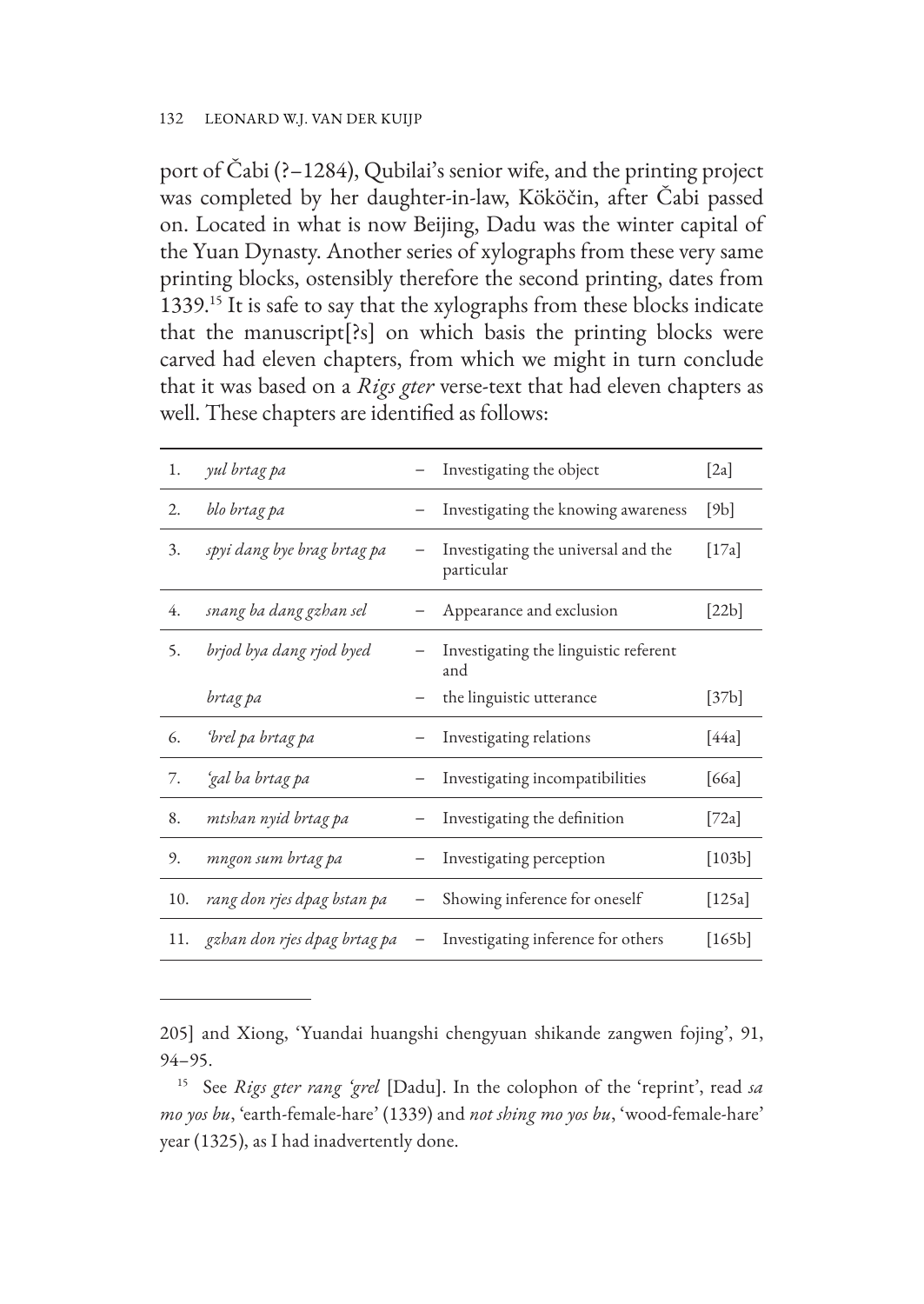The xylograph itself presents us with a series of interesting paleographical features; these are mainly the following:

- 1. The use of a 'reverse' *gi gu* graph  $[= i]$  for the second *gi gu* when one follows immediately or too closely upon another as in, for instance, *gangs ri'ị khrod* and *blo'i nyị 'od* [fol. 1b4, 1b5]; the *ị* graph is used for reasons of spacing or must be interpreted as a 'carvo'.
- 2. The inconsistent use of the spelling of *stsogs* and *rtsogs* instead of the 'modern' *sogs* [fol. 2a5, 2b2].
- 3. The occasional use of abbreviated expressions (*skung yig*) as in *nyidu* (< *nyid du*), *rang gi mchịd* (< *rang gi mtshan nyid*), and *spyim* (< *spyi mtshan*) [fol. 3a6, 3b, 41a4].
- 4. The inconsistent use of the palatalizing *ya btags* as in, for example, *myi*, *myig*, *my-ing*, *myin*, *rmyi*, *dmyigs*, and *myed* instead of *mi*, *mig*, *ming*, *min*, *rmi*, *dmigs*, and *med* from the fourth chapter onward [fol. 38a6, 38b2, 40a3,6, 40b6, 41a1,6].
- 5. The use of the *bar tsheg*, intersyllabic dot, before a *shad* (*/*).
- 6. The xylograph does not always clearly distinguish between *pa*/*pa'i*/*pas* and *ba*/*ba'i*/*bas* that occur after specific consonants.

While the xylograph of 1284/1339 suggests that the *Rigs gter* consisted of eleven chapters in all, I show elsewhere that this was by no means the case prior to its production. Glo bo Mkhan chen Bsod nams lhun grub (1456–1532) remarks in his 1482 study of the *Rigs gter* auto-commentary that older *Rigs gter* texts (*gzhung rnying pa rnams*) had not eleven but thirteen chapters. Thus, the chapter on the definition was split into two parts, one in which the general features of a definition was investigated and one that dealt with the definition of the valid means of cognition (*tshad ma*, *pramāṇa*) in particular, and it appears there was a spin-off chapter analyzing negation and affirmation (*dgag sgrub brtag pa'i rab tu byed pa*).

When Ldong ston Shes rab dpal, one of Sa skya Paṇḍita's disciples, was working on his *circa* 1260 commentary, he most probably used a manuscript of the *Rigs gter* verse-text that contained these thirteen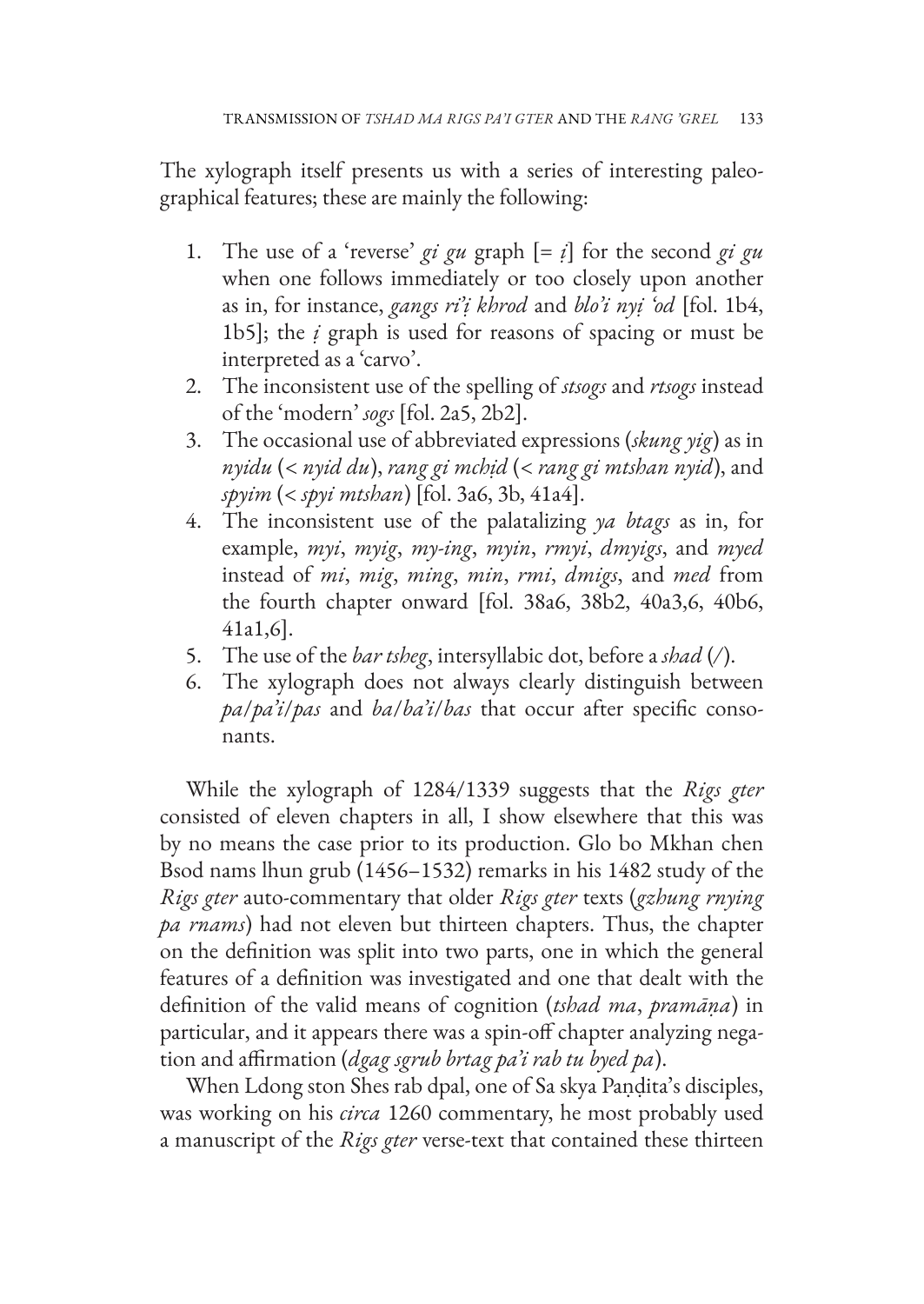#### 134 LEONARD W.J. VAN DER KUIJP

chapters.16 Thus, according to Glo bo Mkhan chen, Ldong ston's commentary was structured in the following manner:

| I. | shes bya      | bzhag bya – ngo bo    | $\gamma$ ul<br>blo                                   | $[1]$<br>$\lceil 2 \rceil$                       |
|----|---------------|-----------------------|------------------------------------------------------|--------------------------------------------------|
|    |               | 'jog byed – khyad par | spyi dang bye brag<br>snang ba dang sel ba           | $\lceil 3 \rceil$<br>[4]                         |
|    |               |                       | brjod bya dang rjod byed<br>ʻbrel pa<br>ʻgal ba      | $\lceil 5 \rceil$<br>[6]<br>[7]                  |
|    | II. shes byed | ngo bo                | tshad ma'i mtshan nyid<br>mtshan gzhi<br>rtogs tshul | $\lceil 8 \rceil$<br>$[9]$<br>$\lceil 10 \rceil$ |
|    |               | dbye ba               | mngon sum<br>rjes dpag<br>rang don<br>gzhan don      | $\lceil 11 \rceil$<br>[12]<br>$[13]$             |
|    |               |                       |                                                      |                                                  |

Obviously, the sequence of the chapters of his work corresponds quite closely to the eleven-chapter text of the *Rigs gter rang 'grel* [Dadu]. Glo bo Mkhan chen cites Ldong ston's work on a number of other occasions.17

It is a pity that we do not have access to Ldong ston's treatise. By contrast, we now have available to us a commentary on the verse-text by 'U yug pa Rigs pa'i seng ge (ca.1195–after 1267), who was yet another disciple of Sa skya Paṇḍitda and therefore a contemporary of Ldong ston.18 This work, which I will henceforth refer to as the *Rigs pa grub pa*, seems to be based on a manuscript of the *Rigs gter* verse-

<sup>16</sup> See van der Kuijp, 'Ldong ston Shes rab dpal', which is based on Glo bo Mkhan chen, '*Sde bdun mdo dang bcas pa'i dgongs 'grel*', 14–15, a study of the *Rigs gter* auto-commentary. On this work, see briefly below.

<sup>17</sup> Glo bo Mkhan chen, *Sde bdun mdo dang bcas pa'i dgongs 'grel*', 47, 56, 111, 183, 223, 343–44.

<sup>18</sup> On him and his oeuvre, see van der Kuijp, 'Studies in Btsun pa Ston gzhon's *Pramāṇavārttika* Commentary of 1297'.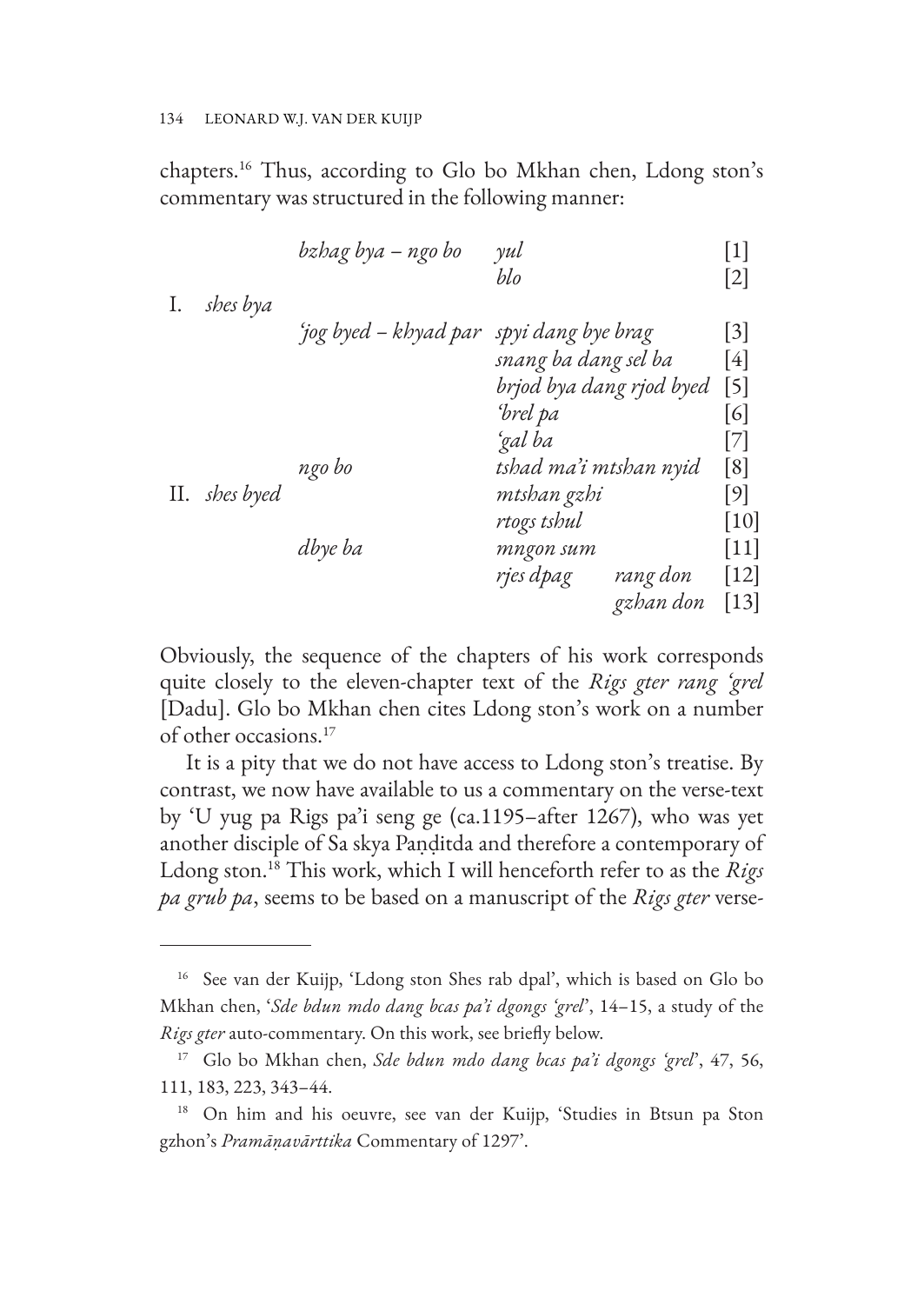text that may have contained in all not eleven, not thirteen, but eight chapters! It is structured along the triad of beneficial at the outset (*thog mar dge ba*), in the middle (*bar du dge ba*), and at the end (*tha mar dge ba*), a triad that we find in various Indic sources, including the large compilation of the *Yogācārabhūmi*. 19 The section 'beneficial in the middle' forms the main body of the text and contains, according to the editor[s], the following eight chapter-headings:<sup>20</sup>

| 1. | yul gyi ngo bo dpyad pa                 | Analyzing the nature of the object                                        | $[2 - 40]$    |
|----|-----------------------------------------|---------------------------------------------------------------------------|---------------|
| 2. | yul gyi khyad par dpyad pa              | Analyzing the particulars of the<br>object                                | $[42 - 67]$   |
| 3. | blo spyi'i rnam gzhag<br>dpyad pa       | Analyzing an exposition of<br>cognition in general                        | $[68 - 116]$  |
| 4. | tshad ma spyi yi rnam<br>gzhag dpyad pa | Analyzing the exposition of<br>the valid means of cognition in<br>general | $[117 - 172]$ |
| 5. | mngon sum dpyad pa                      | Analyzing valid perceptual<br>awareness                                   | $[173 - 222]$ |
| 6. | rang don rjes dpag dpyad<br>pа          | - Analyzing inference for oneself                                         | $[223 - 327]$ |
| 7. | gzhan don rjes dpag dpyad<br>pа         | Analyzing inference for another                                           | $[327 - 355]$ |
| 8. | mtshan nyid dpyad pa                    | Analyzing the definition                                                  | $[356 - 372]$ |
|    |                                         |                                                                           |               |

<sup>19</sup> Asaṅga, '*Yogācārabhūmi*', 76.

<sup>20</sup> Truth be told, it is by no means clear whether these were found in the actual text or that, and I suspect that this is so, they were added by the editor[s]. The editors have on occasion misread the text, or the manuscript is not always pristine. The explanation of the status of the object (*yul*) at 'U yug pa, *Rigs pa grub pa*, 2, begins with 'Ka 1 First, an explanation of the nature (*rang bzhin*) of the knowable, the object…' And it states that this item has three parts (*de la gsum ste*), that is, [1] The nature of the knowable, the object and [2] A conclusive analysis (*gtan la dbab pa*) of the definition[s] that are common to the [objects]. In other words, there is NO third part, one that would have had to do with an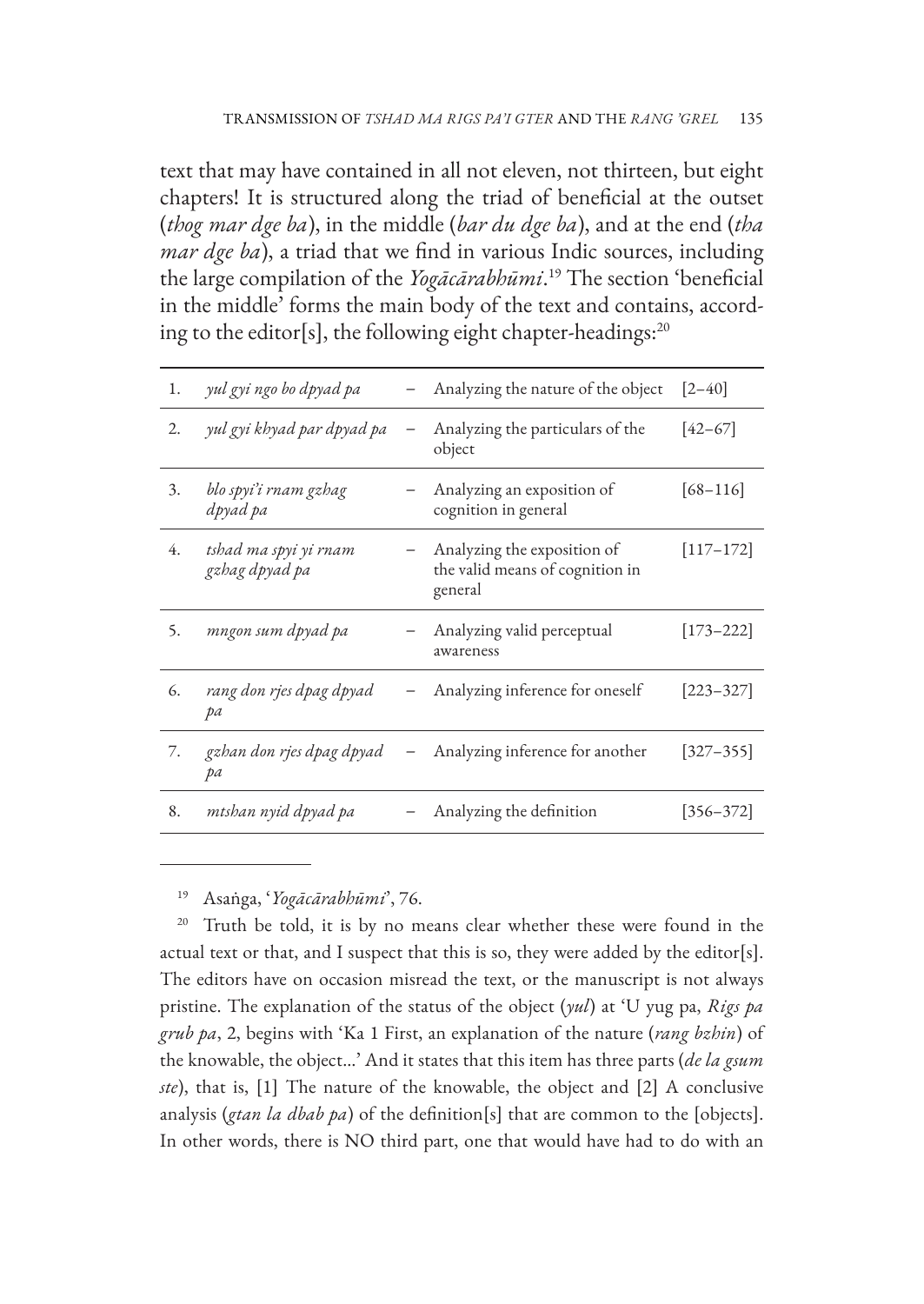Looking at his work's architecture, it would appear that 'U yug pa either took some liberties with the chapter sequence of the *Rigs gter* verse-text or that *his* text of the latter was quite different from what we know the sequence was at one time from the 1284/1339 Mongol xylograph of the *Rigs gter* auto-commentary and, we should add, from all the later texts of the *Rigs gter* that have been published thus far. What is more, the *Rigs pa grub pa*'s topical outline is miles away from that of the auto-commentary and suggests a more far-reaching independence from Sa skya Paṇḍita than we might expect from a close disciple. For example, compare this outline of the opening of the first chapter with that of the auto-commentary:

## *Rigs pa grub pa*, 4–6:

- I. *shes par bya ba yul gyi rang bzhin*
	- 1. *yul gyi mtshan nyid*
		- 1a. *mtshan nyid dngos*
		- 1b. *de'i skyon spang ba*
			- 1a1. *dngos med la ma khyab pa spang ba*
			- 1a2. *bde sogs la ma khyab pa spang ba*
	- 2. *mtshan gzhi'i dbye ba*

2a. *gzhan gyi log rtog dgag pa* 2a1. *kha cig na re….zhes zer ro* // 2a1.a. *gzung yul* 2a2.a. *zhen yul* 2a3.a. *'jug yul*

explanation of the typology of cognitive agents *shes byed* or *blo*. In fact, this is the theme of the third chapter. It is advisable to compare, which I did, the readings of this Beijing 'edition' of 'U yug pa's work with the text of *Rigs pa grub pa* [Chengdu].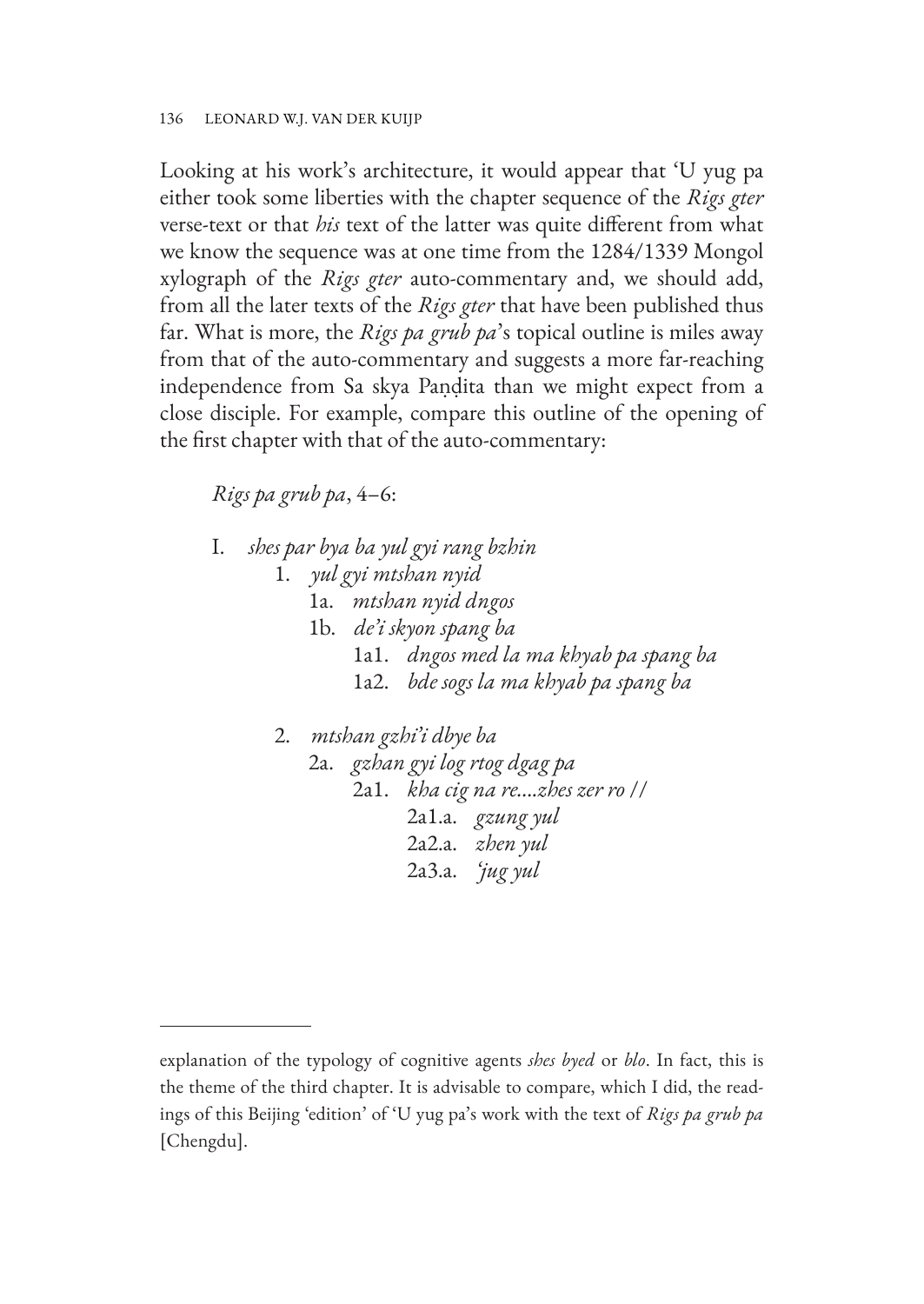*Rigs gter rang 'grel* [Sde dge], 167/3-167/1 [Da, 27a-b]<sup>21</sup>:

I. *shes bya spyi ldog nas gtan la dbab pa* 1. *shes bya'i yul* 1a. *mtshan nyid* 1b. *dbye ba* 1b1. *gzhan gyi lugs dgag pa* 1b1.a. *khas blang brjod* [*na*]

*Rigs pa grub pa*, Items 1a–2a, and *Rigs gter rang 'grel*, 1a–1b1a, comment on:

| yul gyi mtshan nyid blos rig bya // | 1a               |
|-------------------------------------|------------------|
| don spyi dang ni med snang gnyis // | 1 <sub>b1a</sub> |
| yul yin zhe na.  //                 |                  |

…

The definition of an object is that of which the mind is aware. Query: The two, an object-universal and a non-existent that appears, Are objects. ….

Sa skya Paṇḍita adds nothing to item 1a in his auto-commentary. 'U yug pa, on the other hand, leaves the auto-commentary at quite a distance, for he comments:<sup>22</sup>

*mtshan nyid dngos ni chos 'ga' zhig gi rnam pa blo la shar ba la brten nas nges par bya ba'o* // *de'ang kha cig ni rang gi* [3] *rnam pa shar nas nges par bya ba ste sngon po lta bu'o* // *kha cig ni dgag gzhi'am dgag bya'i rnam pa shar nas nges par bya ba ste* / *bum med lta bu'o* //

The actual definition of the object: What is ascertained on the basis of a sensum (*rnam pa*, *ākāra*) of some phenomenon that has emerged in a cognition. Further, some [suggested that] it is what is

<sup>21</sup> Horváth, 'Structure and Content of the *Chad-ma rigs-pa'i gter'*, 271.

<sup>22</sup> 'U yug pa, '*Rigs pa grub pa*', 2–3.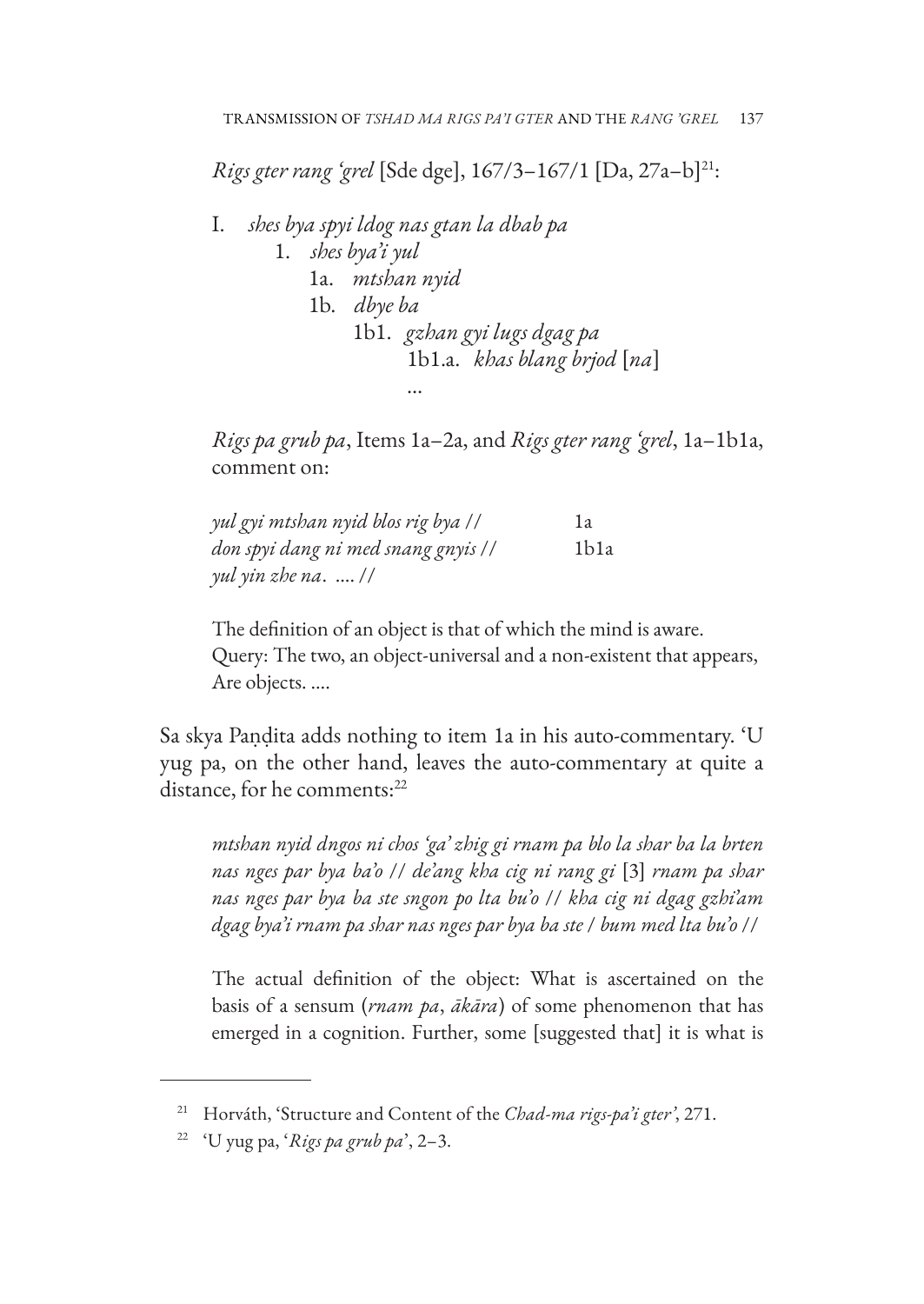ascertained after its own sensum has emerged [in a cognition]; like a blue object. Some [suggested that] it is what is ascertained after the sensum of the basis of a negation or of what is to be negated has emerged in a cognition; like the absence of a jug.

He then devotes item 1b to a rejection that a non-existent object is not implied and to a rejection that feelings, such as pleasure, are not implied in the definition, which reflects the two opinions he cited under item 1a. In this respect, 'U yug pa seems a bit more sophisticated than his master.

Gzan dkar Rin po che Thub bstan nyi ma, the apparent author of the introduction to the *Rigs pa grub pa*, notes that 'U yug pa's commentary, which he calls a meaning (*don*)—as opposed to a wordby-word (*tshig*)—commentary, collapsed chapters two to seven of the received text of the *Rigs gter* into the third chapter of the *Rigs pa grub pa* titled *blo spyi'i rnam gzhag dpyad pa* (*Analysis of the Exposition of Cognition in General*). But this is not quite the case. Titled *yul gyi khyad par dpyad pa* (*Analyisis of the Particulars of the Object*), the beginning of the second chapter suggests that it falls into four parts:

|    | rdzas dang ldog pa      | - substance and property   | $[42 - 46]$ |
|----|-------------------------|----------------------------|-------------|
|    | dngos po dang dngos med | - thing and non-thing      | $[46 - 47]$ |
|    | spyi dang bye brag      | - universal and particular | $[48 - 60]$ |
| 4. | dgag pa dang sgrub pa   | - negation and affirmation | $[61-67]$   |

Thus, the expectation is that we find these four parts embedded in the second chapter of 'U yug pa's text, and indeed we do. But this goes against the received verse-text and auto-commentary, where each of these receive their own very substantial chapters.

The fourth part foreshadows the more detailed discussion of the subject on concept formation or 'exclusion' ([*gzhan*] *sel*), [*anya*] *apoha*) of the third chapter.<sup>23</sup> Striking is the fact that separate chap-

<sup>23</sup> 'U yug pa, '*Rigs pa grub pa*', 84–116, especially 97–116.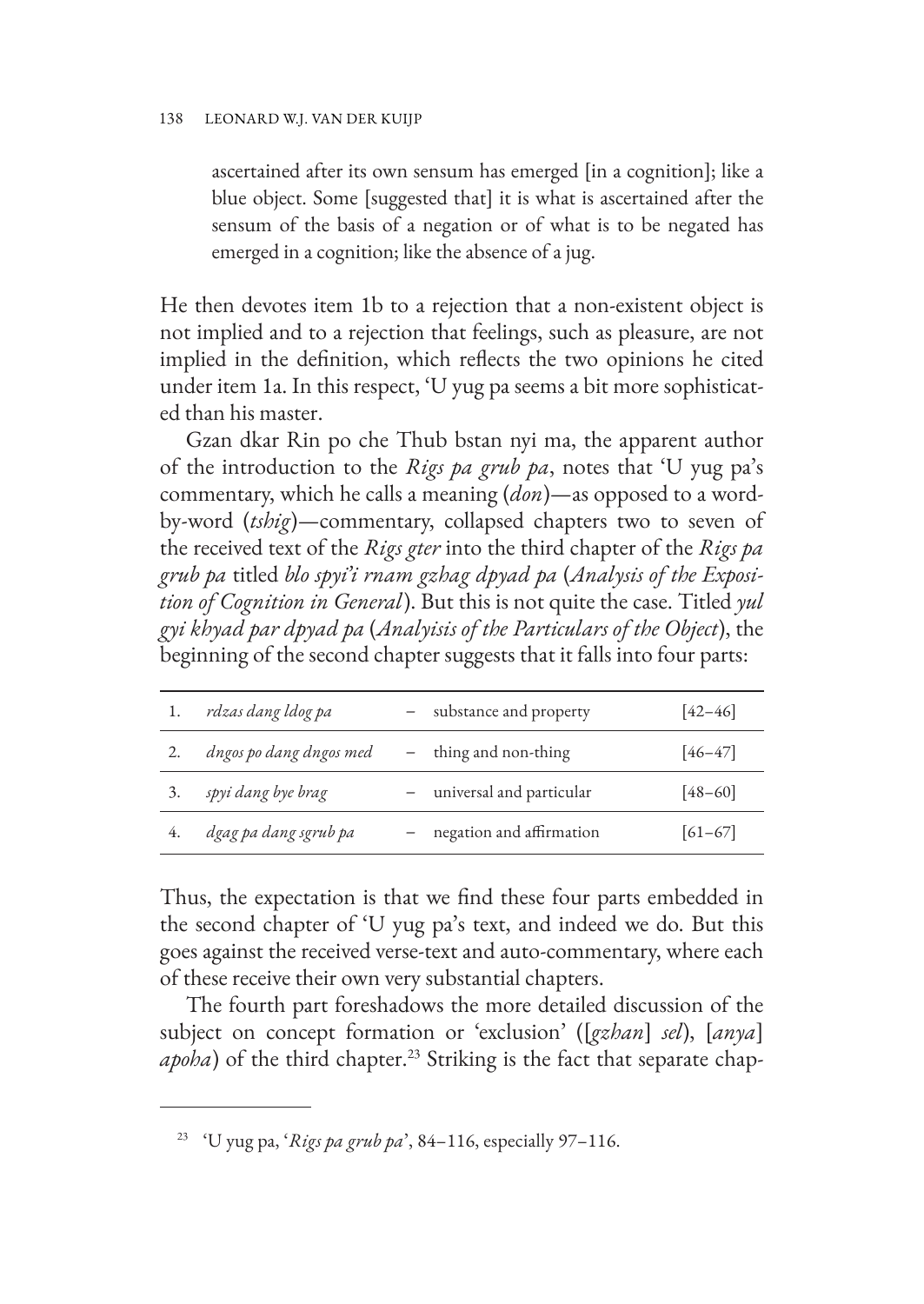ters on relations (*'brel ba*) and incompatibilities (*'gal ba*), that is, chapters six and seven of the received text of the *Rigs gter*, are entirely absent from the *Rigs pa grub pa*. Similarly missing from 'U yug pa's text is a chapter on the logic and epistemology of the notion of a definition (*mtshan nyid*) that precedes the discussion of the valid means of cognition. A chapter in which this topic is discussed forms the entire eighth chapter and occurs as such *before* the chapters on each of the valid means of cognition in all the other versions of the *Rigs gter* that have been published to date. I believe the received chapter sequence to be authentic, because it appears to me that the study of the logical structure of a definition (*mtshan nyid*) and the logical and epistemic relationships that exist among the definition, the definiens (*mtshan nyid*) and the definiendum (*mtshon bya*) 24 would need to precede the discussion of the valid means of cognition and their respective definitions and definitional instantiations (*mtshan gzhi*).

Roughly speaking, a preliminary characterization of the nature of a valid means of cognition is exactly what we find at the outset of Dharmakīrti's *Nyāyabindu* and *Pramāṇaviniścaya*, and it is this that is echoed in the *Tshad ma bsdus pa* tradition of the intellectual traditions that first originated in Gsang phu sne'u thog monastery and then spread to other monastic institutions that were closely or even loosely affiliated with it.<sup>25</sup> 'U yug pa's fourth chapter begins with a discussion of the various definitions of the valid means of

<sup>&</sup>lt;sup>24</sup> See the valuable study of Hugon, 'The Origin of the Theory of Definition and its Place', 319-68. For 'U yug pa's discussion of its problematic, see 'U yug pa, '*Rigs pa grub pa*', 356–72.

<sup>&</sup>lt;sup>25</sup> For details on these, see Everding, 'gSang phu Ne'u thog, Tibet's earliest Monastic School' and Hugon, 'Enclaves of Learning, Religious and Intellectual Communities in Tibet'. An interesting exception (and there are probably more) is Gtsang drug pa Rdo rje 'od zer's work which the author wrote under the inspiration of his teacher Gnyal pa Zhang Tshes spong, that is, probably Zhang Tshes spong Chos kyi bla ma, a disciple of Rngog Lo tsā ba Blo ldan shes rab (ca. 1059–1109), one of Phya pa Chos kyi seng ge's (1109–1169) masters, and the third abbot of Gsang phu sne'u thog; see Gtsang drug pa, '*Yang dag rigs pa'i gsal byed* [*sgron ma*]', 165.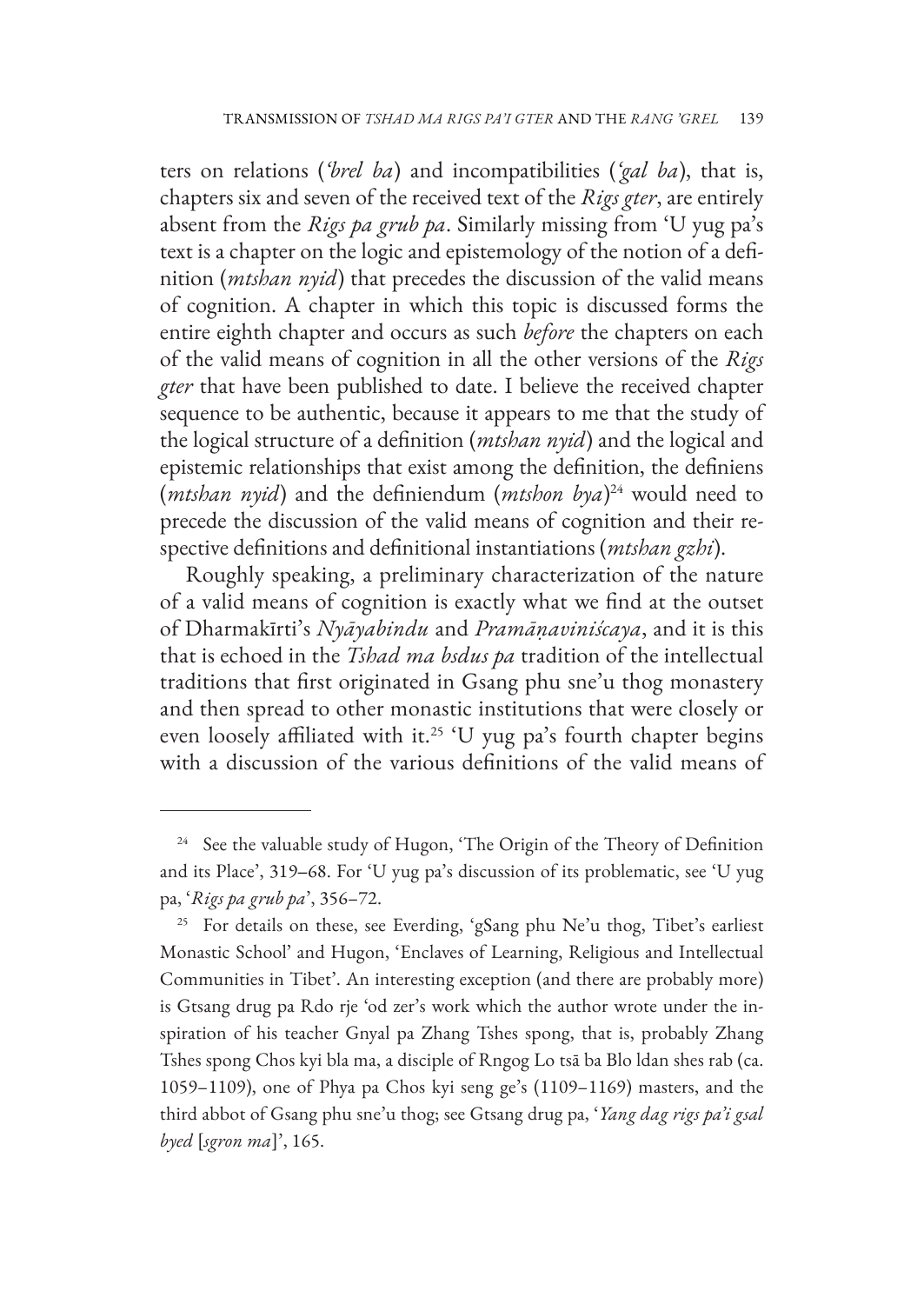cognition<sup>26</sup>—these are the definitions offered by Rgyan byed pa (\*Alaṃkārakara), that is, Prajñākaragupta (ca. 800), Devendrabuddhi (late seventh century), and Dharmottara (late eighth century)—and subjects these to a critique. He adds for good measure someone (*kha cig na re*) citing Śaṅkaranandana's (tenth century) point of view. Sa skya Paṇḍita signals their positions as well, but in a slightly different order, namely in the sequence of Devendrabuddhi, Rgyan mdzad pa, Dharmottara, and Śaṅkaranandana, after which he submits each of these to a critique.27 We do have a separate chapter devoted to the notion of the definition at the very end of the *Rigs pa grub pa*, but it is remarkably thin on details and seems to be an afterthought without any obvious or critical connection to the text itself.

Now what can be concluded from the foregoing? For one, at least from the fifteenth century on, 'U yug pa's *Rigs pa grub pa* has been styled a commentary on the *Rigs gter*. Yet, obviously, it is not a work that comments on the version of the *Rigs gter* for which the printing blocks were carved in Dadu in 1284. It would appear that 'U yug pa was not entirely unaware of the auto-commentary, even if so many of his comments do not hint at or use its diction. Moreover, while 'U yug pa does pay homage to Sa skya Paṇḍita at the very end of his work, he nowhere mentions the *Rigs gter* by name, let alone that he conceived the *Rigs pa grub pa* as a commentary on it. This is hardly insignificant. Finally, in the eighth and last chapter of his work, he but once articulates a position explicitly held by Sa skya Paṇḍita and in doing so he uses his teacher's name. This position occurs in Sa skya Paṇḍita's very brief discussion of the need for a definiens (*mtshan nyid*) of a definiens after having rejected, in G.yag ston Sangs rgyas dpal's (1348–1414) opinion, the views on the matter that were expressed by such interpreters as Rngog Lo tsā ba, Phya pa and Gtsang nag pa Brtson 'grus seng ge (?–after 1193).28

<sup>26</sup> 'U yug pa, '*Rigs pa grub pa*', 118–22.

<sup>27</sup> *Rigs gter rang 'grel* [Beijing], 233–36; *Rigs gter rang 'grel* [Chengdu], 229– 32; *Rigs gter rang 'grel* [Dadu], 88a–89b; *Rigs gter rang 'grel* [Dehradun], 282– 87; and *Rigs gter rang 'grel* [Sde dge], 212/1–4 [Da, 115b–117a].

<sup>28</sup> 'U yug pa, '*Rigs pa grub pa*', 358; *ad Rigs gter rang 'grel* [Beijing], 212;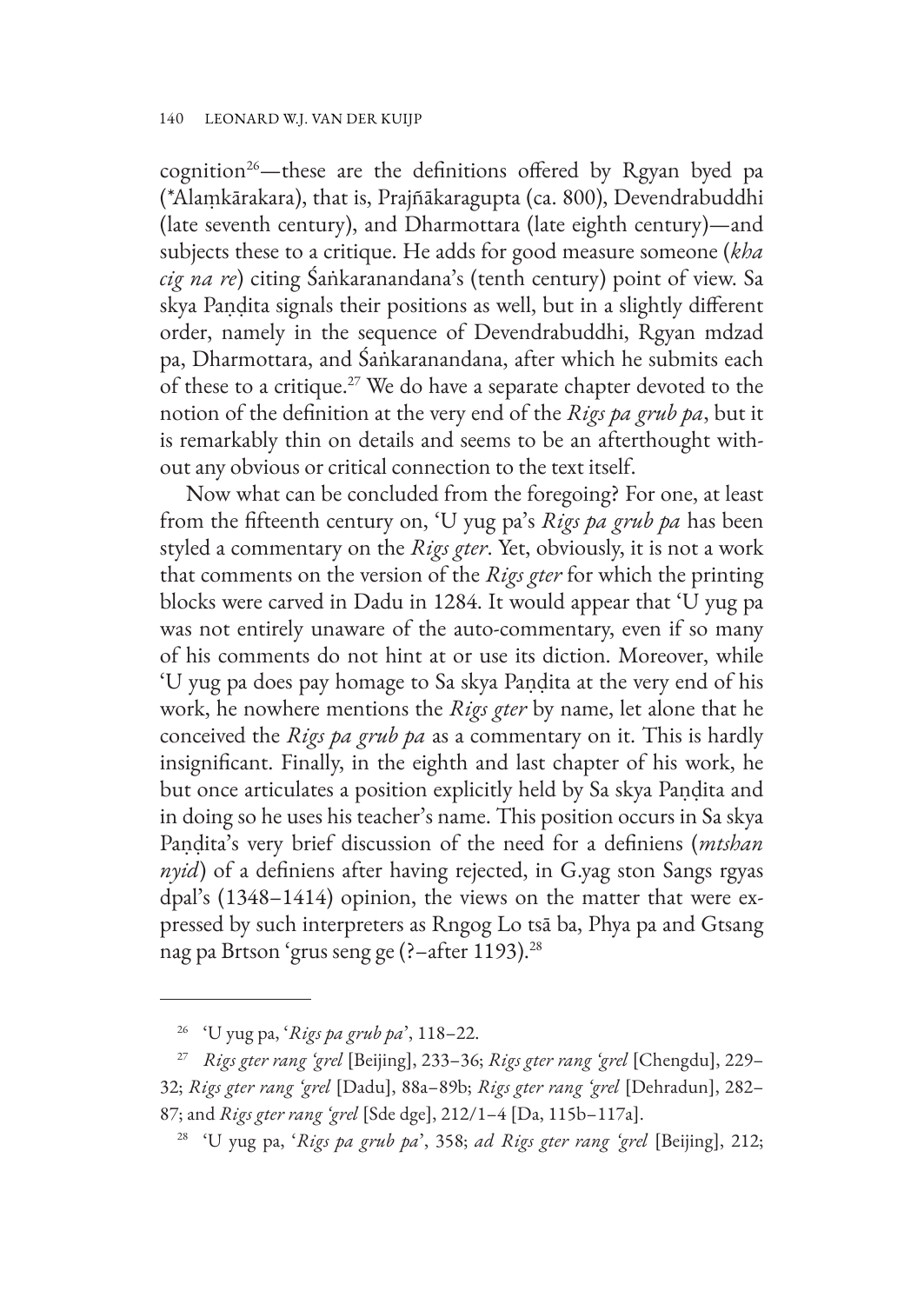We do not have access to the fourteenth century *Rigs gter* commentaries such as the ones written by Gnas drug pa Blo gros mtshungs med,<sup>29</sup> Byams mgon, alias Phyogs glang gsar ma, 'the new Dignāga', alias Te['u] ra ba,30 or his student Bka' bzhi pa Rigs pa'i seng ge (1287–1375) of Mi nyag.<sup>31</sup> However, four of the late fourteenth and early fifteenth century commentaries, namely the ones by G.yag ston, Rong ston Smra ba'i seng ge  $(1367-1449),$ <sup>32</sup> 'Jam dbyangs Shes rab rgya mtsho  $(1396-1474)^{33}$  and the one allegedly by Rgyal tshab Dar ma rin chen  $(1364–1432),$ <sup>34</sup> all suggest that the

<sup>30</sup> It would appear that Byams mgon was widely recognized as an expert in the *Rigs gter* and a manuscript in one hundred and thirty-seven folios of his study is listed in Bstan 'dzin phun tshogs ed., 1461, no. 016466. It is titled *Tshad ma rig*[*s*] *pa'i gter gyi rnam par bshad pa sde bdun dgongs gsal rigs pa'i 'brug sgra*. Glo bo Mkhan chen's commentary contains some eight fragments from it; see his '*Sde bdun mdo dang bcas pa'i dgongs 'grel*', 13, 26, 85, 95, 11, 135, 254, 262.

<sup>31</sup> For him, see below.

<sup>32</sup> For these two works, see Hugon, *Trésors du raisonnement*, 373–74. Rong ston wrote his treatise at the behest of Nang chen Rab 'byor bzang po. If he is none other than Nang chen Rab 'byor 'phags pa, then he must be identified as the younger brother of Rab brtan kun bzang 'phags (1389–1442), the ruler of Rgyal mkhar rtse principality.

<sup>33</sup> For this work, see the 'Jam dbyangs Shes rab rgya mtsho, '*Tshad ma sde bdun gyi dgongs 'grel*', and also van der Kuijp, 'Apropos of some Recently Recovered Manuscripts', 160–61.

*Rigs gter rang 'grel* [Chengdu], 209; *Rigs gter rang 'grel* [Dadu], 88a–89b; *Rigs gter rang 'grel* [Dehradun], 249; and *Rigs gter rang 'grel* [Sde dge], 206/4 [Da, 105a]; see also G.yag ston, '*Sde bdun gyi dgongs 'grel tshad ma rigs*', 328.

<sup>29</sup> Gnas drug pa Blo gros mtshungs med was *inter alia* a close disciple and amanuensis of Bla ma dam pa Bsod nams rgyal mtshan (1312–1375), the great Sa skya pa scholar and erstwhile abbot of Sa skya, and Glo bo Mkhan chen cites him several times; see his '*Sde bdun mdo dang bcas pa'i dgongs 'grel*', 9, 135, 294, 316, 352, 370. We do have a work of his on *tshad ma* which, however, is not a study of the *Rigs gter*. There he cites his senior contemporary, Phyogs glang gsar ma, and the *Rigs gter* verse-text. See, respectively, Gnas drug pa, '*Tshad ma'i don bsdus*', 652, 657, 703.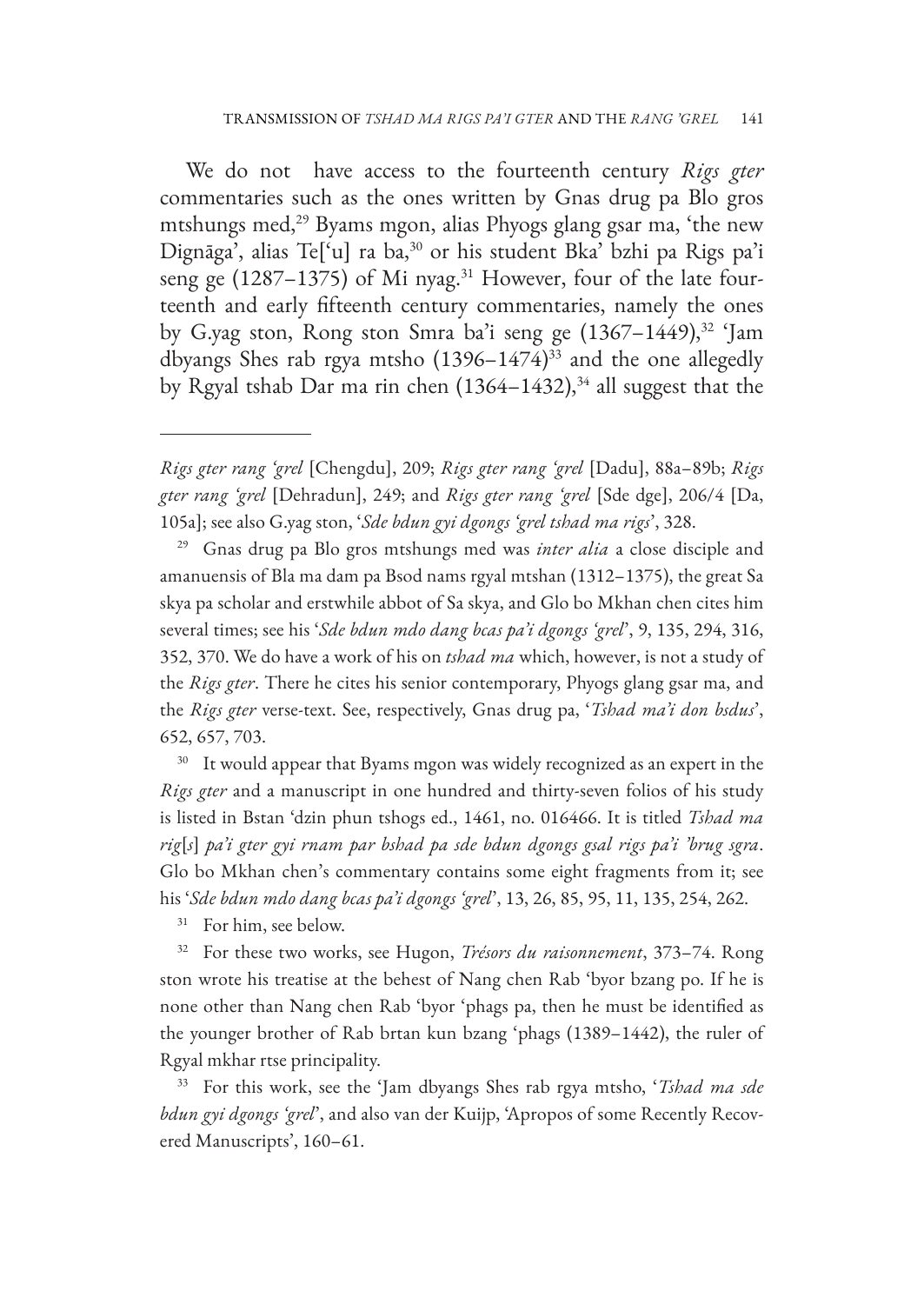number of chapters was eleven and that they basically had the very same chapter titles as the text of the Mongol xylograph.

Judging from Glo bo Mkhan chen's text, critical remarks in his study of the *Rigs gter* auto-commentary, the actual text of the versetext was far from stable and he points to a large number of variant readings, the sources for which he unfortunately does not identify.<sup>35</sup> However, the number of his variants almost pales into insignificance when we compare those found in the *Rigs gter* verse-text of the 1736 Sde dge xylograph of his collected works with those embedded in the *Rigs gter* auto-commentary of the very same 1736 Sde dge xylograph.36 This means, of course, that Sde dge texts of the verse-text and the auto-commentary are differently filiated. Thus, what we need to take away from these remarks is that the transmission of the *Rigs gter*, the verse-text as well as the auto-commentary, is particularly problematic. In fact, it was considered to be so problematic by members of the tradition itself that around the turn of the fifteenth century the authorship of the auto-commentary began to be questioned in some circles. Evidence for this is found in the colophon of the commentary attributed to Rgyal tshab, as well as in statements placed in the mouths of a Bsod nams skyabs and his contemporary Bo dong Paṇ chen 'Jigs med grags pa (1375–1451), alias Phyogs las rnam rgyal. Indeed, the former has it that:37

*'grel pa 'di la bdag gi bla ma mkhas pa'i dbang po kha cig*38 / *cha 'di rang 'grel min zhes bzhag par dka' gsungs yang* / *mi shes pa kha cig gis* 

<sup>&</sup>lt;sup>34</sup> For this commentary and its possible place in his complete oeuvre, see van der Kuijp, 'Gyaltsab Darma Rinchen and the *Rigs gter dar ṭik*'.

<sup>35</sup> See, for example, '*Sde bdun mdo dang bcas pa'i dgongs 'grel*', 11, 13–14, 60 ff.

<sup>36</sup> Dbyangs can seng ge, ed., *Tshad ma rigs pa'i gter gyi rtsa ba dang 'grel pa*, 371–77.

<sup>37</sup> '*Tshad ma rigs pa'i gter gyi rnam bshad legs par bshad pa'i snying po*', 150a.

<sup>38</sup> The strangeness of the phrase *bdag gi bla ma mkhas pa'i dbang po kha cig* is preserved in my translation. It seems to me that that either *bdag gi bla ma* or, less likely, *mkhas pa'i dbang po kha cig* was originally a gloss that subsequently, and inadvertently, made its way into the text itself.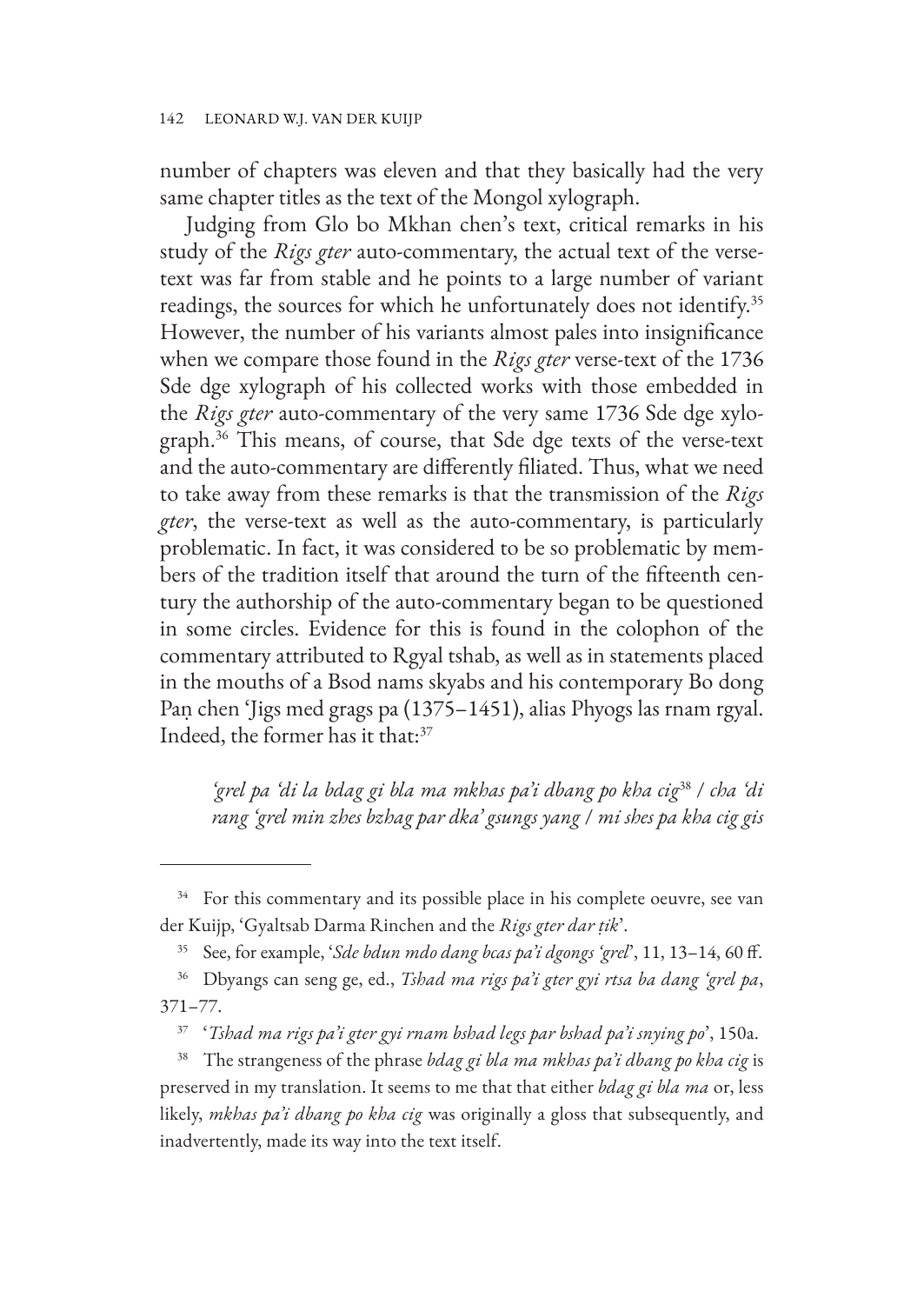*rtsa ba dang 'gal ba skabs 'gar cung zad bcug pa yod par mngon pas* / *nor ba mi 'dor du mi rung ba rnams dor la 'grel pa dang mthun par byas so* //

As for this commentary, although someone, my teacher, a powerful scholar, has said that it is difficult to affirm that this piece is not an auto-commentary, since it is obvious that there were some ignoramuses who, in some passages, inserted some contradictions with the basic verse-text, I made the verse-text consistent with the commentary when I expelled errors for which it would not have been appropriate not to expel them.

Bo dong Paṇ chen's works and days are detailed in his biography by 'Jigs med 'bangs of 1453. Another study of his life was written by Ngag dbang grags pa (1418–1496), the twelfth abbot of Stag lung monastery and another one of his students, but it has, to my knowledge, not yet been recovered. We learn from 'Jigs med 'bangs that he met a number of senior luminaries in a series of public debates when he was still quite young. The first of these was G.yag ston, alias G.yag Mi pham pa, with whom he debated aspects of the perfection of insight literature in front of Ta'i si tu (Ch. *dasitu* 大司 徒) Lha btsun skyabs, his patron and the castellan (*rdzong dpon*) of Shel dkar.39 The second opponent of Bo dong Paṇ chen singled out by 'Jigs med 'bangs was a certain Bsod nams skyabs. They debated in Byang Ngam ring, Ngam ring of the North, and the public disputa-

<sup>39</sup> See 'Jigs med 'bangs, *Bo dong phyogs las rnam rgyal gyi rnam thar*, 179–96. The narrative is evidently based on a record of the disputation (*rtsod yig*) that has its counterpart in the medieval European *quaestiones quodlibetales*; for a unique study of a fifteenth century *rtsod yig*, see Huang, 'A Record of a Tibetan Medieval Debate'. Diemberger et al., trans., *Feast of Miracles*, 50 suggests that the *Rigs gter* was the subject of debate between these two men, but 'Jigs med 'bangs makes no mention of this. An aside: the authors of the *Feast of Miracles* never make clear what one is actually reading in translation, Bo dong Paṇ chen's biography by 'Jigs med 'bangs or the narratives from 'Chi med 'od zer's (?–?) *Bo dong chos 'byung*, a work that is not accessible to me.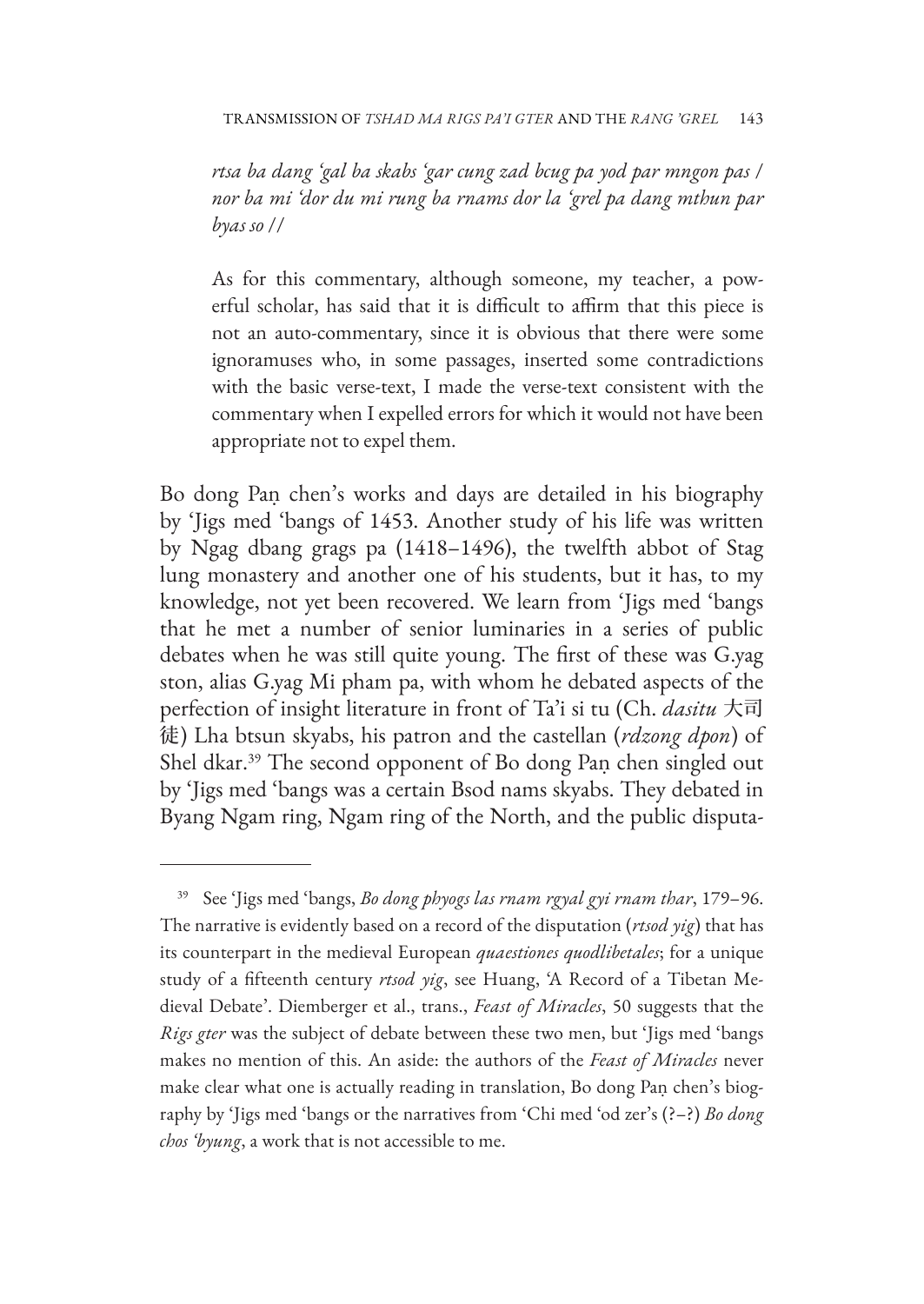tion took place in the presence of its learned ruler Rnam rgyal grags bzang (1395–1475) and a potential rival of Lha btsun skyabs.<sup>40</sup> It appears that the local intellectual community was in uproar because it heard that the precocious Bo dong Paṇ chen—here also called 'the young/little scholar from the South' (*lho pa mkhan chung*)—objected to much of the *Rigs gter*, a text that was apparently cherished by this community, but this was not the case. He simply had a few problems with this work and above all with the question whether the auto-commentary was in fact Sa skya Paṇḍita's. This issue was raised with a certain Bsod nams skyabs in view of the contradictions that existed between the verse-text and the auto-commentary.<sup>41</sup> A number of other problems were also addressed, including whether these and a few other issues might also cast doubt on whether Sa skya Paṇḍita was indeed the author of the verse-text. We also learn from 'Jigs med 'bangs that a certain Dge legs dpal was involved in a debate with Bo dong Paṇ chen as well.<sup>42</sup> Indeed, there exists a tradition among the Dge lugs pa that, as a youth, Mkhas grub Dge legs dpal bzang po (1385–1438) debated with the slightly older Bo dong Paṇ chen in Ngam ring, in circa 1400, and that one of the main subjects under dispute was precisely Bo dong Paṇ chen's unrelenting critique of the *Rigs gter* in which connection he alleged there were 'heaps' (*phung po*) of internal contradictions between the *Rigs gter* verse-text and the auto-commentary. We are told that Mkhas grub was apparently able to defeat his opponent with little effort.<sup>43</sup>

<sup>40</sup> 'Jigs med 'bangs, *Bo dong phyogs las rnam rgyal gyi rnam thar*, 196–207; see also the summary in Diemberger et al., trans., *Feast of Miracles*, 67–8, 71–2, 203–4. The narrative is in part based on a *rtsod yig*.

<sup>&</sup>lt;sup>41</sup> He is probably identical with the Bsod nams skyabs who is said to have written a *Rigs gter* commentary; see Jackson, 'Commentaries on the Writings of Sa-skya Paṇḍita', 8.

<sup>42</sup> 'Jigs med 'bangs, *Bo dong phyogs las rnam rgyal gyi rnam thar*, 207–16.

<sup>43</sup> See, for example, Ary, *Authorized Lives*, 126–27. This circumstance is probably intended by the phrase, in Mkhan po Bsod nams rgya mtsho, *Rigs gter na tshod*, 46, that he authored a response to a critique (*dgag lan*) of the *Rigs gter*. It should be mentioned that none of the printed editions of Mkhas grub's oeuvre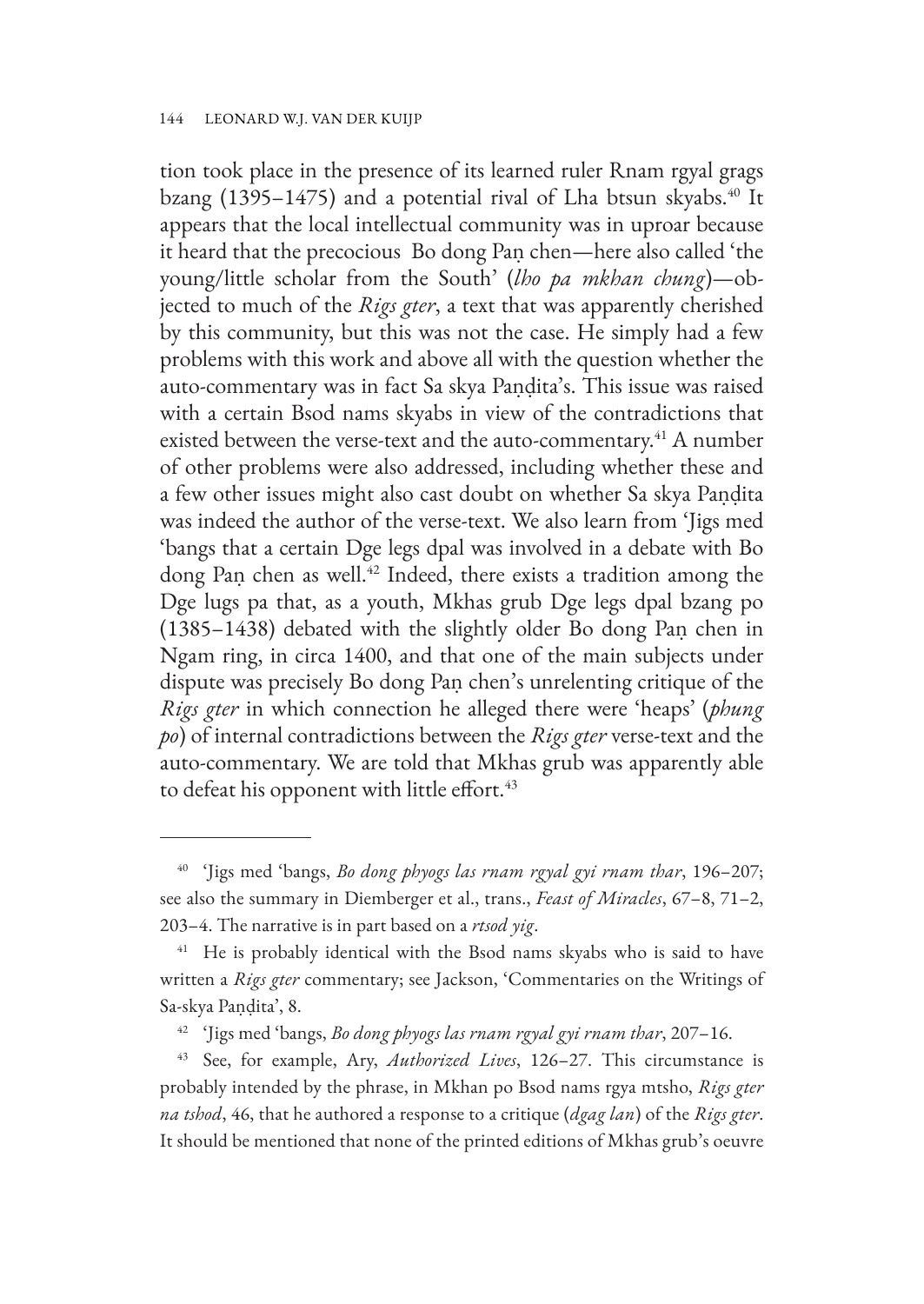Dharmakīrti's *Rigs thigs* [*Nyāyabindu*] received some attention from 'Jigs med 'bangs, which most probably has to do with the fact that Bo dong Paṇ chen prefaced his large study of *tshad ma* with this précis of Dharmakīrti's thought.<sup>44</sup> Titled *Tshad ma rigs pa snang ba*, this sprawling treatise challenged the *Rigs gter* on numerous occasions. $45$ 

Hugon presented us with exceptionally fine surveys of the various editions of the *Rigs gter* verse-text and the *Rigs gter* auto-commentary that are thusfar available.<sup>46</sup> In addition, several chapters of the verse-text and the auto-commentary are now also available in edited form.47 We need to single out two recent first steps towards a critical edition of the *Rigs gter* verse-text and the auto-commentary in their entirety. The first was published in Chengdu in 2005.48 The volume in question is part of a newly launched series that was conceived by the indefatigable Gzan dkar Rin po che. It is the first volume of the *Gangs ljongs rig gnas gter mdzod*, subsection *Shes bya'i gter bum*. The full title of the volume is *Rigs gter rtsa 'grel dpe bsdur ma bzhugs*. Almost one of the one and a half pages devoted to a description of the three main witnesses of the auto-commentary's text by members of Sa skya's editorial office (*sa skya dpe sgrig tshan khang*) state the matter, as well as the editorial process that was followed, in succinct and confident terms. It is first pointed out that the Sde dge print of the *Rigs gter* auto-commentary was taken as the point of departure, because it is the best known—this is of course hardly an argument

contain a work in which he can be seen to defend the *Rigs gter*.

<sup>44</sup> 'Jigs med 'bangs, *Bo dong phyogs las rnam rgyal gyi rnam thar*, 234–35. Diemberger et al., trans., *Feast of Miracles*, 71, mistakenly has it that it was the *Rigs gter* that is at issue here.

<sup>45</sup> See Bo dong Paṇ chen, '*Tshad ma rigs pa'i snang ba*'.

<sup>46</sup> Hugon, *Trésors du raisonnement*, 363–72, and now also Hugon, 'Sa skya Paṇḍita's Classification of Arguments by Consequence', under 2.2.

<sup>47</sup> See, lastly Przybyslawski, *Cognizable Object in Sa skya Paṇḍita*, who offers a critical edition of the first chapter of the auto-commentary. My thanks to Dr. Przybyslawski for having shared with me a copy of his valuable study.

<sup>48</sup> What follows is based on *Rigs gter rang 'grel* [Chengdu], \*4–\*5.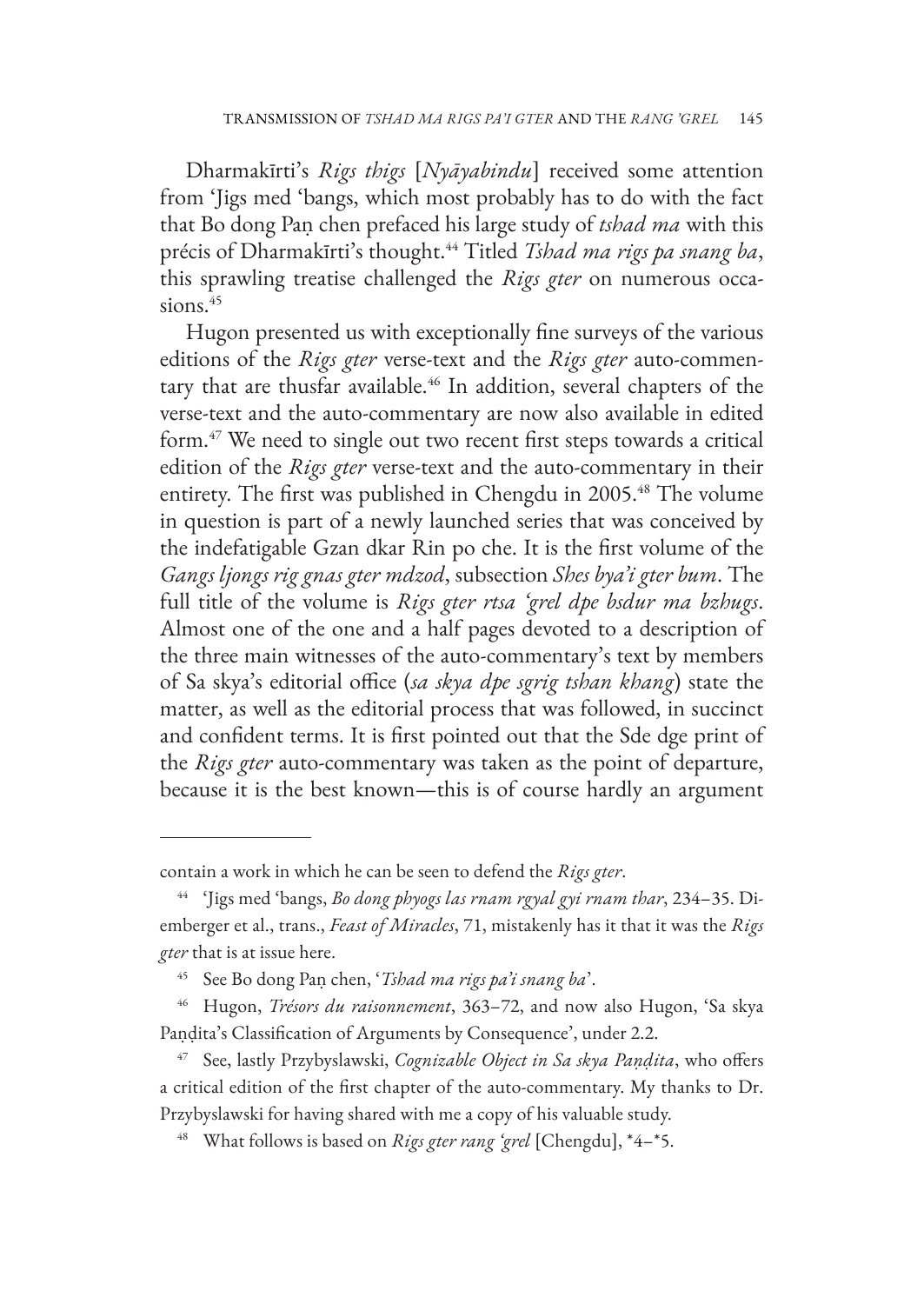for giving it such a preeminent position in the editorial process, especially in view of its manifold textual problems. Leaving that aside, its readings were compared with a Mongol xylograph and a Zhwa lu manuscript, and the variants thus found are respectively marked [*ha*] and [*zha*]. The Mongol xylograph is dated to 1344 and stated that the Mongol empress, 'Bol gan, ordered some two hundred copies to be printed. This is patently wrong on both counts, as can be gleaned from the colophons of both.<sup>49</sup> It is also unfortunate that the paleographical features of the Mongol xylograph that I outlined above are entirely glossed over, so that the editorial policies that were apparently followed leave us feeling somewhat ill at ease and uncertain. Without giving any concrete evidence for this, they date the Zhwa lu manuscript to the second half of the fourteenth century. They note that two other witnesses, the 1445 Glang thang xylograph from the blocks that were carved at the behest of Kun dga' rgyal mtshan, and a manuscript in the non-cursive *dbu can* script of unidentified provenance, were found to have the same readings as the Mongolian xylograph and were for this reason not used.<sup>50</sup> Again, I am not at all sure whether this was really the case. Half a page is devoted to a description of the verse-text and its editors. The editors, who out of politeness will remain unnamed, mention that they once again took the Sde dge xylograph as their point of departure and compared its readings with an old Zhwa lu manuscript of the same, whereby the variant readings are given in square brackets []. It must be said, and I do so with a sigh of profound regret, that this edition of the auto-commentary and the verse-text is not the success it could have been. Finally, the text of the verse-text is set off from the auto-commentary with a larger font, but here, too, there are some problems.

The second edition of the verse-text and the auto-commentary was edited by an institution calling itself the Dpal brtsegs bod yig dpe rnying zhib 'jug khang, The Dpal brtsegs Research Institute for

<sup>49</sup> See above note 14.

<sup>50</sup> For this xylograph, see van der Kuijp, 'Apropos of some Recently Recovered Manuscripts', 161–62.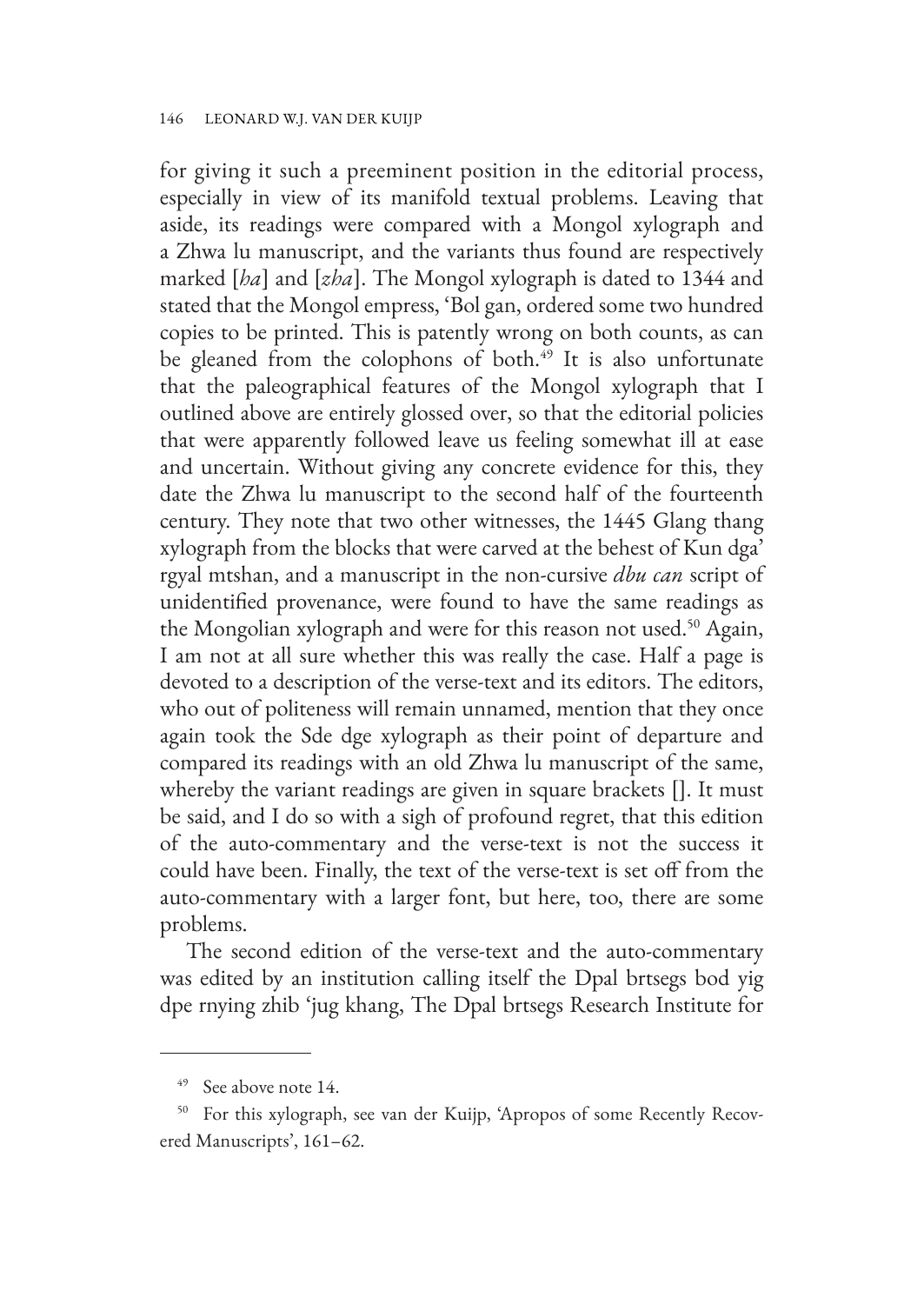Ancient Tibetan Writing, and was published in Beijing in 2007.<sup>51</sup> It figures as volume three of an edition of Sa skya Paṇḍita's collected writings that is based on the aforementioned Sde dge xylograph edition, as well as on manuscripts of his collected writings that were housed in Zhwa lu and Lu phu monasteries. The variant readings of the latter are given as [*zhwa*] and [*lu*].

Both the Chengdu and the Beijing editions offer separate texts of the verse-text and auto-commentary, whereby in the latter the lines of verse are isolated and identified by the use of larger graphs. The Sde dge xylograph does not do so and neither does the Dehradun text nor the Dadu xylograph of the auto-commentary. Striking is that the Sde dge xylograph's eighth chapter, which is devoted to the study of the definition, contains two fairly substantial glosses that are offset from the rest of the text in smaller graphs.<sup>52</sup> Their origin is as yet unclear, but suffice it to say that neither gloss is found in the Dadu and Dehradun editions, that the Beijing text only recognized the first and stated that it is found in the Zhwa lu and Lu phu manuscripts, and that the Chengdu text identified the second as being absent from the Zhwa lu manuscript and the Dadu xylograph.

Let us now briefly take a closer look at Glo bo Mkhan chen's study of the *Rigs gter* auto-commentary that is filled with important information on the problematic transmission of the verse-text and the earliest commentaries that were written on it. The author completed this work in September of 1482 at the monastery of Thub bstan dar rgyas gling in Glo bo Smon thang, an area that is presently located in northern Nepal. He wrote this virtually unique study of the auto-commentary under the inspiration of his teacher Gser mdog Paṇ chen whom he thanks in the colophon—he is there styled 'Jam mgon bla ma—and thus prior to his falling out with him that marked a turning point in his career as an intellectual and commentator. The title of his work presents us with an unexpected problem.

<sup>51</sup> What follows is based on *Rigs gter rang 'grel* [Beijing], \*2.

<sup>52</sup> *Rigs gter rang 'grel* [Sde dge], 206/3 [Da, 104b]; see also *Rigs gter rang 'grel* [Beijing], 209–10; *Rigs gter rang 'grel* [Dadu], 88a–89b; *Rigs gter rang 'grel* [Dehradun], 246; and the *Rigs gter rang 'grel* [Chengdu], 206–7.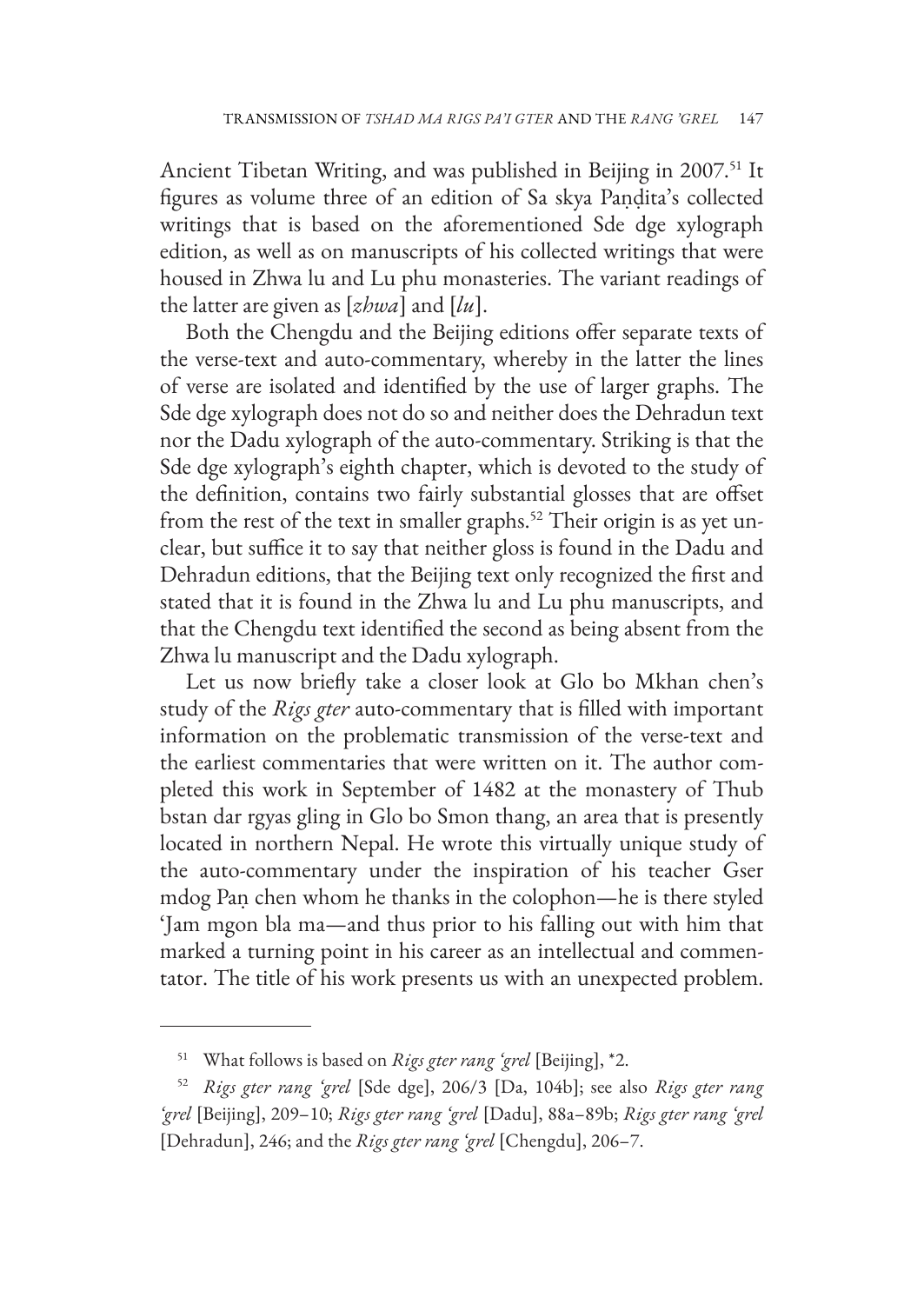In the first place, we must account for the different titles of the Sde dge xylograph of his work and the manuscript which, unfortunately, cannot be merely blamed on a misplaced first page since these different titles are also echoed in their opening pages as well as in their respective colophons.<sup>53</sup> These read, omitting the standard prefatory phrase of *Sde bdun mdo dang bcas pa'i dgongs 'grel*, found in the titles of almost all the *Rigs gter* commentaries, as follows:

# Xylograph: *Tshad ma rig*[*s*] *pa'i gter gyi 'grel pa'i rnam par bshad pa rig*[*s*] *lam gsal ba'i nyi ma*

# Manuscript: *Tshad ma rigs pa'i gter gyi rnam par bshad pa rigs pa ma lus pa la 'jug pa'i sgo*<sup>54</sup>

The title of the xylograph clearly indicates that it is a study of the [auto-]commentary, whereas that of the manuscript simply suggests that it is a commentary on the *Rigs gter* verse-text. Striking is that the title of the xylograph of Glo bo Mkhan chen's work is virtually identical to the 1488 study of the *Rigs gter* verse-text by Mus chen Rab 'byams pa Thugs rje dpal bzang po, who was a disciple of Go rams pa. The title page of the undated Sde dge xylograph of Mus chen's work reads *Tshad ma rigs pa'i gter gyi 'grel pa rigs lam rab gsal*, but the title that appears in its colophon reads …*rigs lam rab tu gsal ba'i nyi ma*. Both Mus chen and Glo bo Mkhan chen are cited in Mkhan chen Ngag dbang chos grags' *Rigs gter* verse-text commentary, which he completed in 1611 at his monastery of Thub bstan yangs pa can. Ngag dbang chos grags mentions several times the titles, or their short form, of their respective treatises, allowing us to determine, if not the actual title of Glo bo Mkhan chen's work, then at least the title that was known to him. Ngag dbang chos grags associates what he calls the *Rigs gter rnam bshad* / *rigs lam gsal ba'i nyi ma* and the *Sde bdun nyi 'od* with Mus chen. On

<sup>53</sup> See, respectively, Glo bo Mkhan chen, '*Sde bdun mdo dang bcas pa'i dgongs 'grel*', 413, and *Tshad ma rigs pa'i gter gyi rnam par bshad pa*, 421.

<sup>54</sup> For these titles, see also Kramer, *A Noble Abbot from Mustang*, 200, 202.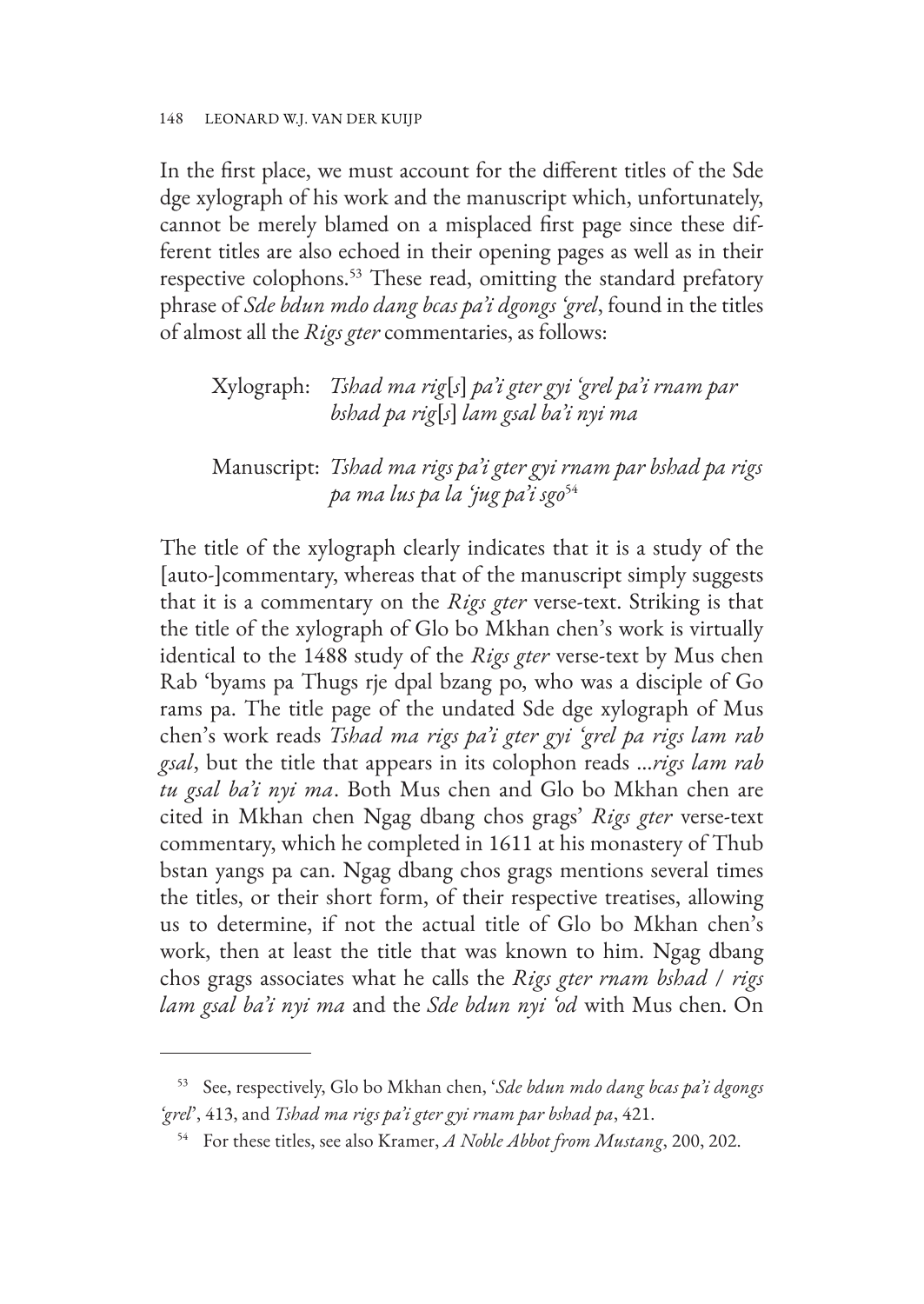the other hand, he quite clearly writes elsewhere in his work that Glo bo Mkhan chen was the author of a work on the *Rigs gter* that had the subtitle *Rig*[*s*] *pa ma lus pa la 'jug pa'i sgo*. 55 In sum then, it appears that the editors of the manuscript(s) of Glo bo Mkhan chen's work were misled mislead in taking its title to be that of the xylograph, whereas its factual title was in all likelihood that of manuscript. It is improbable that, had the title been that of the former, Mus chen would have chosen a virtually identical name for his *Rigs gter* commentary. We may assume, albeit not on the basis of text-immanent criteria, since he does not cite Glo bo Mkhan chen's work, that he knew of it, for he was also in several important respects Go rams pa's intellectual heir. Finally, Mkhan po Bsod nams rgya mtsho refers to the most recent commentaries:<sup>56</sup>

- 1. Smra ba'i dbang phyug Mkhan chen Blo gros rgyal mtshan
- 2. Mkhan chen Khang dmar Rin chen rdo rje
- 3. Mkhan chen Ngag dbang yon tan bzang po (1927–2010), alias Mkhan po A pad, 'a second Sa skya Paṇḍita'—an incomplete commentary (*rtsom 'phro can*)
- 4. Mkhan chen Ngag dbang kun dga' dbang phyug, an interlinear commentary (*mchan 'grel*) 57

Hugon's listing of the available corpus of *Rigs gter* commentaries, including the auto-commentary, reflected the state of the art of research done on the *Rigs gter* verse-text and its auto-commentary up to 2008.58 We can now update it with some additional texts that were published in the interim.

1. Mkhan chen Dbang phyug dpal bzang po (fourteenth century) *Tshad ma rigs pa'i gter gyi tshar bcad dang ltag chod brtag pa'i rnam par bshad pa rtsod pa'i rgyan*<sup>59</sup>

<sup>55</sup> See his *Tshad ma rigs pa'i gter gyi dgongs don gsal bar*, 401, 624.

<sup>56</sup> Mkhan po Bsod nams rgya mtsho, *Rigs gter na tshod*, 48.

<sup>57</sup> See tbrc.org, W3CN4072; this work was completed in 1989.

<sup>58</sup> Hugon, *Trésors du raisonnement*, 766–67.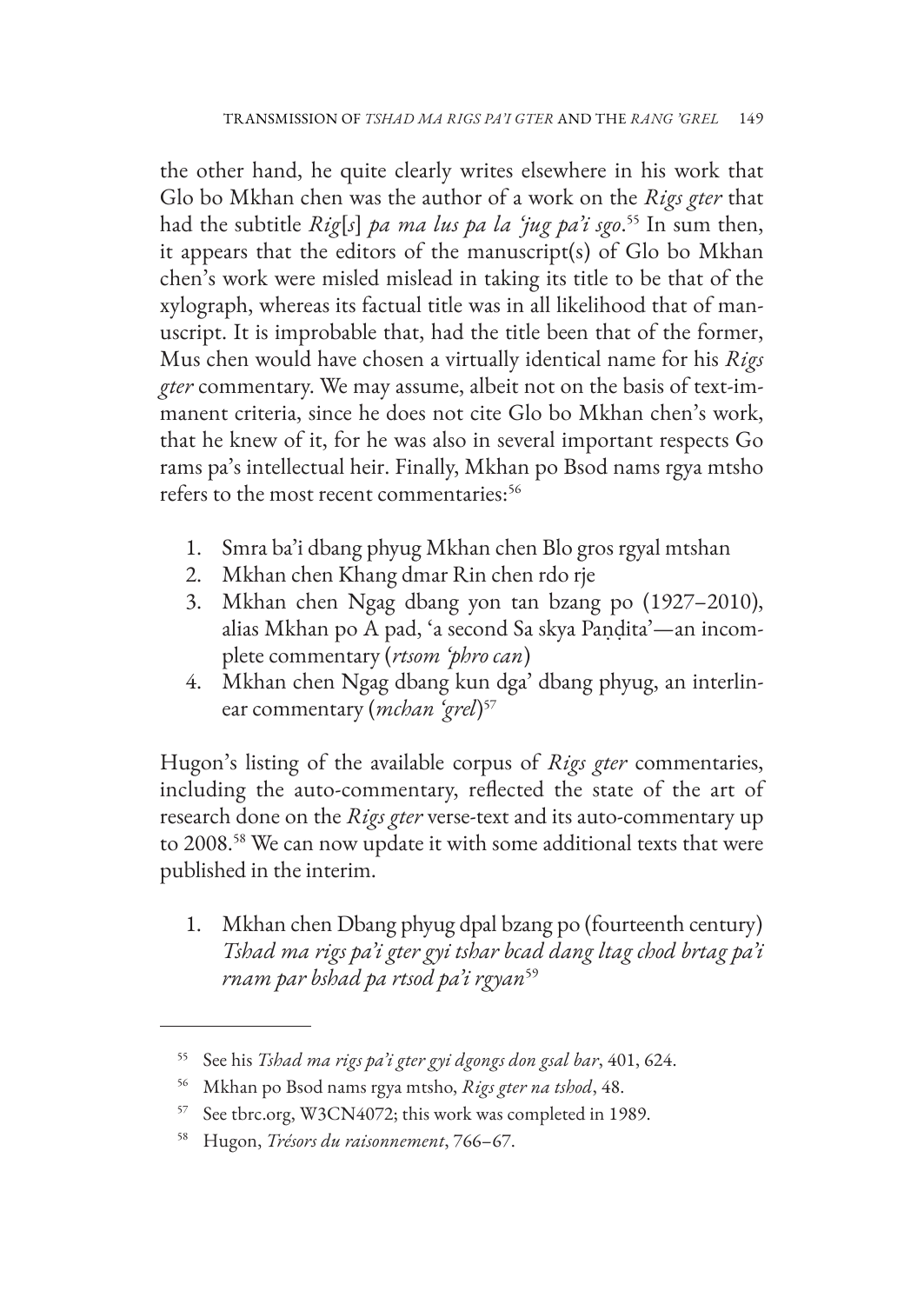#### 150 LEONARD W.J. VAN DER KUIJP

- 2. 'Jam dbyangs Shes rab rgya mtsho *Tshad ma sde bdun gyi dgongs 'grel rigs pa'i gter zhes bya ba'i dgongs don gsal bar byed pa legs bshad nyi ma'i 'od zer* <sup>60</sup>
- 3. Mang thos Klu sgrub rgya mtsho (1523–1596) *Tshad ma rigs pa'i gter gyi dka' 'grel gnas kyi snying po gsal*   $b$ *yed*<sup>61</sup>

In what we have of his work on the *Rigs gter*, Mang thos is so far the only Sa skya pa scholar who explicitly reacted to several of Bo dong Paṇ chen's striking criticisms of the *Rigs gter* whereby he rose to its defense on a number of occasions. This stands in sharp contrast to the important commentaries by Rong ston, Go rams pa, Gser mdog Paṇ chen and Glo bo Mkhan chen, where no such reactions obtain. In addition, he severally cites two as yet unpublished *Rigs gter* commentaries, one by Byams pa chos grags (1433–1504), alias 'Bum phrag gsum pa, and the other by Paṇ chen Dngos grub dpal 'bar (1456–1527), alias Paṇ chen Gzhung brgya pa.<sup>62</sup> The latter work must be the *Rig*[*s*] *gter gyi sbyor ṭi ka* (< *ṭīkā*), which is mentioned in the Paṇ chen's biography of 1528 by Byams pa Lha btsun Grags pa.63 Of these eight chapters, two have their own colophons. Thus, on page 490 of Chapter 2, Mang thos pays his respects to a 'Jam dbyangs phyogs las rnam par rgyal ba Skyid gshongs pa chen po, who must certainly be identified as his teacher Blo gros rnam rgyal

<sup>59</sup> This is the *Tshad ma rigs pa'i gter gyi tshar bcad dang ltag chod brtag pa'i rnam par bshad pa rtsod pa'i rgyan*; for a description of a [or the] manuscript of this work, see van der Kuijp, 'Apropos of some Recently Recovered Manuscripts', 159–60.

<sup>&</sup>lt;sup>60</sup> See above note 32.

<sup>61</sup> See his *Tshad ma rigs pa'i gter gyi dka' 'grel gnas kyi snying po gsal byed*, nd, [1] 420–54, [2] 455–90, [3] 491–510, [4] 511–42, [5] , 542–33 [6] 543–61, [7] 561–79, [8] 579–602.

<sup>62</sup> See, respectively, his *Tshad ma rigs pa'i gter gyi dka' 'grel gnas kyi snying po gsal byed*, 474, 478, 507, 520, 539, 541 and 439, 477. Mang thos' 1587 study of Indo-Tibetan Buddhist chronology includes a capsule biography of Byams pa chos grags; see Mang thos, *Bstan rtsis gsal ba'i nyin byed*, 233–36.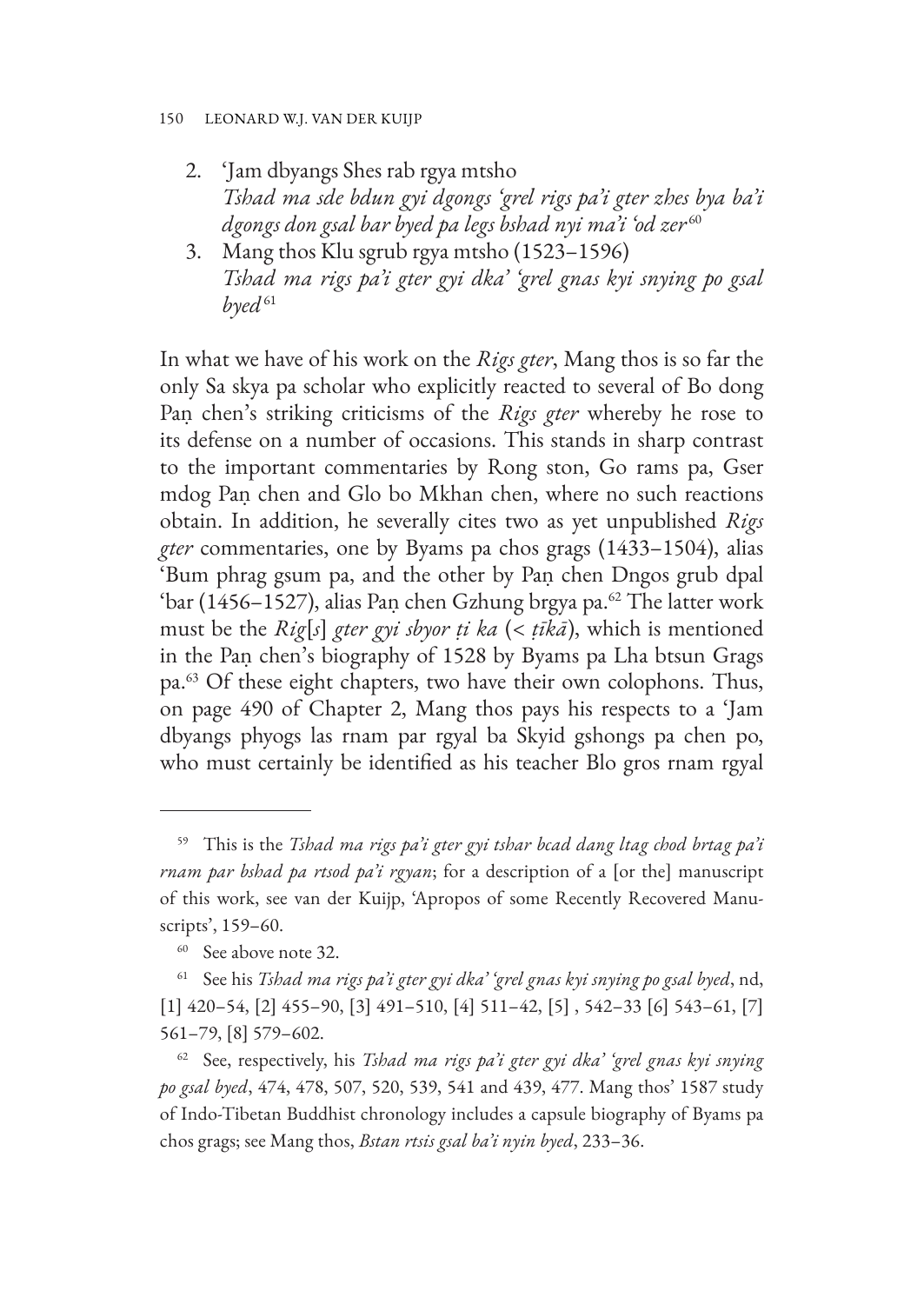(1505–1585). Another colophon is found on pages 541–542, at the end of Chapter 4, where he remarks that it was written in a chapel of Mnyam yod bya rgod gshongs monastery, an institution that Byams pa chos grags founded in 1489 and of which he himself became abbot. We also learn on pages 541 and 602 that a certain 'Jam pa'i rdo rje of Bzang ldan functioned as his scribe. It is curious that the chapters on perception, inference, and disputation are absent from these studies, an inexplicable [to me] feature that is in fact shared with the *Rigs gter* commentaries by 'Jam dbyangs Shes rab rgya mtsho and Mang thos' own disciple Mkhan chen Ngag dbang chos grags.<sup>64</sup> Mang thos nowhere mentions Glo bo Mkhan chen's exegesis of the *Rigs gter* auto-commentary, but he does mention Phyogs glang gsar ma twice, once in connection with the relationship between logical analysis and the articulation of universals and once in connection with the linguistics of formulating a logical argument (*rtags*) and a definition (*mtshan nyid*).65 Only the latter reference is also found in Glo bo Mkhan chen's work.<sup>66</sup>

Long ago, I drew attention to the fact that Gser mdog Pan chen had some problems with Sa skya Paṇḍita's formulation of three verses of the *Rigs gter* verse-text, that he even suggested they ought to be rewritten and in fact he himself did rewrite them.<sup>67</sup> On the other hand, he seldom draws attention to variant readings of the *Rigs gter* corpus to which he had access. It is markedly different with Glo bo Mkhan chen and this is what makes his work so valuable and also disquieting, since he signals a litany of variant readings and thus casts many doubts on the veracity of the corpus' transmission. It now appears

<sup>63</sup> Byams pa Lha btsun grags pa, *Dpal ldan bla ma dam pa gzhung brgya smra ba'i seng ge*, 74.

<sup>64</sup> See, respectively, the '*Tshad ma sde bdun gyi dgongs 'grel rigs pa'i gter zhes bya ba'i dgongs*' and the *Tshad ma rigs pa'i gter gyi dgongs don gsal*.

<sup>65</sup> Mang thos, '*Tshad ma rigs pa'i gter gyi dka' 'grel*', 522, 589.

<sup>66</sup> Glob o Mkhan chen, '*Sde bdun mdo dang bcas pa'i dgongs 'grel tshad ma rig*[*s*]', 254.

<sup>67</sup> For these, see van der Kuijp, *Contributions to the Development of Tibetan Buddhist Epistemology*, 18–19.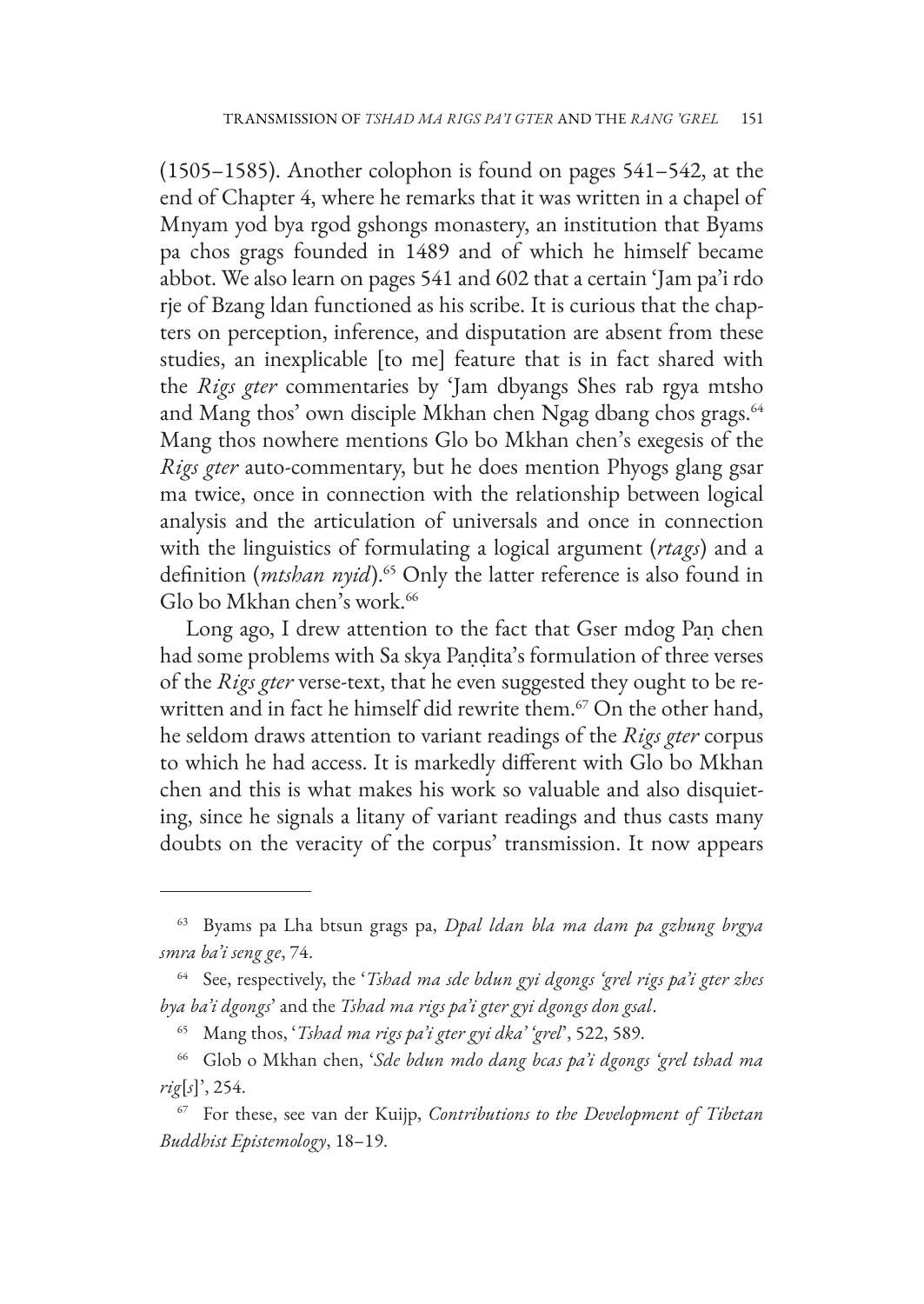that he was the first to draw attention to the fact that, in terms of its structure, the manuscript transmission of the *Rigs gter* verse-text was already problematic by the middle of the thirteenth century, as is indicated in his remark concerning the text Ldong ston apparently had at his disposal. Curiously, and I have no explanation for this, he does not mention the fact that 'U yug pa not only used a different text from that of Ldong ston, but also from the one he himself was using. Glo bo Mkhan chen was also the first to draw attention to a problematic reading of a verse that evidently surfaced in the second half of the fourteenth century. He cites to this effect a remark made by Gnas drug pa,<sup>68</sup> who had puzzled over the line:

*chos dang bsgrub bya de dang 'dra* //

The predicate and the probandum are similar to that,

This line occurred in the chapter on inference in some *Rigs gter* verse-text manuscripts (*gzhung dag*). These contained this reading as opposed to the following found in other manuscripts:

### *bsgrub bya'i chos kyang de dang 'dra* //

The predicate to be proven, too, is similar to that,

Gnas drug pa apparently decided to accept the veracity of the latter and Glo bo Mkhan chen was apparently quite willing to let his decision stand. I plan to take a closer look at this conundrum on a separate occasion.

Sa skya Paṇḍita's arguments leading up to the verse with this variant line consist of the following. He first discusses $69$  the foundation

<sup>68</sup> Glo bo Mkhan chen, '*Sde bdun mdo dang bcas pa'i dgongs 'grel tshad ma rig*[*s*]', 352. I have not found this conundrum in Gnas drug pa, *Tshad ma'i don bsdus*.

<sup>69</sup> The relevant passage was thoroughly studied in Hugon, *Trésors du raisonnement*, 610–63. It is not unimportant to observe that Sa skya Paṇḍita does not appear to distinguish between *gtan tshigs* and *rtags*.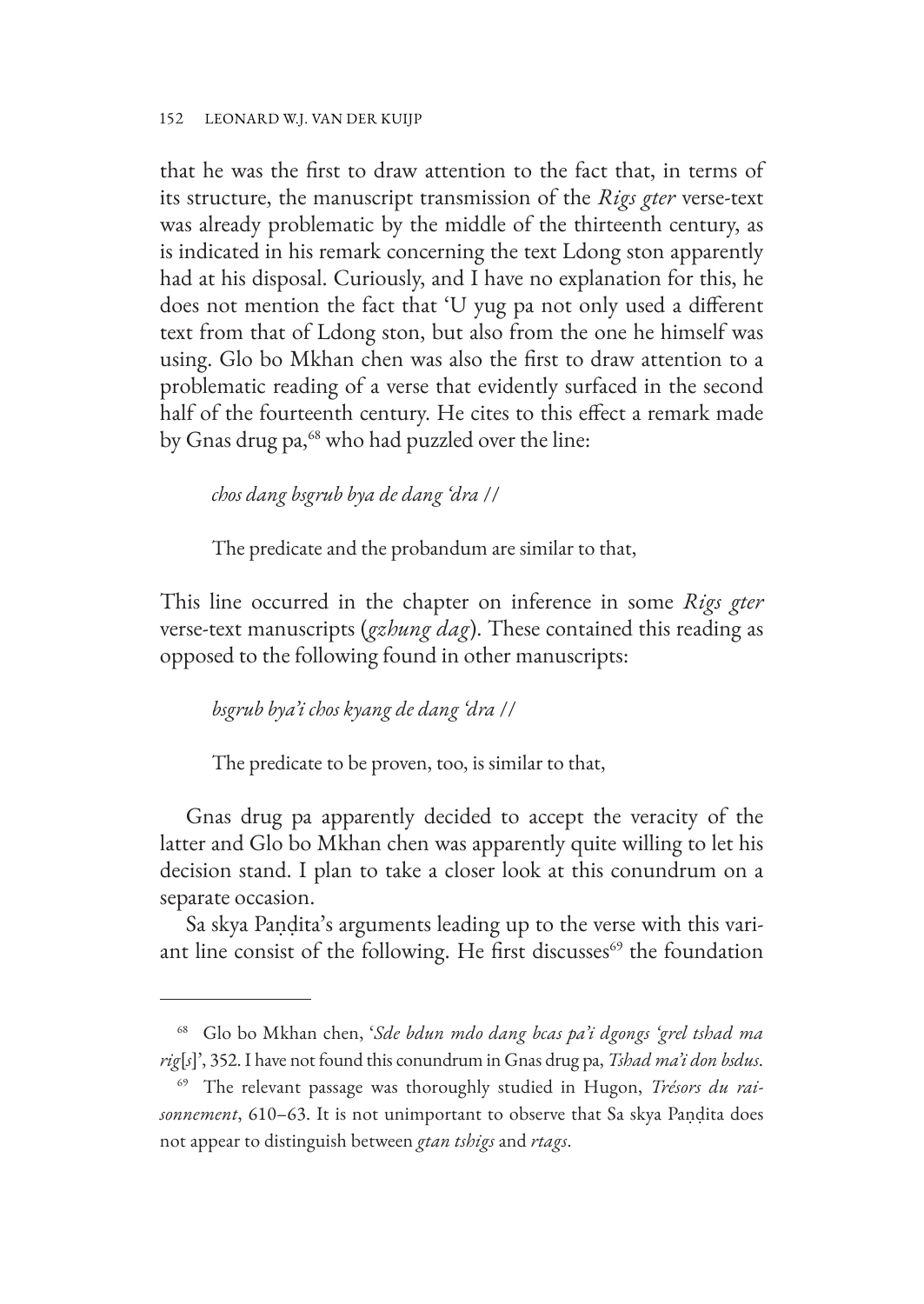of valid logical reasons or indicators (*gtan tshigs*, *hetu* / *rtags*, *liṅga*), that is, the three relations (*tshul gsum*, *trirūpa*) to which it must conform. In the rough, the three relations are (1) [that the logical reason must be present in the predicate (*phyogs chos* [*grub pa*], *pakṣadharma*), (2) that it must be present in similar instances of the predicate (*mthun phyogs*, *sapakṣa*), and (3) that it must absent in dissimilar instances of the predicate (*mi mthun phyogs*, *vipakṣa*/*asapakṣa*). The latter two are the foundations for positive (*rjes 'gro*, *anvaya*) and negative concomitance (*ldog pa*, *vyatireka*). He then turns his attention to the typology of these logical reasons. His analysis is three-pronged. (1) He begins his discussion with a series of rejections of a number of proposals towards what might consist of a definition of a valid logical reason, and he critically refers *inter alia* to the views of the Jaina philosopher Snod kyi rje [Pātrasvāmin] (early eighth century), Dbang phyug sde [Īśvarasena], Dignāga's alleged disciple, and Rgya ston.<sup>70</sup> (2) He follows this up with his own very succinct definition of a valid logical reason and (3) he ends with a brief discussion that is dedicated to potential counter aguments, but here we encounter an unexpected problem. The *Rigs gter* verse-text in all the available editions maintains uncontroversially:<sup>71</sup>

<sup>70</sup> See the ensuing discussion in *Rigs gter rang 'grel* [Beijing], 333–39; *Rigs gter rang 'grel* [Chengdu], 327–32; *Rigs gter rang 'grel* [Dadu], 139a–141b; *Rigs gter rang 'grel* [Dehradun], 441–50; *Rigs gter rang 'grel* [Sde dge], 237/4–239/2 [Da, 167a–170a]. For Pātrasvāmin and Īśvarasena, see Steinkellner, 'Kumārila, Īśvarasena and Dharmakīrti in Dialogue' and Steinkellner, 'An Old Transmissional Mistake in Pātrasvāmin's Definition of the Logical Reason', 185–88. Another point of view discussed by Sa skya Paṇḍita in this passage is the one that G.yag ston and then Rong ston identified as belonging to Rgya ston, that is, Rgya dmar Byang chub grags (eleventh to twelfth century); see G.yag ston, '*Sde bdun gyi dgongs 'grel tshad ma rigs pa'i gter*', 392 [Rgya] and 393 [Rgya ston]; and Rong ston, '*Tshad ma rigs pa'i gter gyi*', 423–24.

<sup>71</sup> *Rigs gter rtsa ba* [Beijing], 35; *Rigs gter rtsa ba* [Chengdu], 32; *Rigs gter rtsa ba* [Ms.], 65; and *Rigs gter rtsa ba* [Sde dge], 164/2 [Da 19b].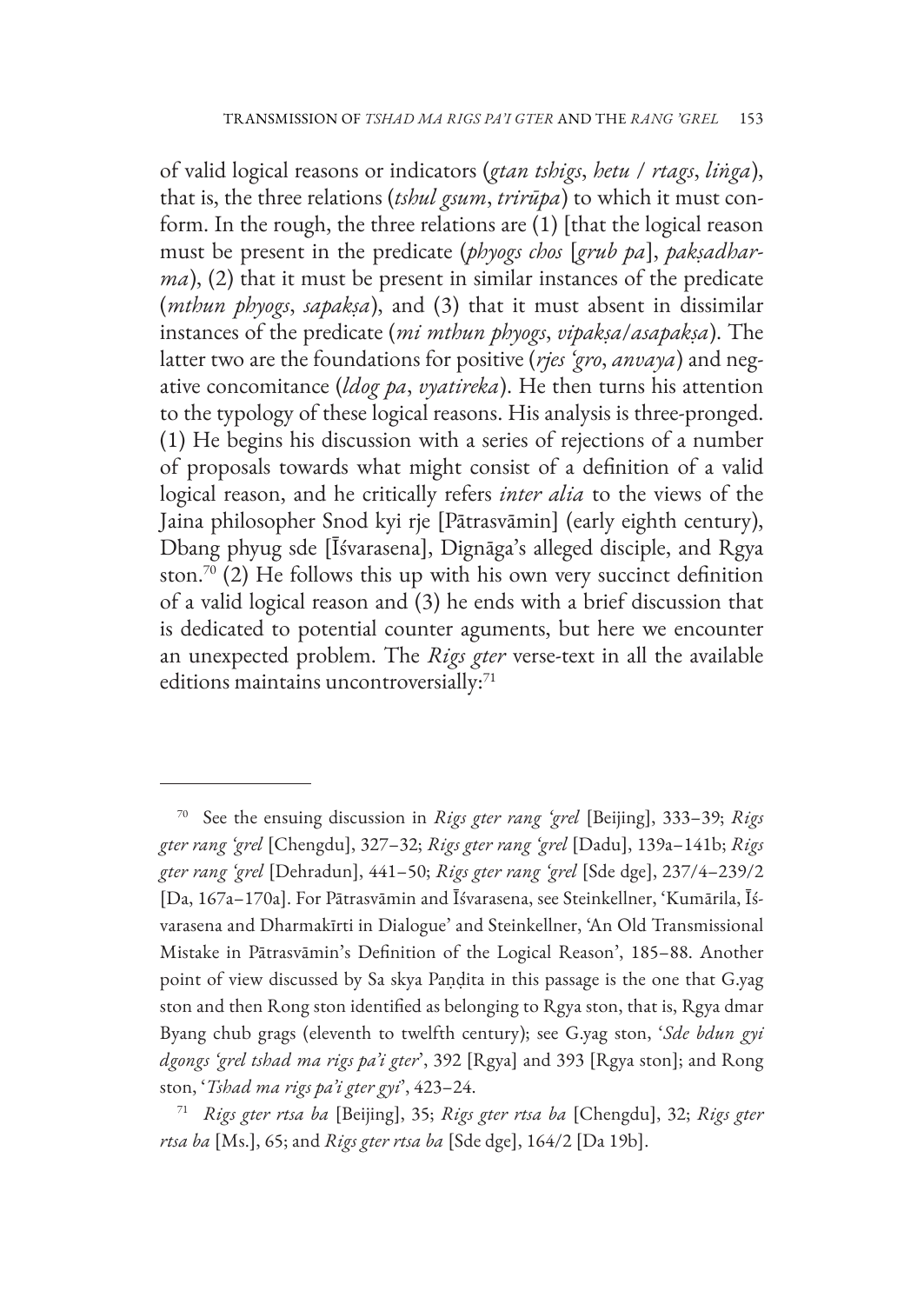| tshul gcig nas ni drug gi bar //         | a   |
|------------------------------------------|-----|
| nyi tshe'i tshul gzhan ʻdod pa ʻkhrul // | b   |
| phyogs chos grub cing 'brel pa nges //   | c   |
| gtan tshigs mtshan nyid skyon med yin // | d   |
| {phyogs chos grub pa tshul dang po //    | [e] |
| tshul gnyis pa dang rjes 'gro yis //     | [f] |
| ldog pa 'phen pa'i skyon gnyis med //    | [g] |

From one relation to six, The claims of other partial relations are in error.

Present in the predicate and the interconnections of the positive and negative concomitance are determined. The definition of the logical reason is without error.

{And then there is a large text-critical problem!}

With these seven lines we have three finite sentences, the first ending in *'khrul*, the second in *med yin*, and third in *med*. The edition of the Dadu auto-commentary does *not* recognize that [e] is part of the verse-text, and distributes the following lines of verse for the second and third parts of the analysis:<sup>72</sup>

[2] My own position (*rang gi lugs*)

*phyogs chos grub cing 'brel pa nges* // [c] *gtan tshigs mtshan nyid skyon med yin* // [d]

*phyogs chos grub pa tshul dang po* /73 *yod na yod pa'i rjes'gro dang* / *log na ldog pa'i ldog pa tshang na 'brel ba grub pas tshul gsum gyi dgongs pa de yin no* //

<sup>72</sup> *Rigs gter rang 'grel* [Dadu], 139b.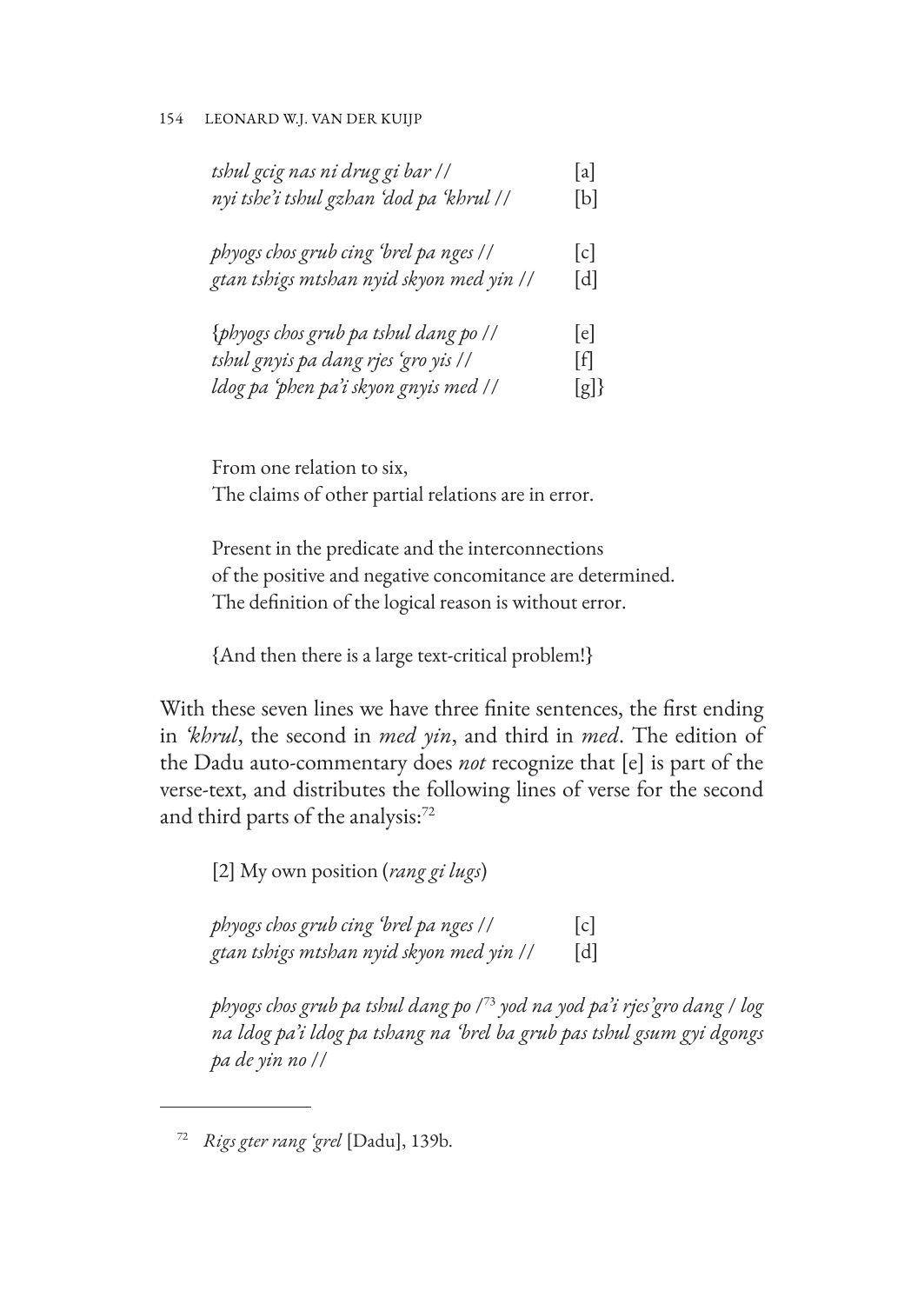[3] Elimination of Counter Arguments (rtsod pa spang ba)

| tshul gnyis pa dang rjes 'gro yis //  | [f] |
|---------------------------------------|-----|
| ldog pa 'phen pa'i skyon gnyis med // | [g] |

The prose commentary then proceeds with the discussion of these two lines. The Sde dge xylograph of the auto-commentary and the Beijing edition are rather corrupt here and their editors, or their sources, evidently bled a portion of the commentary into the versetext. They have:<sup>74</sup>

| phyogs chos grub cing 'brel pa nges //   | c   |
|------------------------------------------|-----|
| gtan tshigs mtshan nyid skyon med yin // | d   |
| phyogs chos grub pa tshul dang po //     | e   |
| yod na yod pa'i rjes 'gro dang //        | ltl |
| tshul gnyis pa dang rjes 'gro yis //     | [g] |
| ldog pa 'phen pa'i skyon gnyis med //    | h   |

Lines e and f do not belong in the verse-text! The Beijing and Chengdu editions of the text suggest that *phyogs chos hgrub pa tshul dang po* // was part of the verse-text but not *yod na yod pa'i rjes 'gro dang* //.75

As stated, Glo bo Mkhan chen was among the very few scholars to pay particular attention to variant readings of the *Rigs gter* verse-text. This begins with a phrase in the two verses in which Sa skya Paṇḍita explains what he intended to do with his work that is technically known as the *rtsom par dam bca' ba*; the two verses read:76

<sup>73</sup> *Rigs gter rang 'grel* [Dehradun], 443–44, has the same, but instead of having a regular *shad* [/] after …*dang po*, it has an ornamental *shad*-punctuation mark.

<sup>74</sup> *Rigs gter rang 'grel* [Sde dge], 238/1–2 [Da, 167b–168a].

<sup>75</sup> See, respectively, *Rigs gter rang 'grel* [Beijing], 335 and *Rigs gter rang 'grel* [Chengdu], 328.

<sup>76</sup> See also Hugon, 'Inherited Opponents and New Opponents', 28.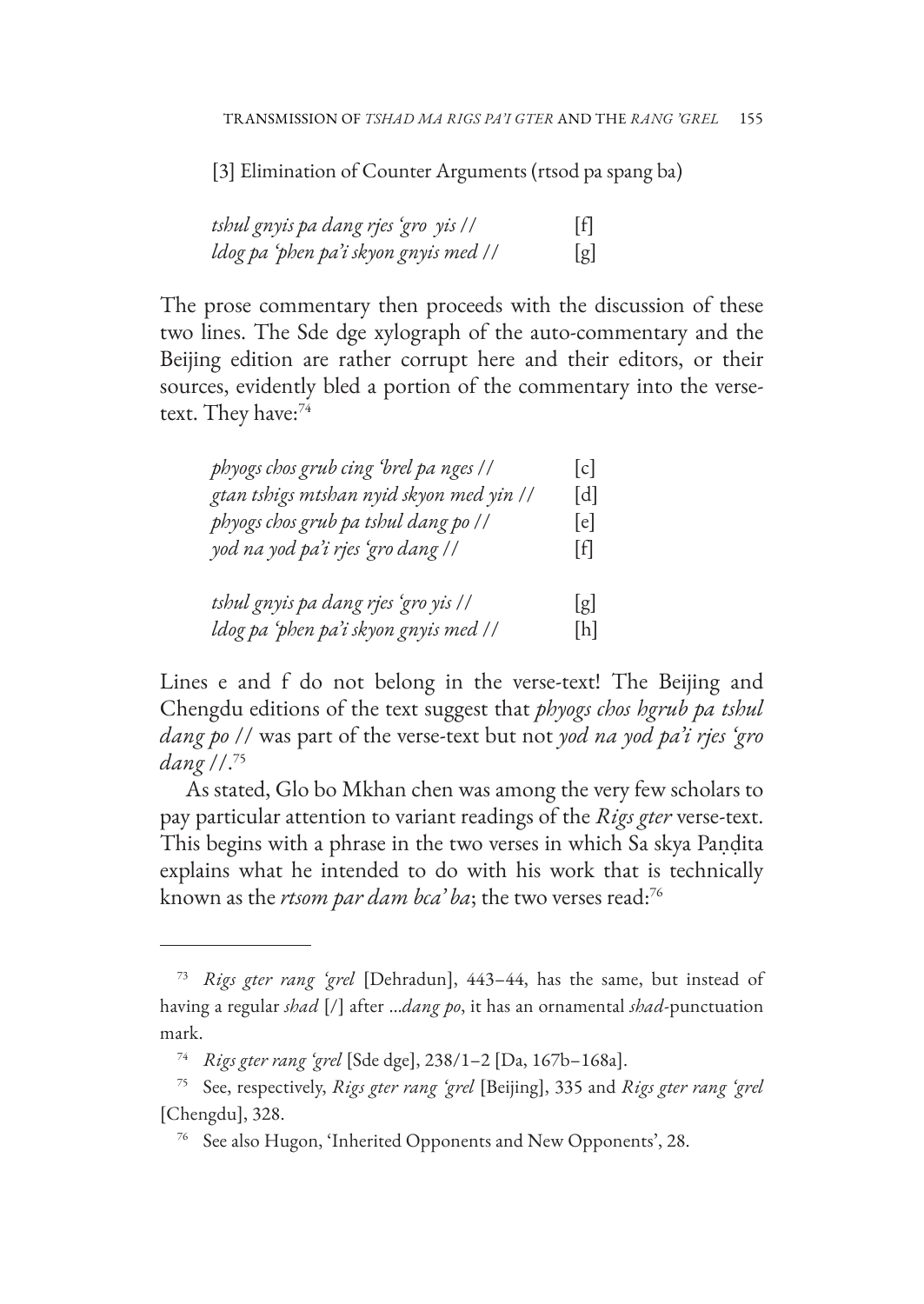| gangs ri'i khrod 'dir mkhas pa'i rgyu skar bye ba brgyas // | a   |
|-------------------------------------------------------------|-----|
| dpal ldan grags pa'i gsung rab pad mo kha phye mod //       | [b] |
| gang blo'i nyi 'od snang bas ma khyab de srid du //         | c   |
| gzhung lugs dgongs don ge sar snying po gsal ma nus //      | [d] |

| chos kyi grags pa'i bzhed gzhung ji lta bar // | e   |
|------------------------------------------------|-----|
| blo gros gsal ba'i mig gis legs mthong nas //  | ΙfΙ |
| shes ldan gzu bor gnas pa don gnyer ba //      | [g] |
| gzhan la brtse ba'i bsam pas 'di bshad do //   | [h] |

In this range of glaciated mountains, a billion constellations of scholars, Have indeed opened the surface of the lotus-like pronouncements of glorious Grags pa [\*{Dharma}kīrti],

[But] so long as it was not enveloped by the radiant sun light of someone's intelligence

The intended meaning of the system, the core of the perianth, could not be illuminated.

Having well observed with the eye of a luminous intellect, The exact textual claim of \*Dharmakīrti, I will explain it with a compassionate attitude towards other, Intelligent, upright, and diligent ones.

Glo bo Mkhan chen states here that 'some book' (*glegs bam kha cig*) had …*gsung rab pad mo rab phye mod* // , 'Have indeed opened the lotus-like pronouncements...<sup>5</sup>, for line b.<sup>77</sup> As pointed out by Hugon, Gser mdog Pan chen combines both readings in his study of 1482:

<sup>77</sup> '*Sde bdun mdo dang bcas pa'i dgongs 'grel tshad ma rig*[*s*]', 11. This reading is found in the Zhwa lu and Lu phu manuscripts of the verse-text and the auto-commentary and in the Lu phu manuscript of the auto-commentary; see the *Rigs gter rang 'grel* [Beijing], 1, 47. It is also found in the *Rigs gter rang 'grel* [Dadu], 1a; *Rigs gter rang 'grel* [Sde dge], 167/3 [Da, 26b]; and the *Rigs gter rang 'grel* [Chengdu], 44, with a nod to the Zhwa lu manuscript. The *Rigs gter rtsa ba* [Chengdu], 2; *Rigs gter rang 'grel* [Dehradun], 3; has *kha phye*, as does the *Rigs gter rtsa ba* [Sde dge], 155/2 [Da, 1b].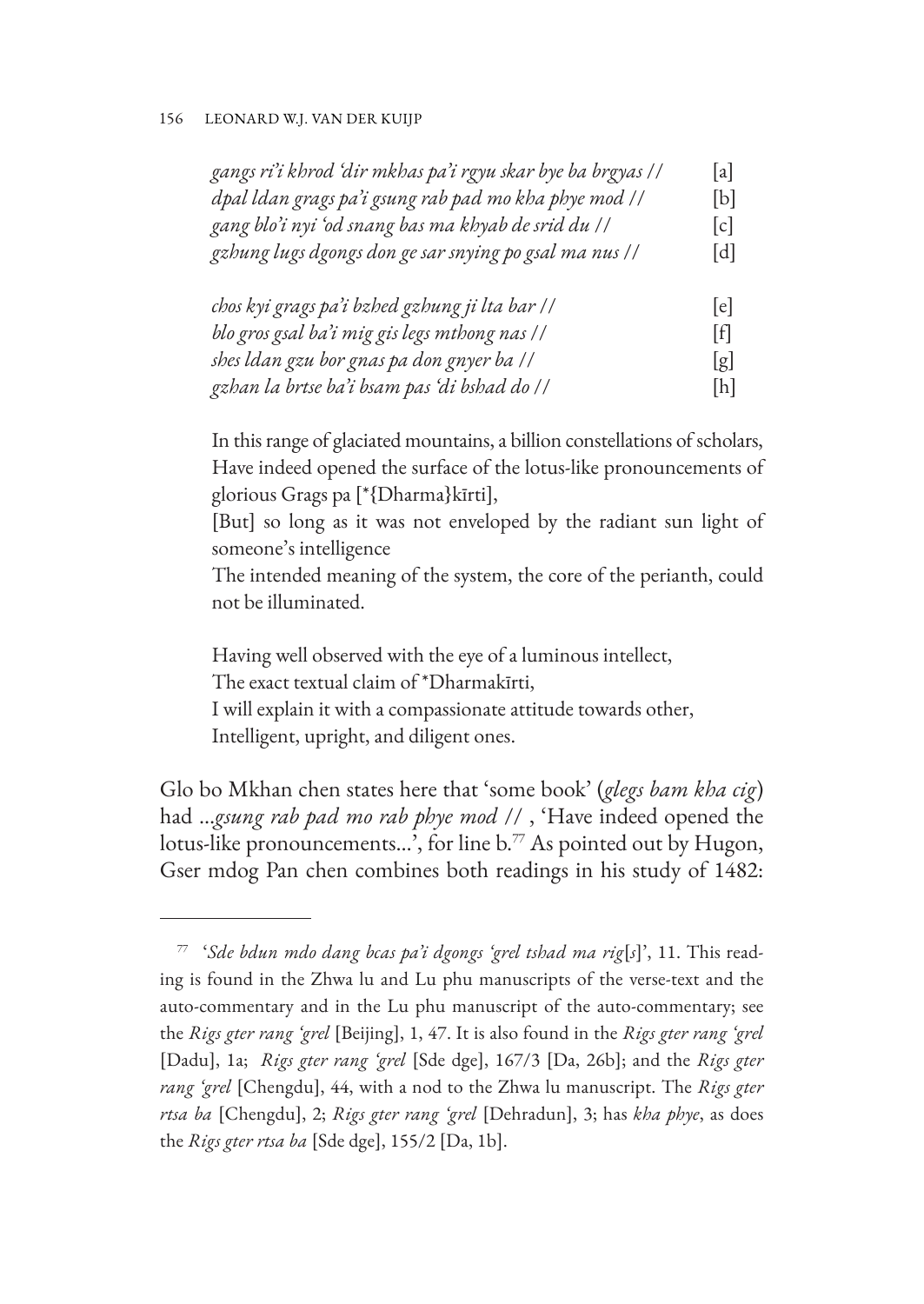*padmo kha rab tu phye mod*. 78 He also takes the phrase *ge sar snying po* as a *dvandva* compound, '*ge sar* and *snying po*', which is quite possible. G.yag ston and Rong stong interpreted the phrase in the sense of 'core like the perianth' (ge sar lta bu'i snying po).79 It think it is quite possible that the references to the sun, sunlight, illumination, and luminosity in these two verses had an influence on the titles of some of the studies of the *Rigs gter*.

Anyone familiar with Sa skya Paṇḍita's *Rigs gter* alone must be struck by the extreme parsimony when it comes to the express identification of the individuals who apparently stood behind the numerous positions that he subjects therein to various registers of criticism. His references usually amount to *kha cig na re*, 'some say', *bod pa rnams*, 'Tibetans', etc. The earliest available *Rigs gter* commentaries, such as those by G.yag ston, Rong ston, and Rgyal tshab, identified some of these individuals. It is undeniable that these identifications reached a high point with the oeuvre of Gser mdog Paṇ chen and Glo bo Mkhan chen. In fact, Gser mdog Paṇ chen often cites long passages from the writings of such men as Rngog Lo tsā ba, Phya pa, and Gtsang nag pa, to name a few. Glo bo Mkhan chen is unique in that he cites passages from the oeuvre of Sa skya Paṇḍita's very own students as well as from a host of early *Rigs gter* interpreters that were by and large ignored by Gser mdog Paṇ chen. What is more, as Hugon pointed out, in connection with Sa skya Paṇḍita's auto-commentary, Glo bo Mkhan chen also referred to a work on *tshad ma*, the *Tshad ma sgron ma*, that was written by Mtshur ston Gzhon nu seng ge (ca.1150-1210),<sup>80</sup> Mtshur ston was a student of Gtsang nag pa and one of Sa skya Paṇḍita's teachers. In fact, the evidence points

<sup>78</sup> Hugon, 'Inherited Opponents and New Opponents', 28; see also Gser mdog Paṇ chen, '*Tshad ma rigs pa'i gter gyi rnam par bshad pa*', 367. His teacher Rong ston did the same, for which see his '*Tshad ma rigs pa'i gter gyi*', 438.

<sup>79</sup> See G.yag ston, '*Sde bdun gyi dgongs 'grel tshad ma rigs pa'i gter* gyi', 250, and Rong ston, 'Tshad ma rigs pa'i gter gyi', 438.

<sup>80</sup> '*Sde bdun mdo dang bcas pa'i dgongs 'grel tshad ma rig*[*s*]', 252–53. For Mtshur ston's dates and the passages in question, see Hugon in Mtshur ston, '*Tshad ma shes rab sgron me*', vii–viii, xii–xv.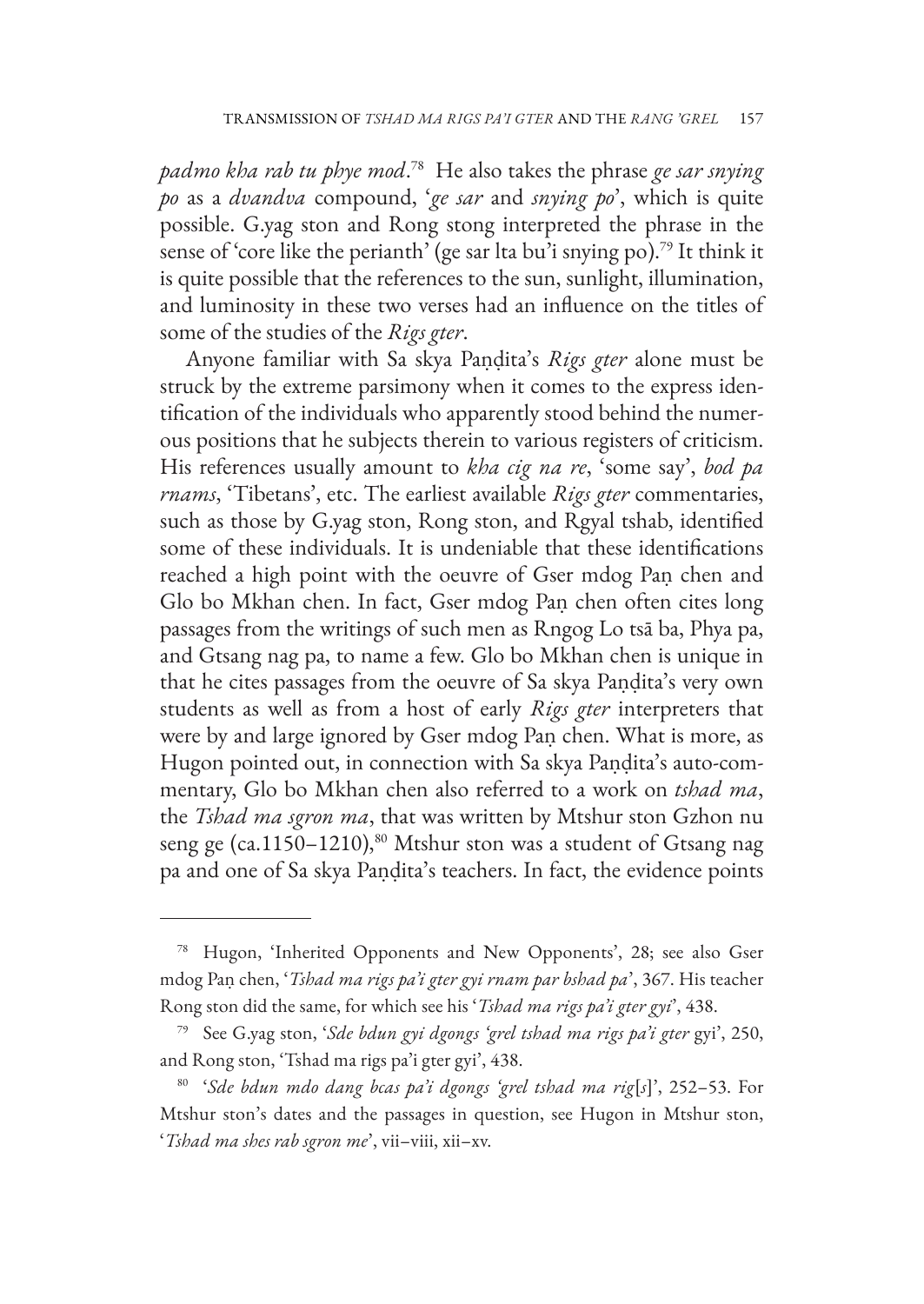to the notion that Sa skya Paṇḍita may have studied the *Tshad ma sgron ma* with Mtshur ston himself. Indeed, Hugon concluded the following after careful consideration:<sup>81</sup>

Among the texts of early Tibetan logicians, it seems to be the *sGron ma*, a text he studied with mTshur ston himself, that had the most influence on him.

Yet, in spite of these and other influences, there is no question that the *Rigs gter* marked a paradigm shift in the Tibetan appreciation of the theories of Dignāga and Dharmakīrti. The steadily growing corpus of research into this fascinating workthat over the last few decades has ever increasingly begun to consider its Tibetan antecedents and its later interpreters, amply bears witness to this fact. That said, in our research on this work, we cannot ignore the problematics of its textual history and transmission, the bare outlines of which I ventured to describe in this brief paper.

# **Bibliography**

# Tibetan Works

A mes zhabs Ngag dbang kun dga' bsod nams. '*Dpal sa skya pa'i yab chos kyi nying khu 'khor lo dom pa'i chos byung ba'i tshul legs par bshad pa bde mchog chos kun gsal ba'i nyin byed*' [A Good Explanation of the Way in which the Sacred Teaching of Cakrasamvara Arose, the Quintessence of the Patriline of the Lustrous Sa skya pa: The Day-maker that Illuminates the Entire Cakrasamvara Teaching.]. In *Collected Works* Vol. 23, edited by Si khron zhing chen bod yig dpe rnying myur skyob 'tshol sgrig khang, 1–228. Lhasa: Bod ljongs dpe rnying dpe skrun khang, 2012.

Bo dong Paṇ chen Phyogs las rnam rgyal. '*Tshad ma rigs pa'i snang* 

<sup>81</sup> Mtshur ston, '*Tshad ma shes rab sgron me*', xv.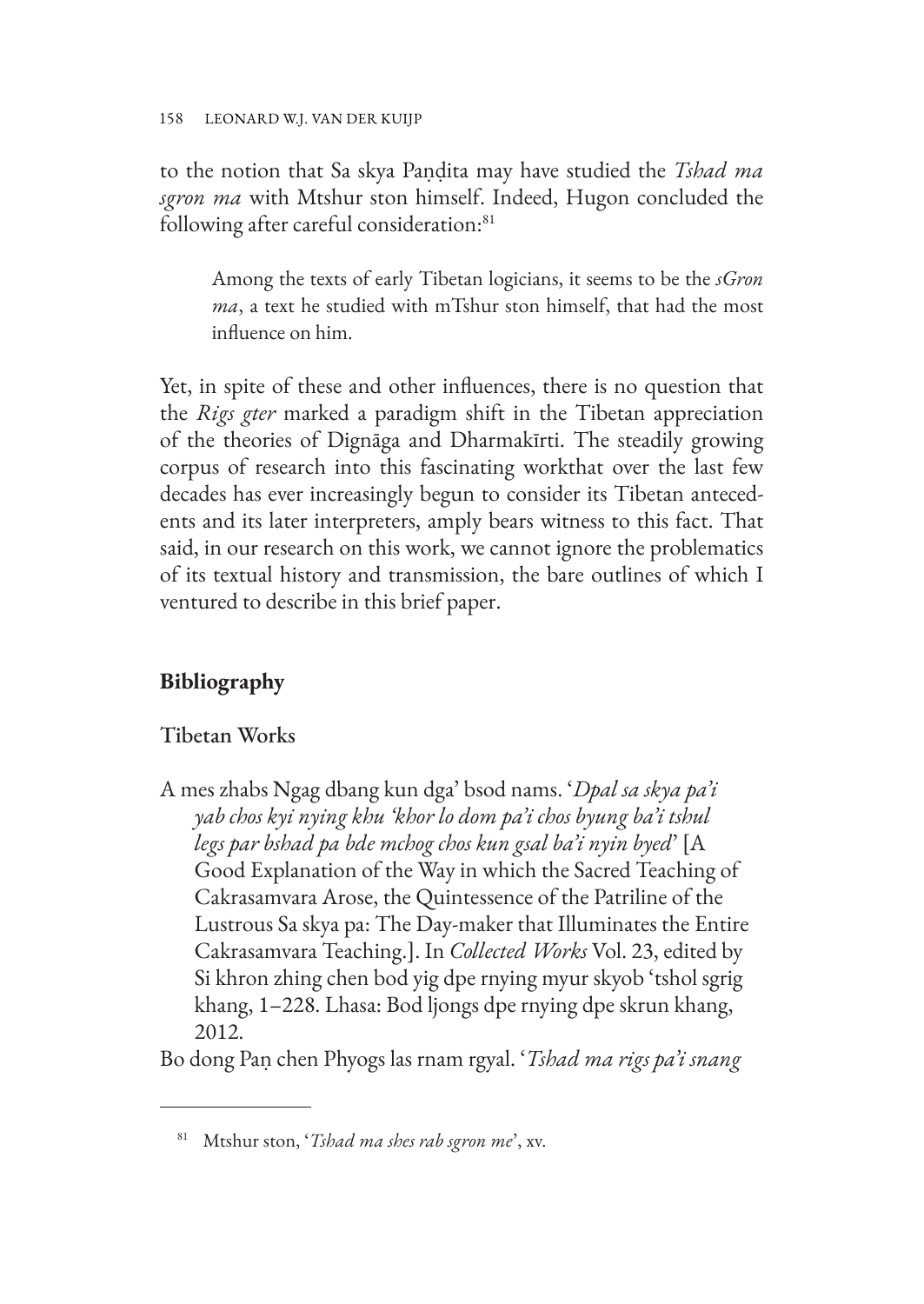*ba*' [Knowledge, The Light of Reasoning]. In *Bo dong Paṇ chen gyi gsung 'bum chen mo* [The Great Collected Writings of Bo dong Paṇ chen] Vol. 6–7, edited by Hi ma la'i rig mdzod 'tshol bsdu phyogs sgrig khang. Beijing: Mi rigs dpe skrun khang, 2014.

- Bstan 'dzin phun tshogs, ed. *'Bras spungs dgon du bzhugs su gsol ba'i dpe rnying dkar chag* [A Catalog of Old Manuscripts that are Contained in 'Bras spungs Monastery]. Smad cha [2]. Beijing: Mi rigs dpe skrun khang, 2004.
- Byams pa Lha btsun grags pa. *Dpal ldan bla ma dam pa gzhung brgya smra ba'i seng ge siddhi'i mtshan can gyi rnam par thar pa yon tan gyi rgya mtsho la dad pa'i rba rlabs rnam par g.yo ba* [The Biography of the Holy Lama with the Name Seng ge siddhi who Deals with a Hundred Textual Traditions]. Hong Kong: Shang kang mā dpe skrun khang, 2005
- Dbyangs can seng ge, ed. *Tshad ma rigs pa'i gter gyi rtsa ba dang 'grel pa* [Basic Text and Commentary of *Knowledge, a Treasury of Reasoning*]. Lhasa: Bod ljongs mi dmangs dpe skrun khang, 1989.
- Glo bo Mkhan chen Bsod nams lhun grub. '*Sde bdun mdo dang bcas pa'i dgongs 'grel tshad ma rig*[*s*] *pa'i gter gyi 'grel pa'i rnam bshad rig*[*s*] *lam gsal ba'i nyi ma* [Sde dge xylograph]' [An Explanation of the Auto-commentary of *Knowledge, a Treasury of Reasoning*, the Commentary on the Intent of the Seven Treatises and the Sutra: The Sun that Illuminates the Path of Reasoning]. In *Thub pa'i dgongs pa rab gsal dang tshad ma rig*[*s*] *gter skor* [Works Pertaining to the Clarification of the Intention of the Sage and the *Knowledge, a Treasury of Reasoning*] Vol. 1. Dehra Dun: Pal Evam Chodan Ngorpa Centre, 1985.
	- ———. *Tshad ma rigs pa'i gter gyi rnam par bshad pa rigs pa ma lus pa la 'jug pa'i sgo* [An Explanation of *Knowledge, a Treasury of Reasoning*: An Introduction to All of Reasoning]. Gangtok: S.T. Kazi, 1970.
- Gnas drug pa Blo gros mtshungs med. '*Tshad ma'i don bsdus*' [A Summary of Knowledge]. In *Bka' gdams gsung 'bum phy-ogs bsgrigs* [A Collection of the Complete Works of the Bka' gdams pa] Vol. 87, edited by Dpal brtsegs bod yig dpe rnying zhib 'jug khang, 586–707. Chengdu: Si khron dpe skrun tshogs pa / Si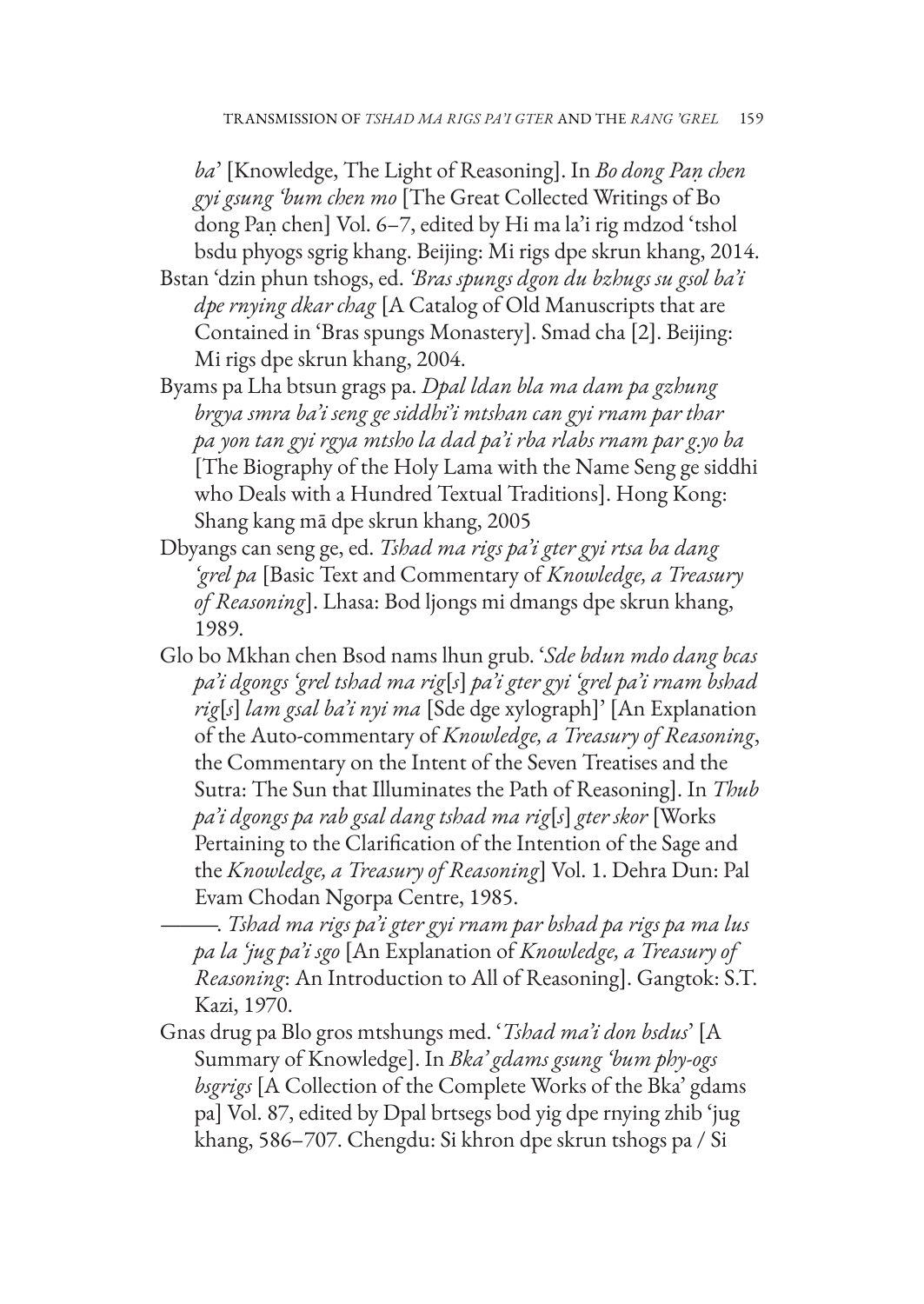khron mi rigs dpe skrun khang, 2009.

- Gser mdog Paṇ chen Shākya mchog ldan. '*Tshad ma rigs pa'i gter gyi rnam par bshad pa sde bdun ngag gi rol mtsho*' [An Explanation of *Knowledge, a Treasury of Reasoning*: A Sea of Enjoyment in the Seven Treatises]. In *Collected Works* Vol. 19, edited by Tshangs po, 365–619. Beijing: Krung go'i bod rig pa dpe skrun khang, 2013.
- Gtsang Drug pa Rdo rje 'od zer. '*Yang dag rigs pa'i gsal byed* [*sgron ma*]' [[A Lamp] that Illuminates True Reasoning]. In *Bka' gdams gsung 'bum phyogs bsgrigs* [A Collection of the Complete Works of the Bka' gdams pa] Vol. 47, edited by Dpal brtsegs bod yig dpe rnying zhib 'jug khang, 11–165. Chengdu: Si khron dpe skrun tshogs pa / Si khron mi rigs dpe skrun khang, 2007.
- G.yag ston Sangs rgyas dpal. '*Sde bdun gyi dgongs 'grel tshad ma rigs pa'i gter gyi de kho na nyid gsal bar byed pa rigs pa'i 'od stong 'phro ba*' [Blazing with a Thousand Lights of Reasoning that Illuminates the Nature of the *Knowledge, a Treasury of Reasoning*, the Commentary on the Intent of the Seven Treatises]. In *Bod kyi bcu phrag rig mdzod chen mo, Dpal ldan sa skya pa'i gsung rab* [The Great Treasury of Tibetan Knowledge, The Sacred Texts of the Sa skya pa] Vol. 16, edited by Kun dga' bzang po, et al., 420–700. Beijing: Mi rigs dpe skrun khang / Xining: Mtsho sngon mi rigs dpe skrun khang, 2004.
- 'Jam dbyangs Shes rab rgya mtsho. '*Tshad ma sde bdun gyi dgongs 'grel rigs pa'i gter zhes bya ba'i dgongs don gsal bar byed pa legs bshad nyi ma'i 'od zer*' [A Good Explanation that Illuminates the Intended Meaning of the so-called *Knowledge, a Treasury of Reasoning* the Commentary on the Intent of the Seven Treatises on Knowledge: The Radiant Light of the Sun]. In *Tshad ma rigs gter 'grel pa* [Commentary on *Kowledge, a Treasury of Reasoning*] Vol. 2, edited by Si khron bod yig dpe rnying 'tshol bsdu rtsom sgrig khang, 309–419. npl: npub, nd.
- 'Jigs med 'bangs. *Bo dong phyogs las rnam rgyal gyi rnam thar* [A Biography of Bo dong Phyogs las rnam rgyal]. Edited by Padma tshul khrims. Chengdu: Si khron mi rigs dpe skrun khang, 1990.
- Mang thos Klu sgrub rgya mtsho. *Bstan rtsis gsal ba'i nyin byed* [/ *Tha snyad rig gnas lnga'i byung tshul*] [The Day-Maker that

<sup>160</sup> LEONARD W.J. VAN DER KUIJP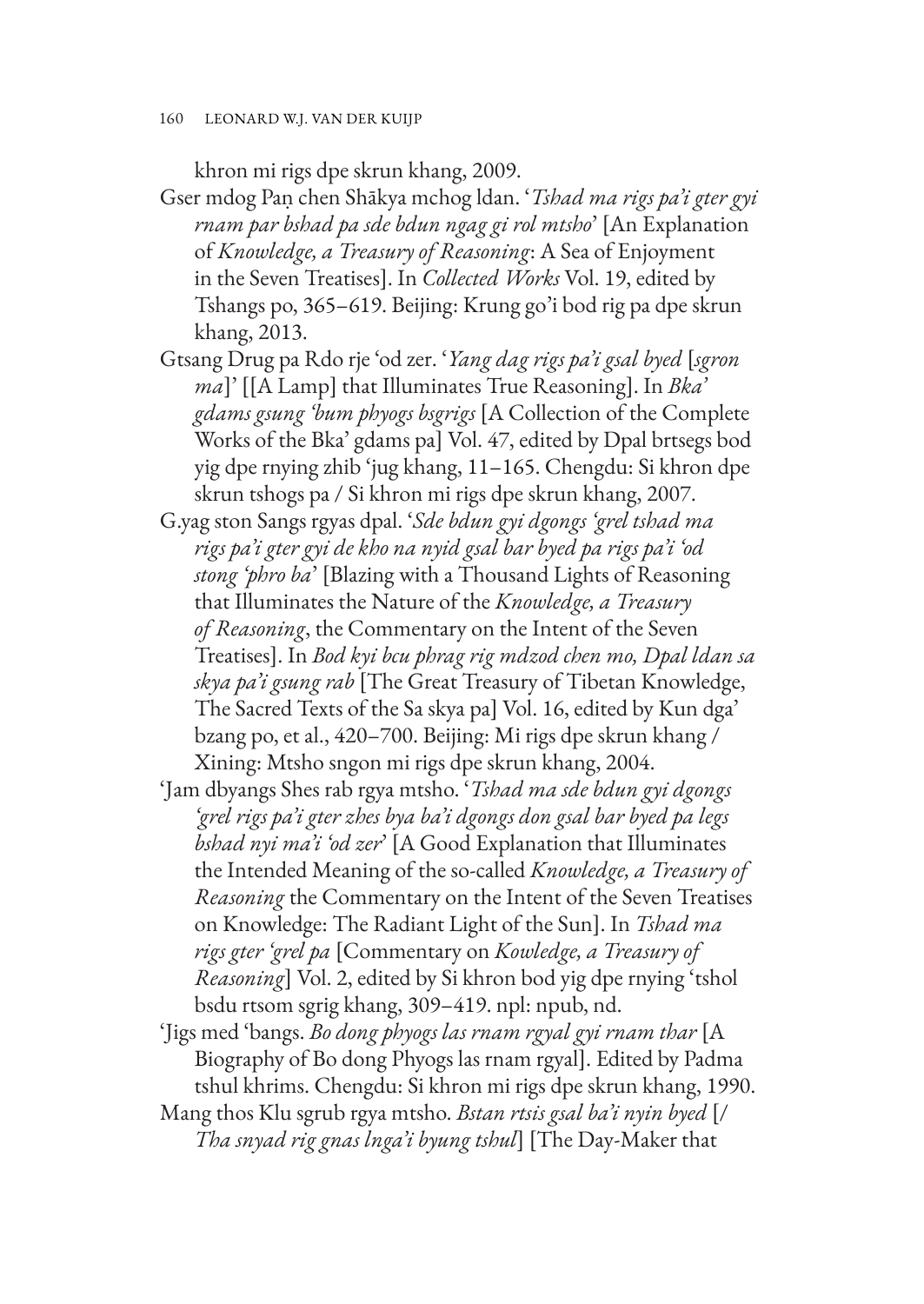Illuminates the Teaching's Chronology [/The Way in which the Five Domains of Secular Knowledge Arose]]. Edited by Nor brang O rgyan, 1–251. Gangs can rig mdzod [Treasury of Knowledge of the Land of Snows] 4. Lhasa: Mi dmangs dpe skrun khang, 1987.

- ———. '*Tshad ma rigs pa'i gter gyi dka' 'grel gnas kyi snying po gsal byed*' [A Commentary on Difficult Points of the *Knowledge, a Treasury of Reasoning*: An Essential Clarification of Critical Points]. In *Tshad ma rigs gter 'grel pa* [The Basic Text and Commentary of the *Knowledge, a Treasury of Reasoning*] Vol. 2, edited by Si khron bod yig dpe rnying 'tshol bsdu rtsom sgrig khang, 420–602. npl: npub, nd.
- Mkhan chen Dbang phyug dpal bzang po. '*Tshad ma rigs pa'i gter gyi tshar bcad dang ltag chod brtag pa'i rnam par bshad pa rtsod pa'i rgyan*' [An Explanation that Examines the Notions of Defeat and the Evasive Answer in the *Knowledge, a Treasury of Reasoning*: An Ornament of Disputation]. In *Tshad ma rigs gter 'grel pa* [Commentaries on the *Knowledge, a Treasury of Reasoning*] Vol. 2, edited by Si khron bod yig dpe rnying 'tshol bsdu rtsom sgrig khang, 603–22. npl: npub, nd.
- Mkhan chen Ngag dbang chos grags. *Tshad ma rigs pa'i gter gyi dgongs don gsal bar byed pa'i legs bshad ngag gi dpal ster* [A Good Explanation that Clarifies the Intended Meaning of *Knowledge, a Treasury of Reasoning*: The Bestower of the Luster of Speech]. New Delhi: Ngawang Togya, 1983.
- Mkhan po Bsod nams rgya mtsho. *Tshad ma rig*[*s*] *gter gyi rnam bshad bdag gi blo gros gyi na tshod* [An Explanation of the *Knowledge, a Treasury of Reasoning*: A Stage of Life of My Intelligence]. Chengdu: Si khron bod yig dpe rnying bsdu sgrig khang, nd.
- Mtshur ston Gzhon nu seng ge. '*Tshad ma shes rab sgron me*' [Knowledge, Lamp for Discriminative Awareness]. In *Wiener Studien zur Tibetologie und Buddhismuskunde*, Heft 60 [Vienna Series for Tibetan and Buddhist Studies, No. 60], edited by Pascale Hugon. Wien: Arbeitskreis für Tibetische und Buddhistische Studien Universität Wien, 2004.

Rgya dmar Byang chub grags. '*Dbu ma de kho nyid rnam par dpyad*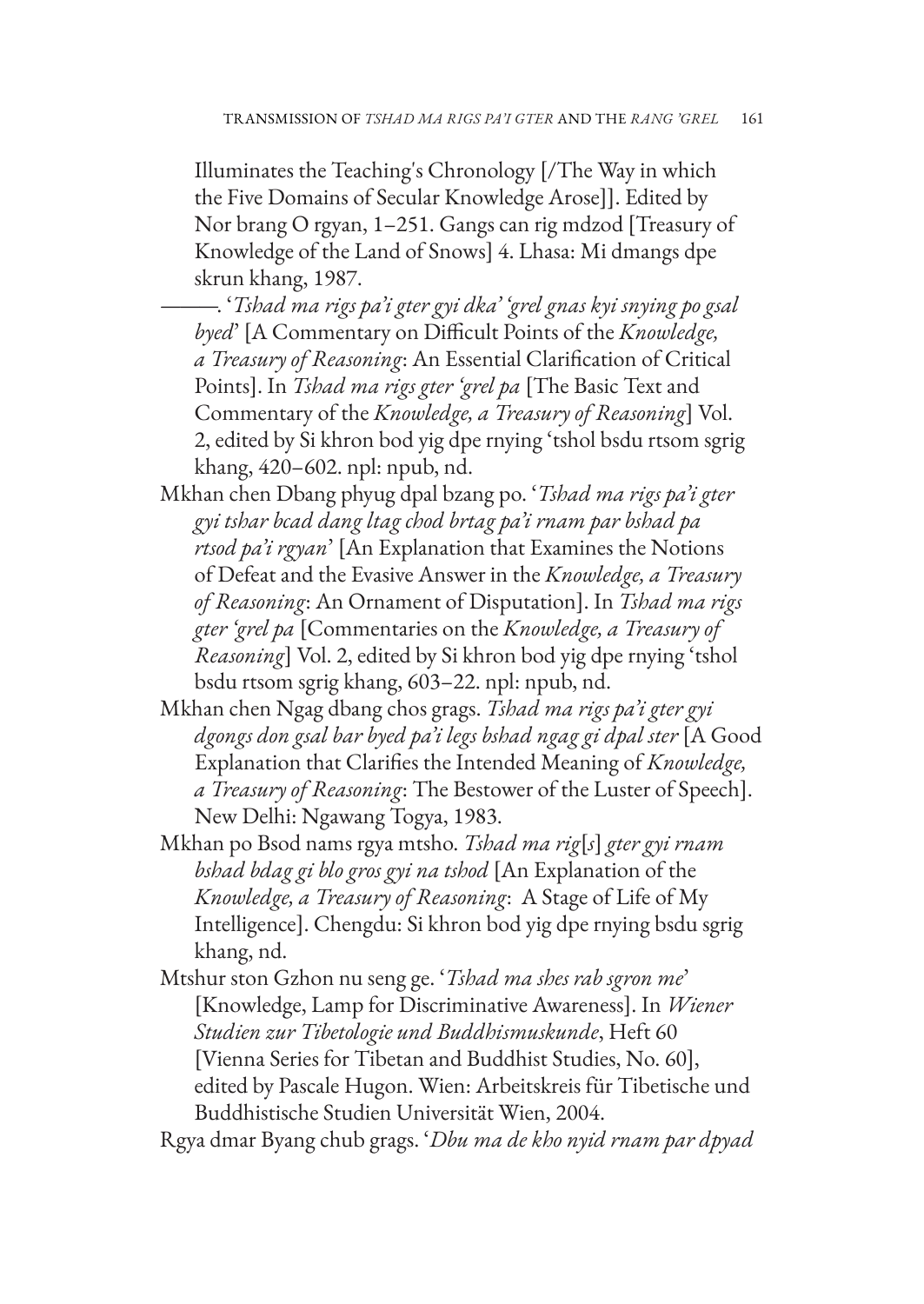*pa*' [An Examination of the Essentials of the Middle Way]. In *Bka' gdams gsung 'bum phyogs bsgrigs* [A Collection of the Complete Works of the Bka' gdams pa] Vol. 31, edited by Dpal brtsegs bod yig dpe rnying zhib 'jug khang, 7–67. Chengdu: Si khron dpe skrun tshogs pa / Si khron mi rigs dpe skrun khang, 2007.

- Rgyal tshab Dar ma rin chen. '*Tshad ma rigs pa'i gter gyi rnam bshad legs par bshad pa'i snying po*' [An Explanation of the *Knowledge, a Treasury of Reasoning*: The Essence of a Good Explanation]. In *A Recent Rediscovery: Rgyal tshab's Rigs gter rnam bshad*, edited by Georges B.J. Dreyfus and Onoda Shunzō. Biblia Tibetica 3. Kyoto: Nagata Bunshodo 永田文昌堂, 1994.
- *Rigs gter rang 'grel* [Auto-commentary on the *Treasury of Reasoning*]. Beijing.
- Sa skya Paṇḍita. '*Rigs gter rang 'grel dpe sdur ma*' [A Comparative Edition of the Auto-commentary on the *Treasury of Reasoning*]. In *Collected Works* Vol. 3, edited by Dpal brtsegs bod yig dpe rnying zhib 'jug khang, 47–438. Beijing: Krung go'i bod rig pa dpe skrun khang, 2007.
- *Rigs gter rang 'grel* [Auto-commentary on the *Treasury of Reasoning*]. Chengdu.
- Sa skya Paṇḍita. '*Tshad ma rigs pa'i gter rang gi 'grel pa*' [A Comparative Edition of the Auto-commentary on the *Treasury of Reasoning*]. In *Rigs gter rtsa 'grel dpe sdur ma* [A Comparative Edition of the Basic Text and Commentary of the *Treasury of Reasoning*], edited by Dpal brtsegs bod yig dpe rnying zhib 'jug khang, 43–430. Chengdu: Si khron dpe skrun tshogs pa / Si khron mi rigs dpe skrun khang, 2005.
- *Rigs gter rang 'grel* [Auto-commentary on the *Treasury of Reasoning*]. Dadu.
- Sa skya Paṇḍita. *Tshad ma rigs pa'i gter rang gi 'grel pa* [The Autocommentary on the *Treasury of Reasoning*]. Dadu, 190 folio xylograph, tbrc.org, W1CZ2047.
- *Rigs gter rang 'grel* [Auto-commentary on the *Treasury of Reasoning*]. Dehradun.
- Sa skya Paṇḍita. *Tshad ma rigs pa'i gter rang gi 'grel pa*, Glo bo smon thang *dbu can* manuscript [The Auto-commentary on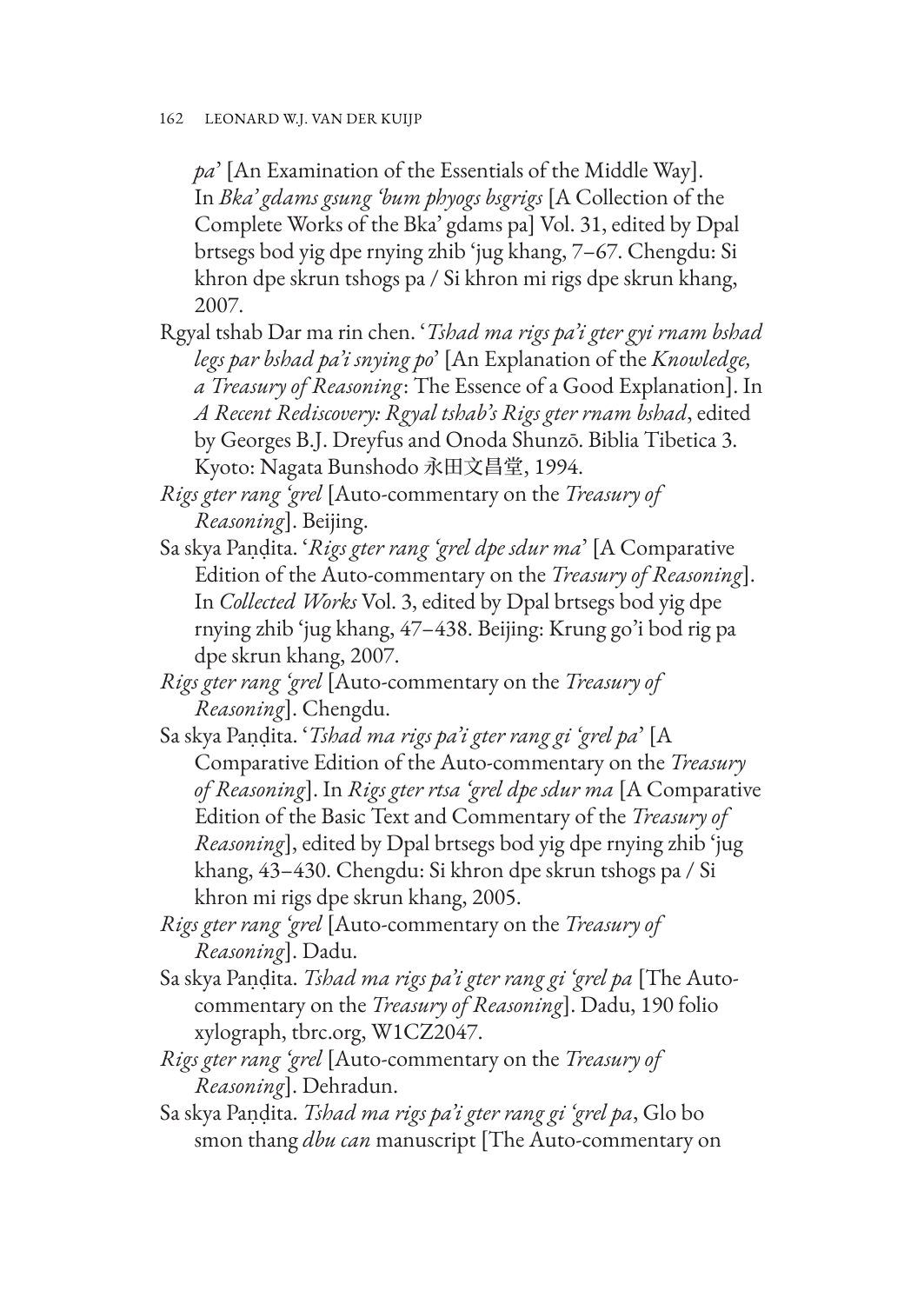the *Treasury of Reasoning*. An dbu can manuscript from Glo bo Smon thang]. Dehradun: Sakya Centre, 1985.

*Rigs gter rang 'grel* [Auto-commentary on the *Treasury of Reasoning*]. Sde dge.

Sa skya Paṇḍita. '*Tshad ma rigs pa'i gter rang gi 'grel pa* [Sde dge xylograph]' [The Auto-commentary on the *Treasury of Reasoning*]. In *Sa skya bka' 'bum* [Complete Sa skya Works] Vol. 5, compiled by Bsod nams rgya mtsho, 167/2–264/2 [Da, 26a–220a]. Tokyo: The Toyo Bunko, 1968.

*Rigs gter rtsa ba* [Basic Text of the *Treasury of Reasoning*]. Beijing.

Sa skya Paṇḍita. '*Rigs gter rang 'grel dpe sdur ma*' [Comparative Edition of the Auto-commentary on the *Treasury of Reasoning*]. In *Chos rje sa paṇ gsung rab dpe bsdur ma* [The Comparative Edition of the Scriptures of Chos rje Sa paṇ] Vol. 3, edited by Dpal brtsegs bod yig dpe rnying zhib 'jug khang, 1–46. Beijing: Krung go'i bod rig pa dpe skrun khang, 2007.

*Rigs gter rtsa ba* [Basic Text of the *Treasury of Reasoning*]. Chengdu. Sa skya Paṇḍita. '*Tshad ma rigs pa'i gter*' [*Knowledge, a Treasury of Reasoning*]. In *Rigs gter rtsa 'grel dpe sdur ma* [A Comparative Edition of the Basic Text and Commentary of the *Treasury of Reasoning*], edited by Dpal brtsegs bod yig dpe rnying zhib 'jug khang, 1–42. Chengdu: Si khron dpe skrun tshogs pa / Si khron

mi rigs dpe skrun khang, 2005.

*Rigs gter rtsa ba* [Basic Text of the *Treasury of Reasoning*]. Ms.

Sa skya Paṇḍita. '*Tshad ma rigs pa'i gter*, *dbu med* manuscript' [*Knowledge, a Treasury of Reasoning*]. In *Bla ma don rgyal gyis nyar tshags mdzad pa'i dpe rnying dpe dkon* [Precious Old Manuscripts that were Preserved by Lama Don rgyal] Vol. 31, fols. 43. tbrc.org, W4PD975.

*Rigs gter rtsa ba* [Basic Text of the *Treasury of Reasoning*]. Sde dge.

Sa skya Paṇḍita. '*Tshad ma rigs pa'i gter* [Sde dge xylograph]' [*Knowledge, a Treasury of Reasoning*]. In *Sa skya bka' 'bum* [Complete Sa skya Works] Vol. 5, compiled by Bsod nams rgya mtsho, 155a–167/1 [Da, 1a–25a]. Tokyo: The Toyo Bunko, 1968.

Rong ston Smra ba'i seng ge. '*Tshad ma rigs pa'i gter gyi rnam bshad nyi ma'i snying po*' [An Explanation of *Knowledge, a Treasury of*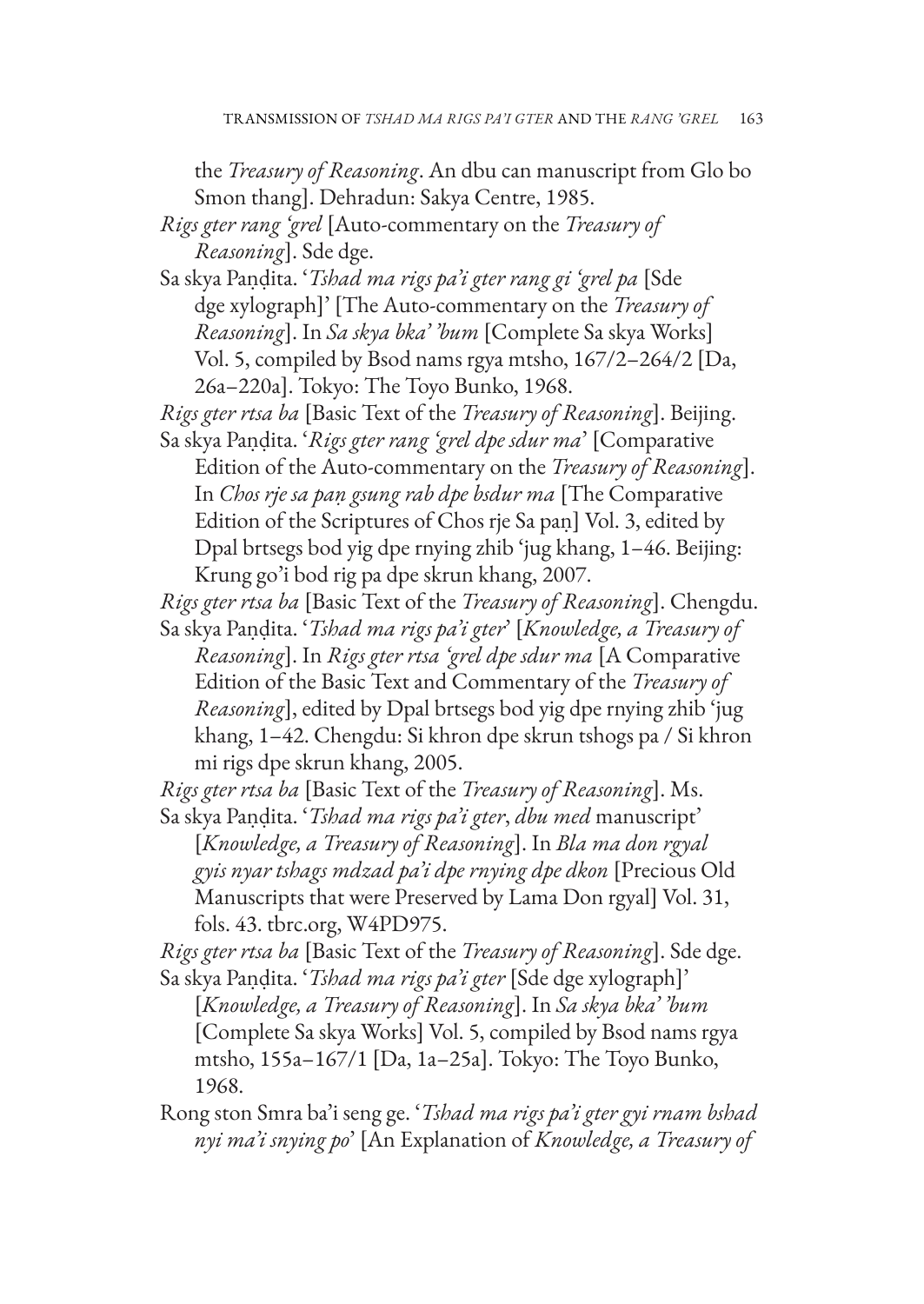*Reasoning*: The Essence of the Sun]. In *Collected Works* Vol. 10, edited by Bsod nams tshe 'phel. Chengdu: Si khron dpe skrun tshogs pa / Si khron mi rigs dpe skrun khang, 2008.

Sa skya Paṇḍita. '*Bka' gdams do kor ba'i zhus lan*' [A Reply to Questions of Bka' gdams pa Do kor ba]. In *Chos rje sa paṇ gsung rab dpe bsdur ma* [The Comparative Edition of the Scriptures of Chos rje Sa paṇ] Vol. 1, edited by Dpal brtsegs bod yig dpe rnying zhib 'jug khang, 459–63. Beijing: Krung go'i bod rig pa dpe skrun khang, 2007.

———. '*Gzhung lugs legs par bshad pa*' [A Good Explanation of the Textual Traditions]. In *Chos rje sa paṇ gsung rab dpe bsdur ma* [The Comparative Edition of the Scriptures of Chos rje Sa paṇ] Vol. 1, edited by Dpal brtsegs bod yig dpe rnying zhib 'jug khang, 240–303. Beijing: Krung go'i bod rig pa dpe skrun khang, 2007.

———. '*Mkhas pa rnams 'jug pa'i sgo*' [Entrance for Scholars]. In *Chos rje sa paṇ gsung rab dpe bsdur ma* [The Comparative Edition of the Scriptures of Chos rje Sa paṇ] Vol. 4, edited by Dpal brtsegs bod yig dpe rnying zhib 'jug khang, 15–134. Beijing: Krung go'i bod rig pa dpe skrun khang, 2007.

———. '*Nga brgyad ma'i rtsa 'grel*' [The Basic Text and Commentary of the Eight I-s.]. In *Chos rje sa paṇ gsung rab dpe bsdur ma* [The Comparative Edition of the Scriptures of Chos rje Sa paṇ] Vol. 3, edited by Dpal brtsegs bod yig dpe rnying zhib 'jug khang, 299–323. Beijing: Krung go'i bod rig pa dpe skrun khang, 2007.

———. '*Thub pa'i dgongs pa rab tu gsal ba*' [A Clarification of the Intent of the Sage]. In *Chos rje sa paṇ gsung rab dpe bsdur ma* [The Comparative Edition of the Scriptures of Chos rje Sa paṇ] Vol. 1, edited by Dpal brtsegs bod yig dpe rnying zhib 'jug khang, 1–195. Beijing: Krung go'i bod rig pa dpe skrun khang, 2007.

Shes rab gzhon nu. '*Rgyal po la gdams pa'i rab tu byed pa rnam par bshad pa gsung rab gsal ba'i rgyan*' [An Explanation of the *Tract that Instructs the Emperor*]. In *Chos rgyal 'phags pa'i gsung rab dpe bsdur ma* [The Comparative Edition of the Scriptures of Chos rgyal 'Phags pa] Vol. 3, edited by Dpal brtsegs bod yig dpe rnying zhib 'jug khang, 319–92. Beijing: Krung go'i bod rig pa dpe skrun khang, 2007.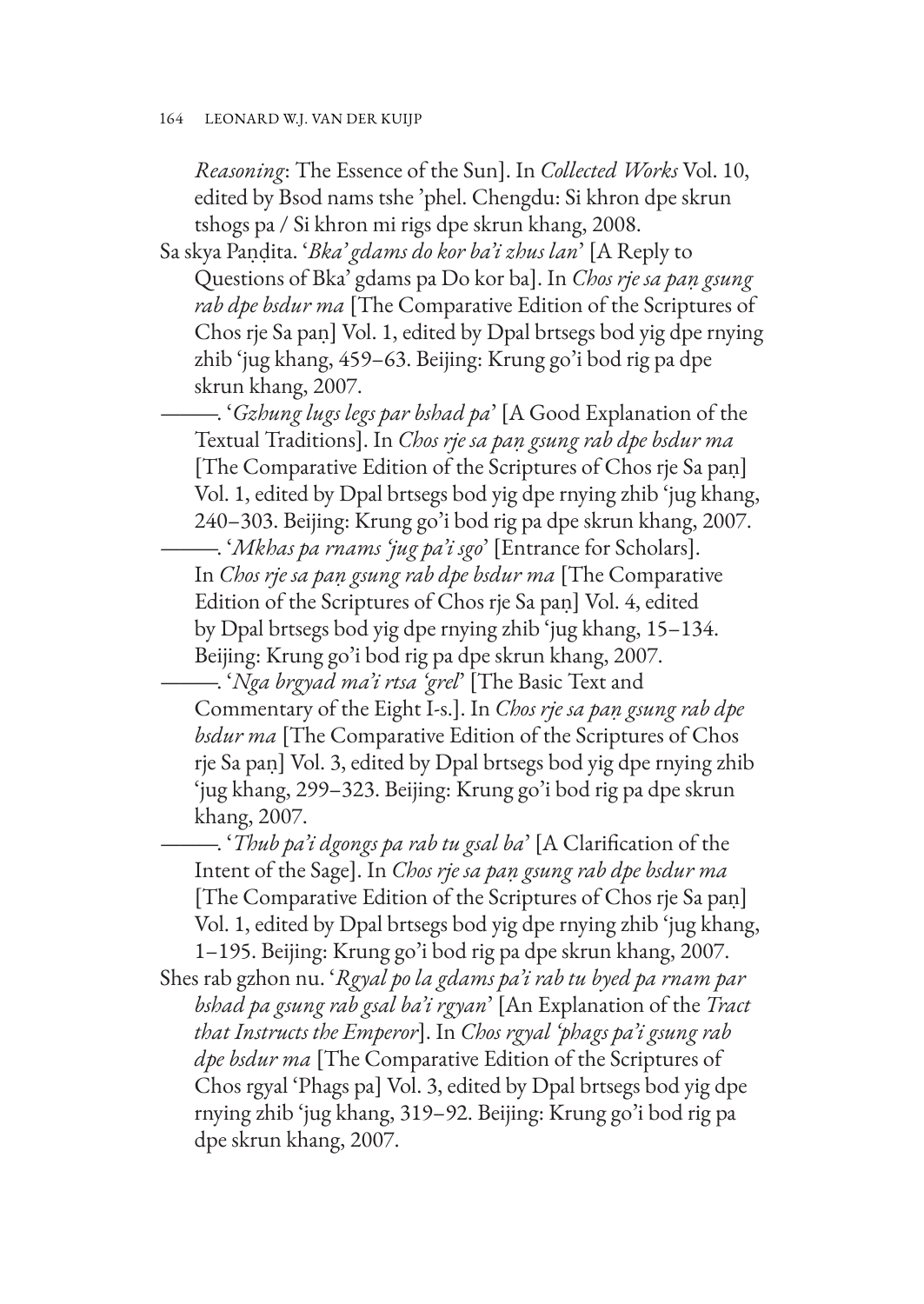- Stag tshang Lo tsā ba Shes rab rin chen. '*Gzhan dus kyi 'khor lo'i spyi don bstan pa'i rgya mtsho*' [A General Survey of the 'Other' Kālacakra: The Ocean of the Teaching]. In *Collected Works* Vol. 6, edited by Dpal brtsegs bod yig dpe rnying zhib 'jug khang, 421–89. Beijing: Krung go'i bod rig pa dpe skrun khang, 2007.
- 'U yug pa Rigs pa'i seng ge. '*Bstan bcos tshad ma rigs pa'i gter gyi rgyan rigs pa grub pa*' [An Ornament for the *Knowledge, a Treasury of Reasoning* Treatise: Establishing Reasoning]. In *'U yug pa rigs pa'i seng ge'i gsung 'bum* [The Collected Writings of 'U yug pa Rigs pa'i seng ge. Traces of the Forefathers] Vol. Ka [1], Mes po'i shul bzhag 40, edited by Dpal brtsegs bod yig dpe rnying zhib 'jug khang. Beijing: Krung go'i bod rig pa dpe skrun khang, 2007.

———. '*Bstan bcos tshad ma rigs pa'i gter gyi rgyan rigs pa grub pa*' [An Ornament for the *Knowledge, a Treasury of Reasoning* Treatise: Establishing Reasoning]. In *Tshad ma rigs gter rtsa 'grel* [The Basic Text and Commentary of the *Knowledge, a Treasury of Reasoning*] Vol. 1, edited by Si khron bod yig dpe rnying 'tshol bsdu rtsom sgrig khang, 31–248. npl: npub, nd.

## Indian Works

Asaṅga, '*Yogācārabhūmi*'. In *Bstan 'gyur* [*dpe sdur ma*] [Comparative Edition of Translated Scriptures] Vol. 75, edited by Krung go'i bod kyi shes rig zhib 'jug lte gnas kyi bka' bstan dpe sdur khang. Beijing: Krung go'i bod kyi shes rig dpe skrun khang, 1997.

## Secondary Sources

- Ary, Elijah S. *Authorized Lives. Biography and the Early Formation of Geluk Identity*. Studies in Indian and Tibetan Buddhism 18. Somerville: Wisdom Publications, 2015.
- Diemberger, Hildegard, et al., trans. *Feast of Miracles*. Clusone: Proning Pema Chöding Editions, 1994–2008.
- Everding, Karl-Heinz. 'gSang phu Ne'u thog, Tibet's earliest Monastic School (1073). Reflections on the Rise of its Grva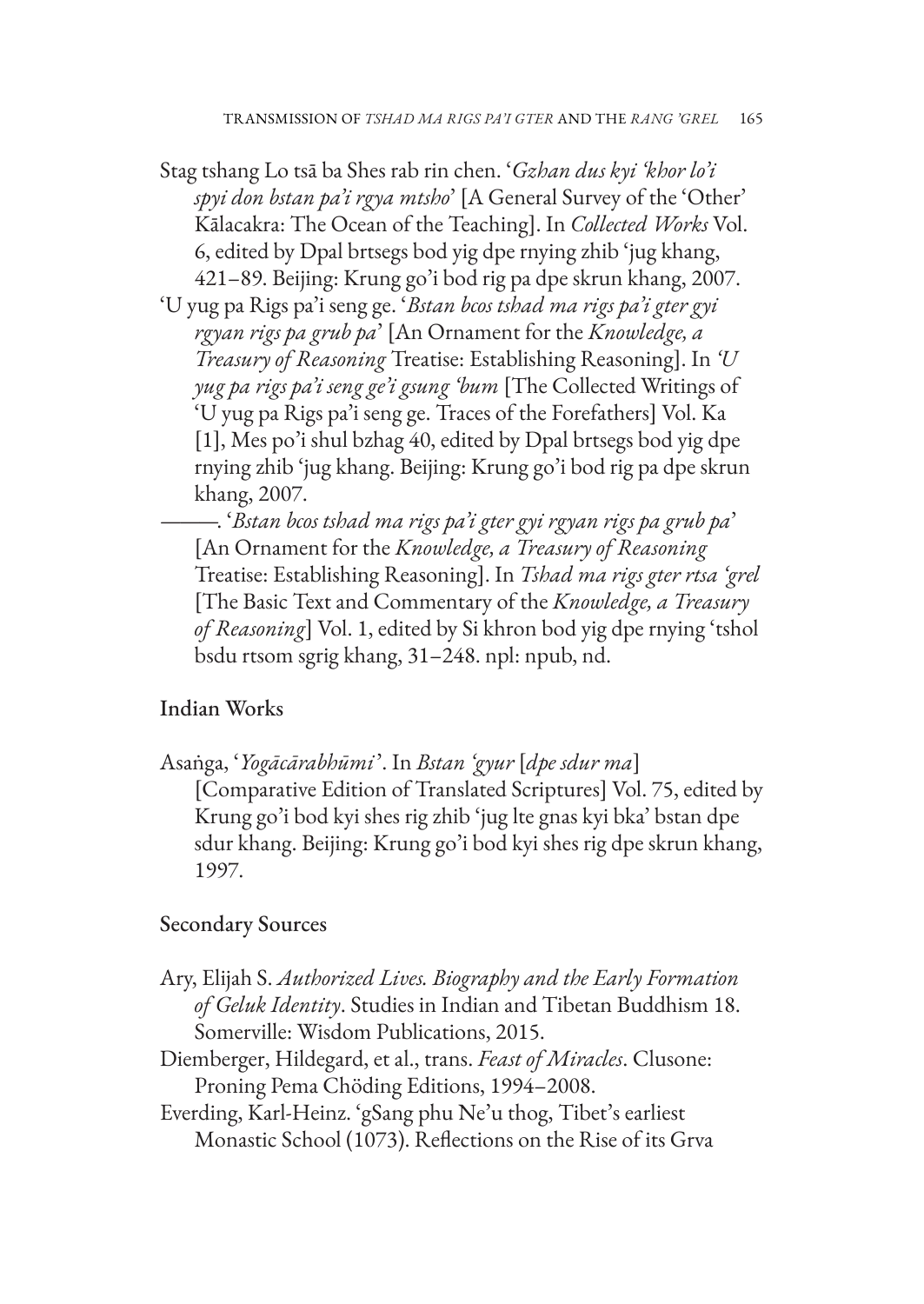tshang bcu gsum and Bla khag bcu'. *Zentral-Asiatische Studien* [Central Asian Studies] 38 (2009): 137–54.

- Horváth, Zoltán. 'Structure and Content of the *Chad-ma rigs-pa'i gter*, An Epistemological Treatise of Saskya Pandita'. In *Tibetan and Buddhist Studies Commemorating the 200th Anniversary of the Birth of Alexander Csoma de Korös* Vol. 1, edited by L. Ligeti, 267–302. Budapest: Akadémiai Kiadó, 1984.
- Huang Chun-Yuan. 'A Record of a Tibetan Medieval Debate: History, Language, and Efficacy of Tibetan Buddhist Debate'. Ph.D. dissertation, Department of South Asian Studies, Harvard University, 2014.
- Hugon, Pascale. 'Enclaves of Learning, Religious and Intellectual Communities in Tibet: The monastery of gSang phu Ne'u thog in the early centuries of the Later Diffusion of Buddhism'. In *Meanings of Community Across Medieval Eurasia: Comparative Approaches*, edited by E. Hovden et al., 289–308. Leiden/Boston: Brill, 2016.
	- ———. 'Inherited Opponents and New Opponents: A Look at Informal Argumentation in the *Tshad ma rigs pa'i gter*'. *Zangxue xuekan* 藏學學刊 / *Bod rig pa'i dus deb* / *Journal of Tibetology* 8 (2012): 26–57.
	- ———. 'The Origin of the Theory of Definition and its Place in Phya pa Chos kyi seng ge's Epistemological System'. *Journal of the International Association of Buddhist Studies* 32 (2009 [2010]): 319‒68.

———. 'Sa skya Paṇḍita's Classification of Arguments by Consequence Based on the Type of the Logical Reason: Editorial Conundrum and Mathematics for Commentators'. *Jounal of Indian Philosophy* 46, no. 5 (2018): 845–87.

———. *Trésors du raisonnement. Sa skya Paṇḍita et ses prédécesseurs tibétains sur les modes de fonctionnement de la pensée et le fondement de l'inférence. Édition et traduction annotée du quatrième chapitre et d'une section du dixième chapitre du Tshad ma rigs pa'i gter* [Treasures of Reasoning, Sa skya Paṇḍita and His Tibetan Predecessors on the Modes of the Operation of Thought and the Basis of Inference. Edition and Annotated Translation of the Fourth Chapter and a Section of the Tenth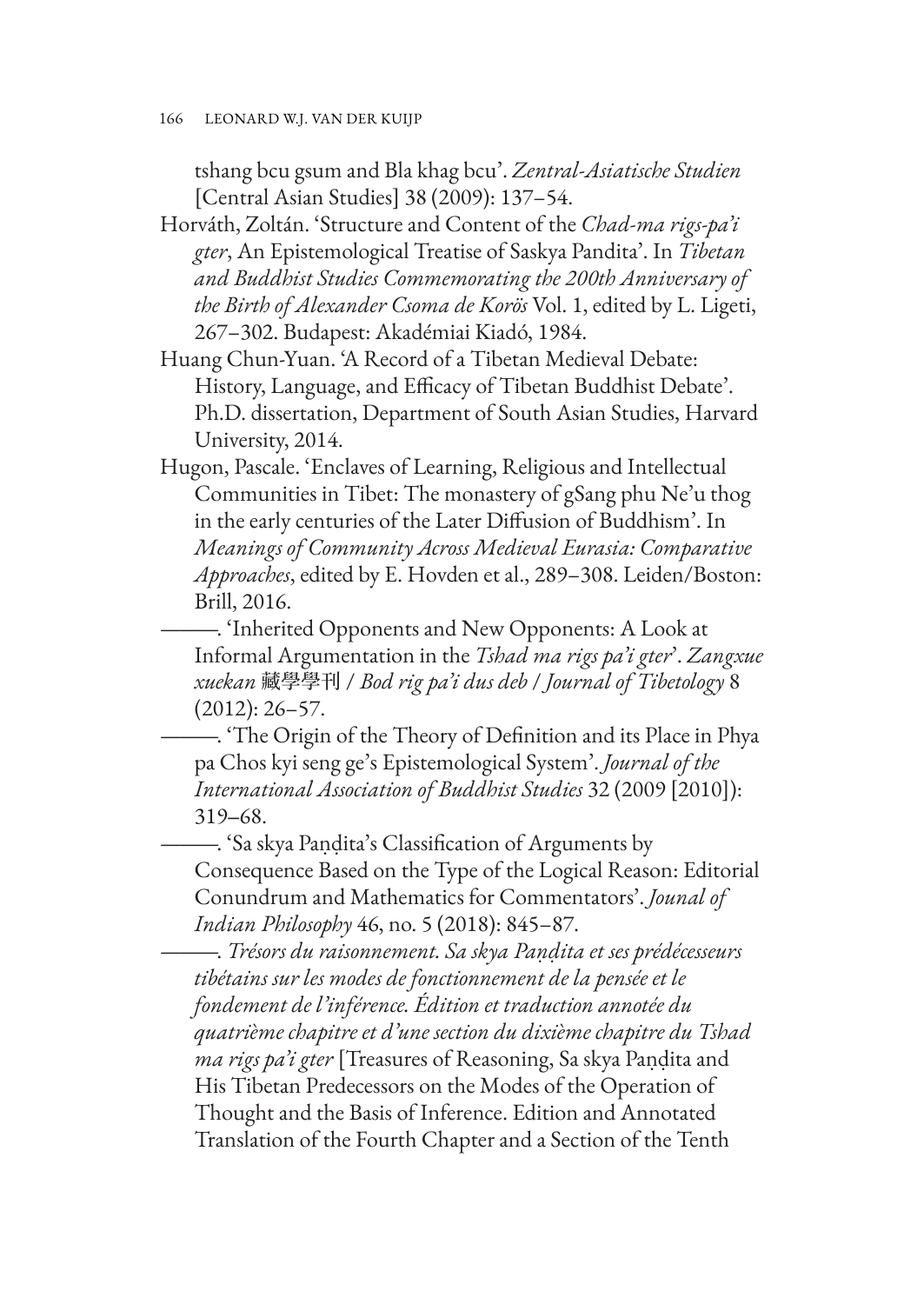Chapter of the Tshad ma rigs pa'i gter], 2 vols. Wiener Studien zur Tibetologie und Buddhismuskunde, Heft 69, 1 and 2 [for Series substitute Studies, No. 69, 1 and 2]. Wien: Arbeitskreis für Tibetische und Buddhistische Studien Universität Wien, 2008. Jackson, David P. 'Commentaries on the Writings of Sa-skya

Paṇḍita'. *The Tibet Journal* 8, no. 3 (1983): 3–23.

———. *The Entrance Gate for the Wise (Section III). Sa-skya Paṇḍita on Indian and Tibetan Traditions of Pramāṇa and Philosophical Debate* Vol. 1. Wiener Studien zur Tibetologie und Buddhismuskunde. Heft 17, 1 and 2 [Vienna Series for Tibetan and Buddhist Studies, No. 17, 1 and 2]. Wien: Arbeitskreis für Tibetische und Buddhistische Studien Universität Wien, 1987.

———. 'Two Grub mtha' Treatises of Sa-skya Paṇḍita—One Lost and One Forged'. *The Tibet Journal* 10, no. 1 (1985): 3–13.

Kramer, Jowita. *A Noble Abbot from Mustang. Life and Works of Glo-bo mKhan-chen (1456–1532)*. Wiener Studien zur Tibetologie und Buddhismuskunde, Heft 68 [Vienna Series for Tibetan and Buddhist Studies, No. 68. Wien: Arbeitskreis für Tibetische und Buddhistische Studien Universität Wien, 2008.

van der Kuijp, Leonard W.J. 'Apropos of some Recently Recovered Manuscripts Anent Sa skya Paṇḍita's Tshad ma rigs pa'i gter and Autocommentary'. *Berliner Indologische Studien* [Berlin Indological Studies] 7 (1993a): 149–62.

———. *Contributions to the Development of Tibetan Buddhist Epistemology. From the Eleventh to the Thirteenth Century*. Altund Neu-Indische Studien [Old and New Indian Studies] 26. Wiesbaden: Franz Steiner Verlag GmbH, 1983.

———. 'Ldong ston Shes rab dpal and a Version of the *Tshad ma rigs pa'i gter* in Thirteen Chapters'. *Berliner Indologische Studien* [Berlin Indological Studies] 2 (1986): 51–64.

———. 'On the Authorship of the *Gzhung lugs legs par bshad pa* Attributed to Sa skya Paṇḍita'. *Journal of the Nepal Research Centre* 7 (1985): 75–86.

———. 'Rgyal tshab Dar ma rin chen (1367–1432) and the *Rigs gter dar ṭik*, an Exegesis of Sa skya Paṇḍita's *Tshad ma rigs pa'i gter*'. In *Reasons and Lives in Buddhist Traditions: Studies in Honor of Matthew Kapstein*, edited by D. Arnold et al., 307–21.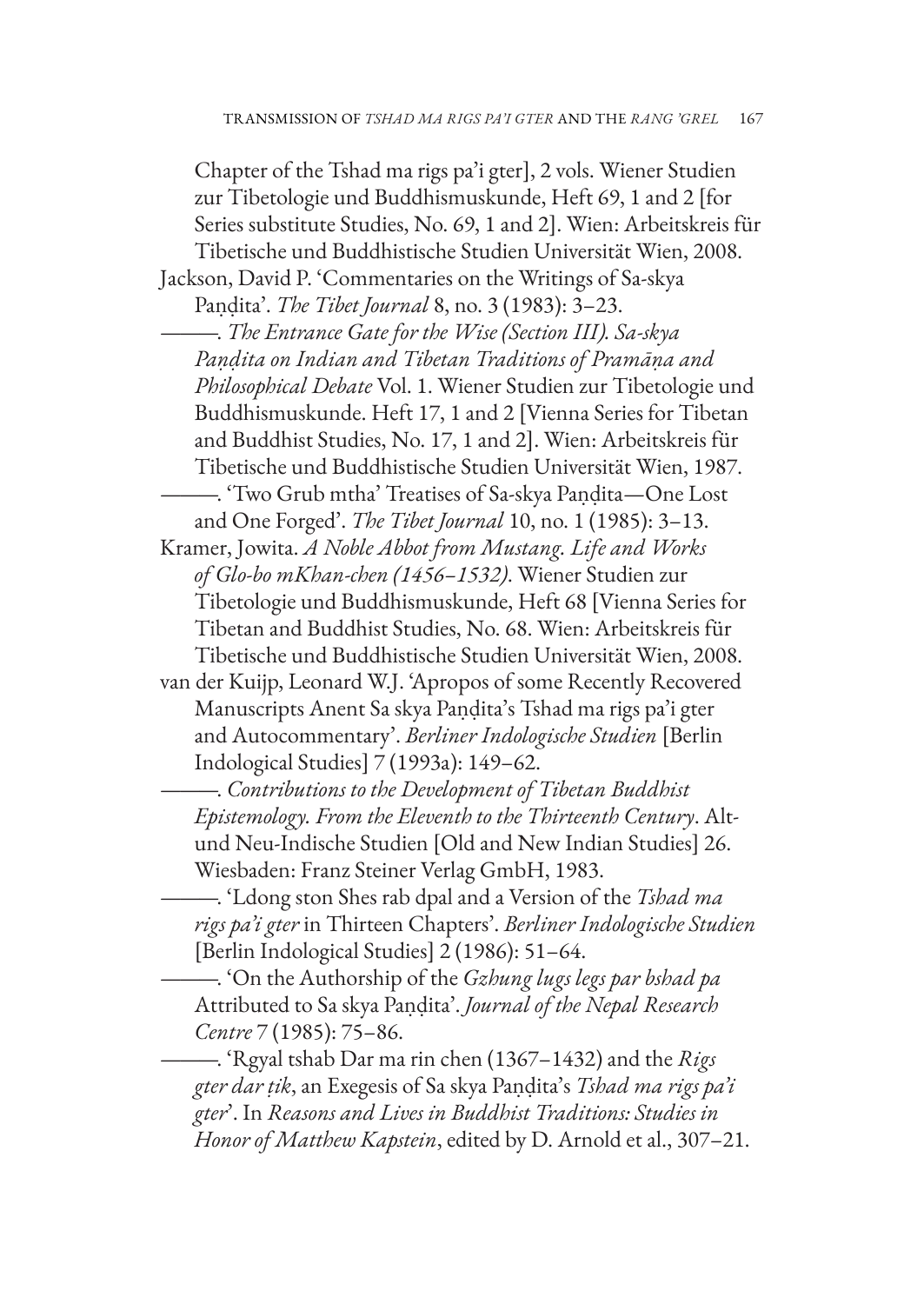Somerville: Wisdom Publications, 2019.

———. 'Studies in Btsun pa Ston gzhon's *Pramāṇavārttika* Commentary of ?1297, Part One: Preliminary Observations and the Import of its Title'. *Revue d'Etudes Tibétaines* [Journal of Tibetan Studies], no. 30 (October 2014): 111–98.

———. 'Studies in Btsun pa Ston gzhon's *Pramāṇavārttika* Commentary of 1297, Part Two: 'U yug pa Rigs pa'i seng ge (ca. 1195–after 1267) and His Oeuvre'. *Revue d'Etudes Tibétaines* [Journal of Tibetan Studies]. Forthcoming.

———. 'Two Mongol Xylographs (*Hor Par Ma*) of the Tibetan Text of Sa Skya Paṇḍita's Work on Buddhist Logic and Epistemology'. *Journal of the International Association of Buddhist Studies* 16 (1993): 279–98.

Przybyslawski, Artur. *Cognizable Object in Sa skya Paṇḍita. An edition and annotated translation of the first chapter of Tshad ma rigs pa'i gter by Sa skya Paṇḍita and the first chapter of Tshad ma rigs pa'i gter gyi don gsal bar byed pa by Go rams pa*. Kraków: Jagiellonian University Press, 2017.

Sangpo, Kawa Sherab. 'Analysis of Tibetan Language Prints Produced During the Yuan Period (*hor par ma*)'. Translated by Tsering Gongkhatsang. *Inner Asia* 15, no. 2 (2013): 201–24.

Ska ba Shes rab bzang po 西熱桑布. 'Zangwen "Yuan ban" kao' 藏文'元版'考 [Investigating Tibetan Language 'Yuan Blockprints']. *Zhongguo zangxue* 中國藏學 [China Tibetology] 1 (2009): 41–50.

Steinkellner, Ernst. 'Kumārila, Īśvarasena and Dharmakīrti in Dialogue: A New Interpretation of *Pramāṇavārttika* I: 33'. In *Bauddhavidyāsudhākaraḥ. Studies in Honor of Heinz Bechert on the Occasion of His 65th Birthday*, edited by P. Kieffer-Pülz and J.-U. Hartmann, 625–46. Swisttal-Odendorf: Indica et Tibetica Verlag, 1997.

———. 'An Old Transmissional Mistake in Pātrasvāmin's Definition of the Logical Reason as Quoted by Śāntarakṣita and Jinendrabuddhi'. In *Gedenkschrift de Jong* [de Jong Memorial Volume], edited by H. W. Bodewitz and Minoru Hara, 185–88. *Studia Philologica Buddhica*, Monograph Series XVII. Tokyo: The International Institute for Buddhist Studies, 2004.